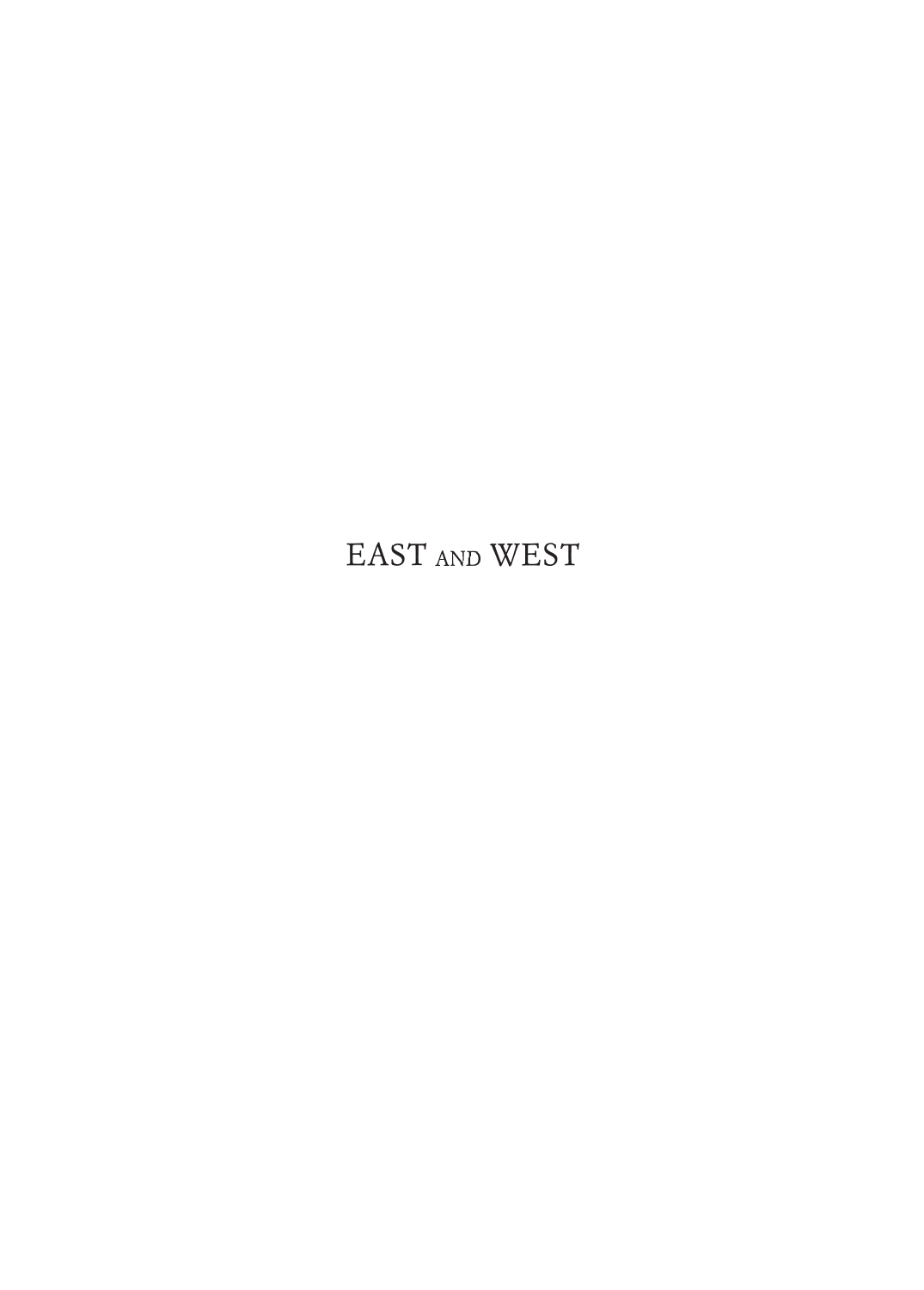## BON THE EVERLASTING RELIGION OF TIBET

## TIBETAN STUDIES IN HONOUR OF PROFESSOR DAVID L. SNELLGROVE

Papers Presented at the International Conference on Bon 22-27 June 2008, Shenten Dargye Ling, Château de la Modetais, Blou, France

New Horizons of Bon Studies, 2

Samten G. Karmay and Donatella Rossi, Editors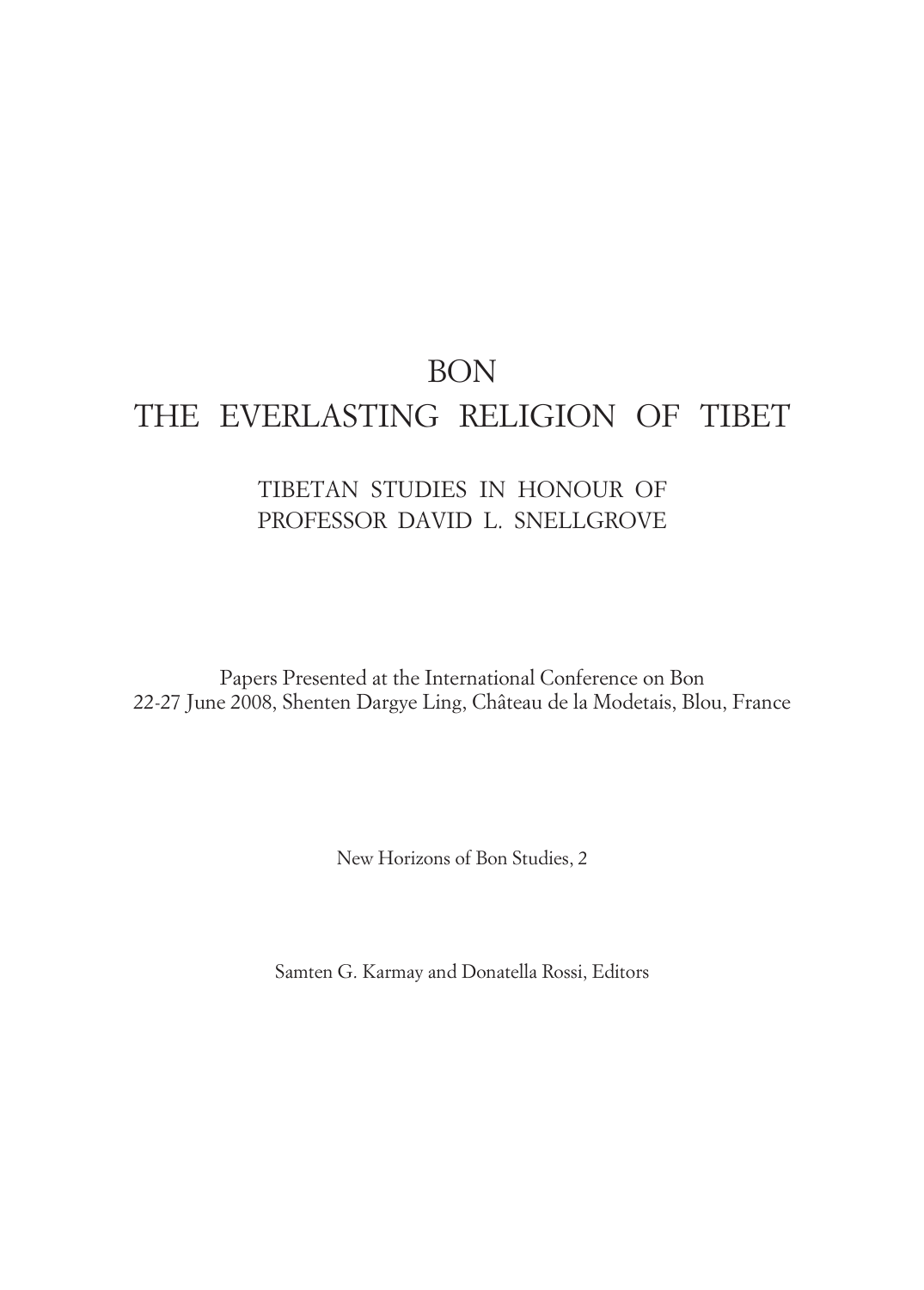# EAST AND WEST

Founded by Giuseppe Tucci

A QUARTERLY PUBLISHED BY THE ISTITUTO ITALIANO PER L'AFRICA E L'ORIENTE

> I s I A O Vol. 59 - Nos. 1-4 (December 2009)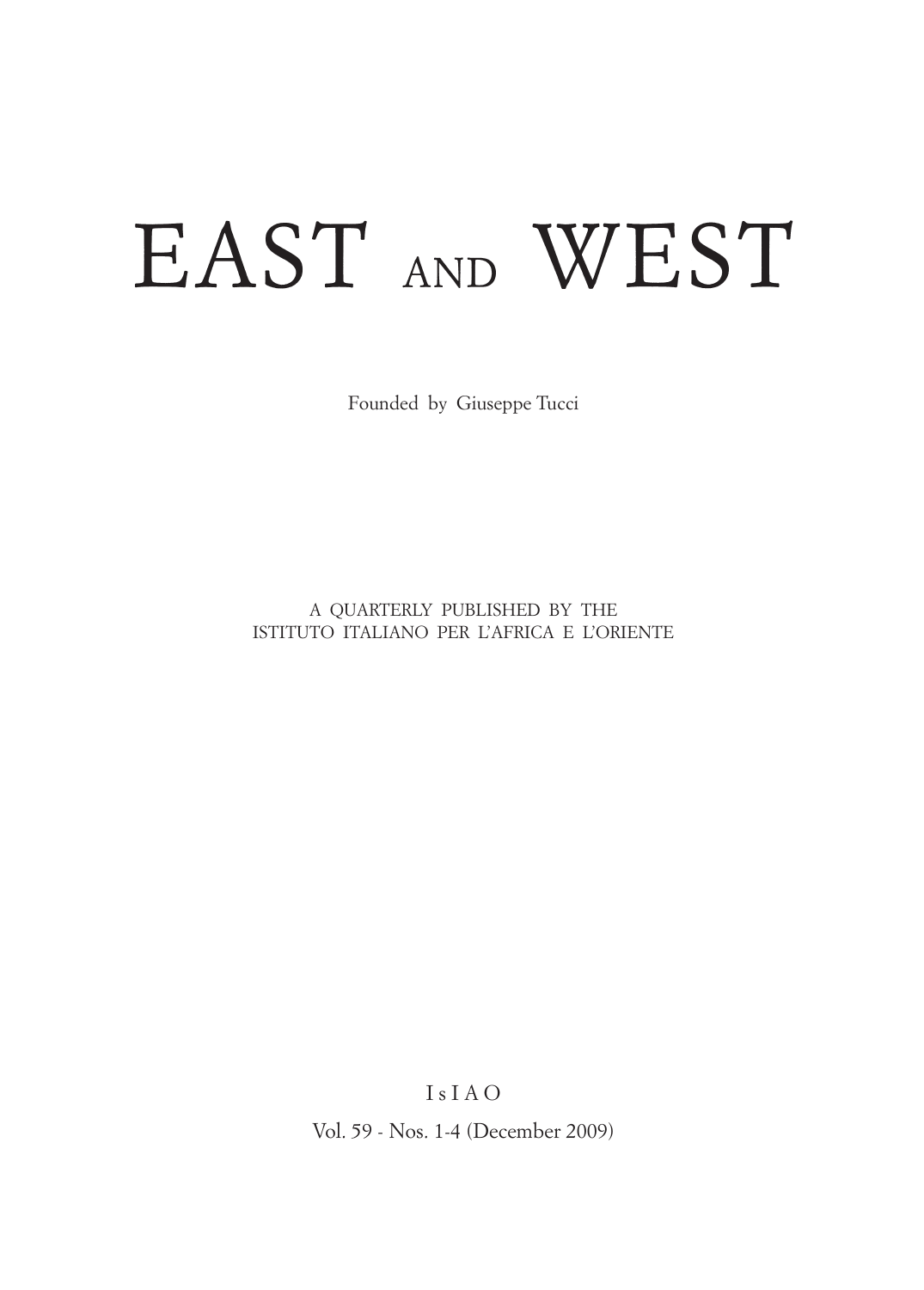## EDITORIAL BOARD

† Domenico Faccenna Gherardo Gnoli, *Chairman* Lionello Lanciotti Luciano Petech

Art Director: Beniamino Melasecchi Editorial staff: Matteo De Chiara, Elisabetta Valento

#### ISSN 0012-8376

Yearly subscription:  $\in$  200,00 (mail expenses not included) Subscription orders must be sent direct to: www.mediastore.isiao.it

*Manuscripts should be sent to the Editorial Board of East and West*

Administrative and Editorial Offices: Istituto Italiano per l'Africa e l'Oriente

Direttore scientifico: Gherardo Gnoli; Direttore editoriale: Francesco D'Arelli Art director: Beniamino Melasecchi; Coord. redazionale: Elisabetta Valento Redazione: Paola Bacchetti, Matteo De Chiara

Via Ulisse Aldrovandi 16, 00197 Rome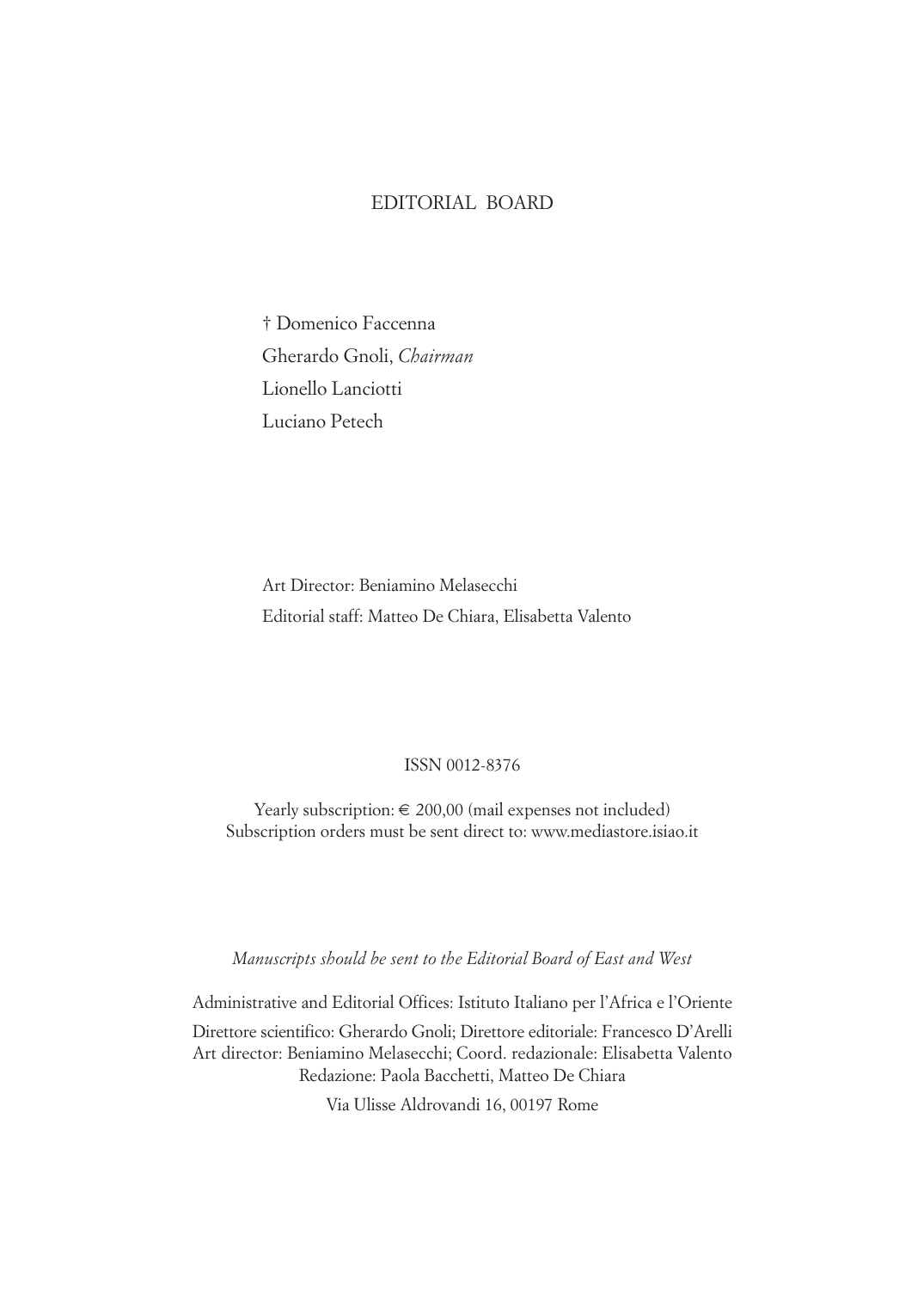## C O N T E N T S

## Part I. Myths and History

|                                                                                   | 19 |
|-----------------------------------------------------------------------------------|----|
| Tsering Thar, Mount Ti se (Kailash) Area: The Center of Himalayan Civilization    | 25 |
| Francisco Ayllón, Lha: Towards Assessing Discontinuity in Paradigms of the Sacred | 31 |
| Samten G. Karmay, A New Discovery of Ancient Bon Manuscripts from a Buddhist      |    |
|                                                                                   | 55 |

## Part II. Monasticism and Philosophy

| Stéphane Arguillère, mNyam med Shes rab rgyal mtshan on the Special Features of the |     |
|-------------------------------------------------------------------------------------|-----|
|                                                                                     | 87  |
| Matthew T. Kapstein, The Commentaries of the Four Clever Men: A Doctrinal and       |     |
|                                                                                     | 107 |
| Seiji Kumagai, Development of the Theory of the 'Two Truths' in the Bon Religion    | 131 |

## Part III. Medicine and Yogic Practices

| 147 |
|-----|
|     |
| 167 |
|     |
| 191 |
|     |

## Part IV. Ritual and Society

| Charles Ramble, <i>Playing Dice with the Devil: Two Bonpo Soul-retrieval Texts and</i> |     |
|----------------------------------------------------------------------------------------|-----|
|                                                                                        | 205 |
| J.F. Marc des Jardins, Bon Institutions in Contemporary Tibetan Territories and the    |     |
|                                                                                        | 233 |
| Heather Stoddard, The Lexicon of Zhangzhung and Bonpo Terms. Some Aspects of           |     |
| Vocabulary in Relation to Material Culture and the Persian World                       | 245 |
| Kengo Konishi, Reconstruction of the Education System in a Bon Monastery: A Case       |     |
|                                                                                        | 265 |
|                                                                                        |     |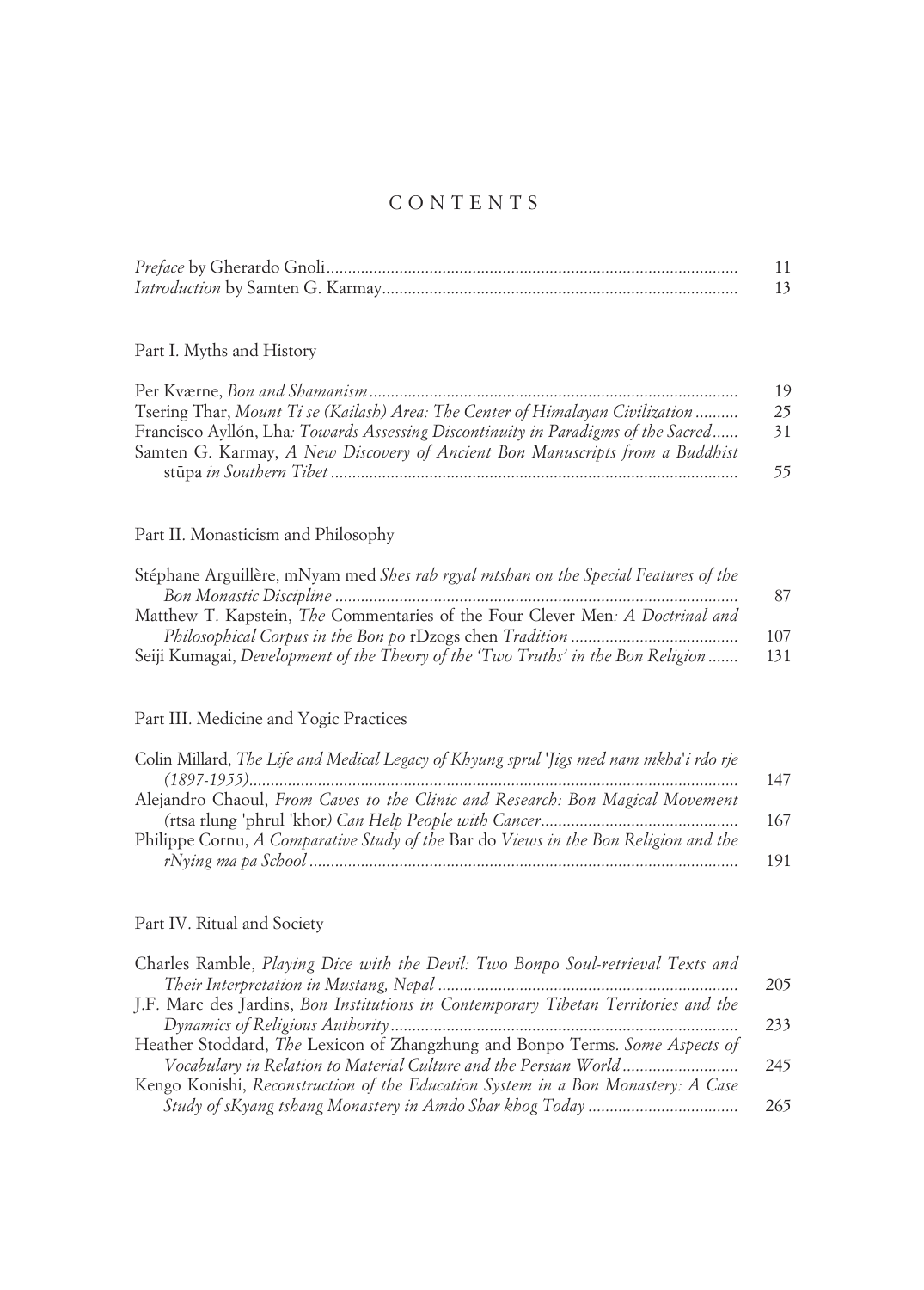| Hiroyuki Suzuki, Tibetan Dialects Spoken in Shar khog and Khod po khog                | 273 |
|---------------------------------------------------------------------------------------|-----|
| Mona Schrempf and Jack Patrick Hayes, From Temple to Commodity? Tourism in            |     |
|                                                                                       | 285 |
| Katia Buffetrille, Khyung mo Monastery (A'mdo) and Its 'Map' of 'Ol mo lung ring      | 313 |
| Mara Arizaga, An Introduction to the Study of Bon in Modern China                     | 327 |
| Donatella Rossi, A Brief Note on the Bonpo Texts of the Giuseppe Tucci Fund Preserved |     |
|                                                                                       | 337 |

## \*\*\*

|--|--|--|--|

|                                                                                   | 349 |
|-----------------------------------------------------------------------------------|-----|
| Gherardo Gnoli, Giuseppe Vignato, Saerji and Francesco D'Arelli, Giuseppe Tucci's |     |
|                                                                                   | 357 |
| Fabio Scialpi, The Figure of the Great Mother in India. A Comparison between the  |     |
|                                                                                   | 365 |

## *Obituaries*

|                                                                     | 379   |
|---------------------------------------------------------------------|-------|
| Walter Belardi (1923-2008) (by Gherardo Gnoli and Adriano V. Rossi) | 385   |
|                                                                     | - 393 |

## *Book Reviews*

| by Michela Clemente, Matteo De Chiara, Marcello De Martino, Lionello Lanciotti  395 |      |
|-------------------------------------------------------------------------------------|------|
|                                                                                     | 408  |
|                                                                                     | 411  |
|                                                                                     | 413. |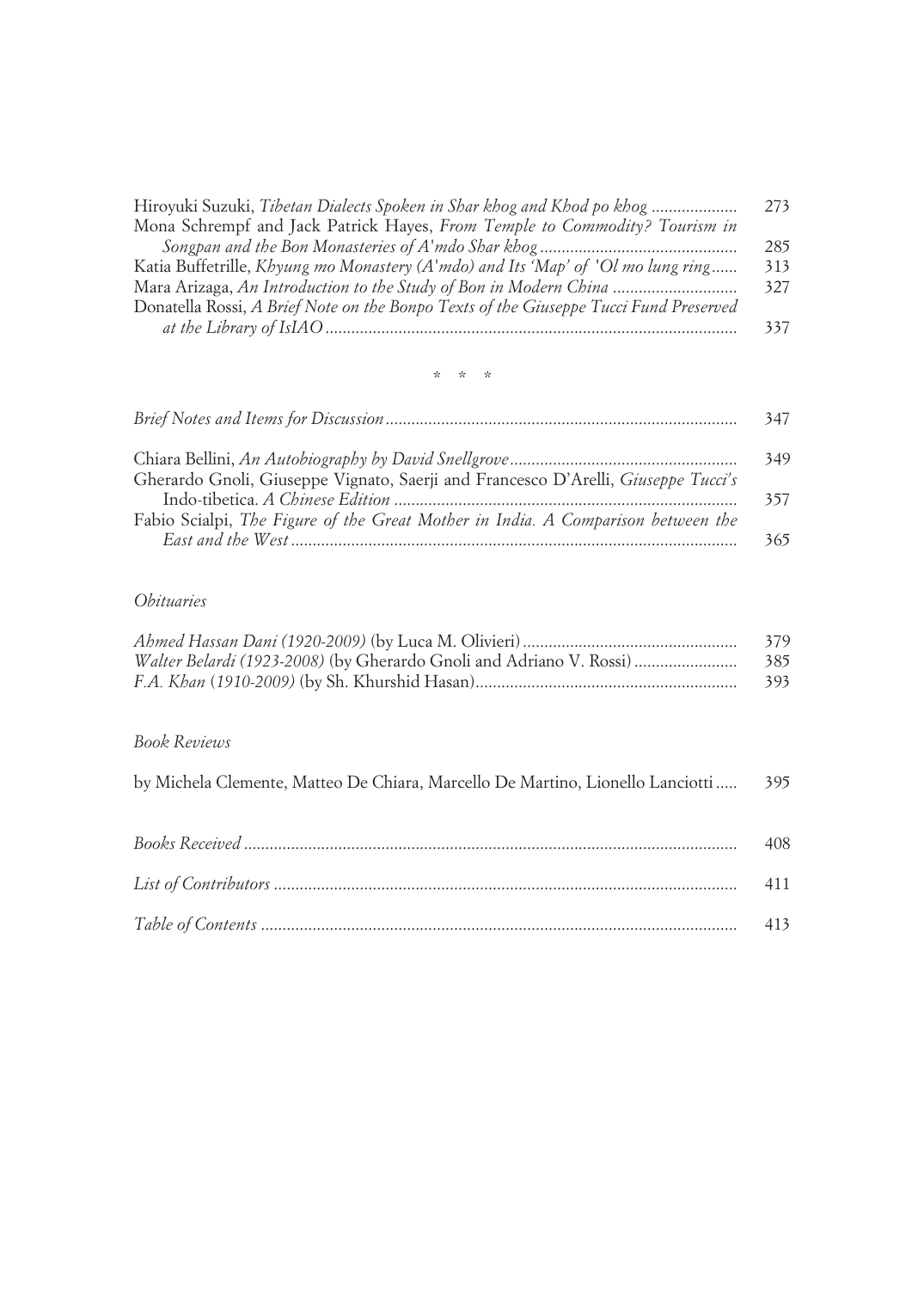## LIST OF ABBREVIATIONS

| AAA           | - Archives of Asian Art                                                    |
|---------------|----------------------------------------------------------------------------|
| <b>AAH</b>    | — Acta Antiqua Academiae Scientiarum Hungaricae                            |
| <b>ACASA</b>  | - Archives of the Chinese Art Society of America                           |
| ActaO         | — Acta Orientalia, Copenhagen                                              |
| <b>ActaOH</b> | — Acta Orientalia Academiae Scientiarum Hungaricae                         |
| <b>ADMG</b>   | — Abhandlungen der Deutschen Morgenländischen Gesellschaft                 |
| AION          | — Annali dell'Istituto (Universitario) Orientale di Napoli                 |
| AJA           | — American Journal of Archaeology                                          |
| AMI           | - Archäologische Mitteilungen aus Iran                                     |
| ArOr          | — Archiv Orientální                                                        |
| ASIAR         | - Annual Reports (Archaeological Survey of India)                          |
| <b>BEFEO</b>  | — Bulletin de l'École Française d'Extrême-Orient                           |
| BMC           | — Catalogue of Coins in the British Museum                                 |
| <b>BMFEA</b>  | - Bulletin of the Museum of Far Eastern Antiquities                        |
| <b>BMMA</b>   | - Bulletin of the Metropolitan Museum of Art                               |
| BSO(A)S       | — Bulletin of the School of Oriental (and African) Studies                 |
| CAH           | — Cambridge Ancient History                                                |
| CAI           | — Central Asiatic Journal                                                  |
| CHC           | — Cambridge History of China                                               |
| <b>CHInd</b>  | — Cambridge History of India                                               |
| CHIr          | — Cambridge History of Iran                                                |
| CIInd         | - Corpus Inscriptionum Indicarum                                           |
| CIIr          | — Corpus Inscriptionum Iranicarum                                          |
| <i>CIS</i>    | — Corpus Inscriptionum Semiticarum                                         |
| <b>CRAI</b>   | - Comptes rendus des séances (Académie des Inscriptions et Belles Lettres) |
| EW            | - East and West                                                            |
| <b>HJAS</b>   | - Harvard Journal of Asiatic Studies                                       |
| <b>HR</b>     | — History of Religions                                                     |
| Ш             | — Indo-Iranian Journal                                                     |
| JA            | — Journal Asiatique                                                        |
| JAH           | - Journal of Asian History                                                 |
| <i>JAOS</i>   | — Journal of the American Oriental Society                                 |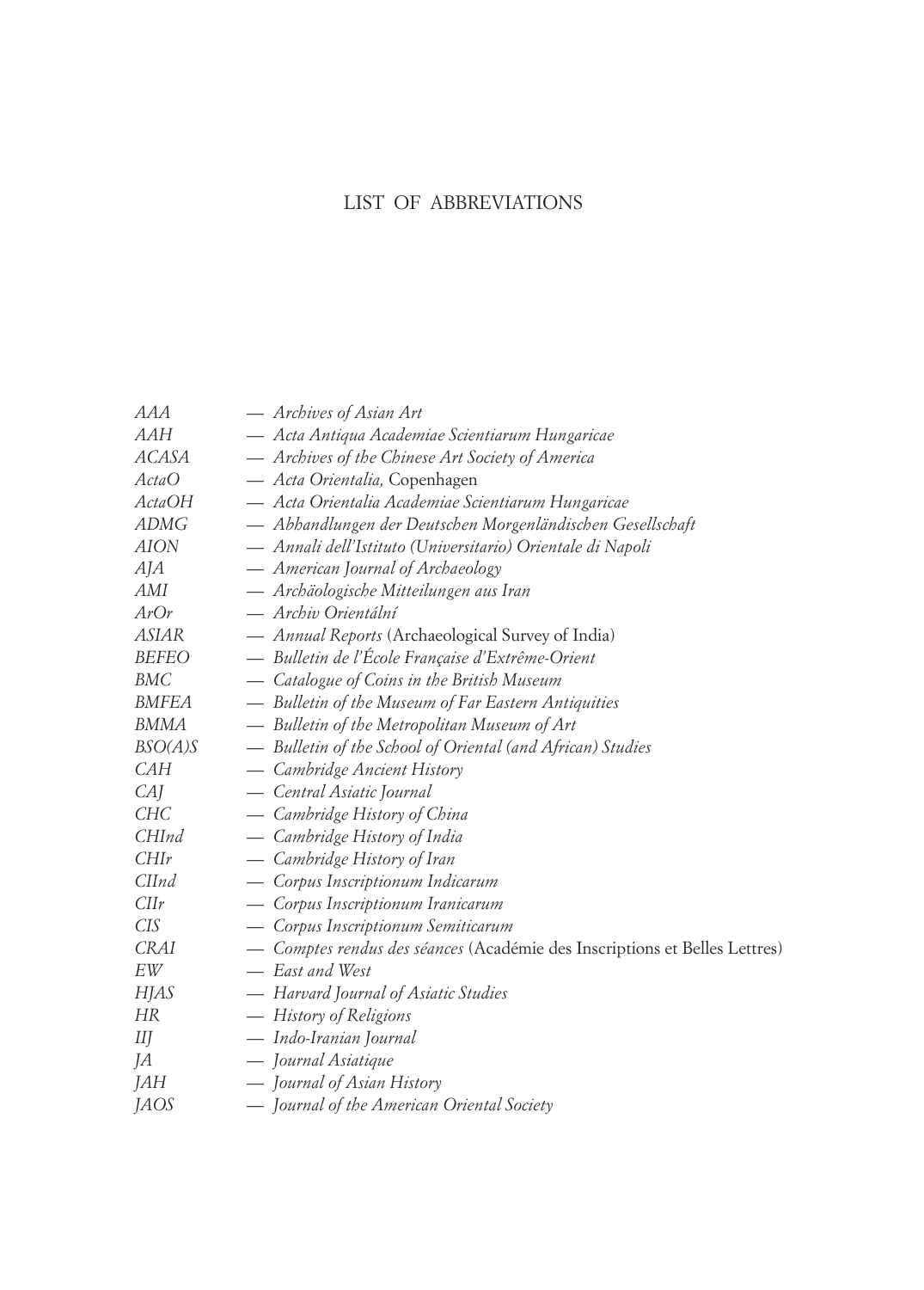| JAS          | - Journal of Asian Studies                                                       |
|--------------|----------------------------------------------------------------------------------|
| <b>JASB</b>  | — Journal of the Asiatic Society of Bengal                                       |
| <b>JESHO</b> | — Journal of the Economic and Social History of the Orient                       |
| JGJRI        | — Journal of the Ganganath Jha Research Institute                                |
| <b>JIABS</b> | - Journal of the International Association of Buddhist Studies                   |
| <b>JISOA</b> | — Journal of the Indian Society of Oriental Art                                  |
| <i>JNES</i>  | - Journal of Near Eastern Studies                                                |
| <b>JRAS</b>  | - Journal of the Royal Asiatic Society of Great Britain and Ireland              |
| JUPHS        | - Journal of the Uttar Pradesh (formerly: United Provinces) Historical Society   |
| <b>KSIA</b>  | — Kratkie soobščenija Instituta Arheologii                                       |
| MASI         | - Memoirs of the Archaeological Survey of India                                  |
| MCB          | — Mélanges chinois et bouddhiques                                                |
| <b>MDAFA</b> | — Mémoires de la Délégation Archéologique Française en Afghanistan               |
| МIА          | - Materialy i issledovanija po Arheologii SSSR                                   |
| <b>MTB</b>   | — Memoirs of the Research Department of the Tôyô Bunko                           |
| NTS          | - Norsk Tidsskrift for Sprogvidenskap                                            |
| <i>OLZ</i>   | — Orientalistische Literaturzeitung                                              |
| <b>PSAS</b>  | - Proceedings of the Seminar for Arabian Studies                                 |
| <b>REI</b>   | — Revue des Études Islamiques                                                    |
| RepMem       | - Reports and Memoirs (IsIAO [formerly IsMEO], Centro Studi e Scavi              |
|              | Archeologici)                                                                    |
| RHR          | - Revue de l'Histoire des Religions                                              |
| <b>RSO</b>   | — Rivista degli Studi Orientali                                                  |
| SА           | — Sovetskaja Arheologija                                                         |
| SAS          | — South Asian Studies                                                            |
| SOR          | - Serie Orientale Roma (IsIAO [formerly IsMEO])                                  |
| <b>TOCS</b>  | — Transactions of the Oriental Ceramic Society                                   |
| TP           | $-$ T'oung Pao                                                                   |
| TPS          | - Transactions of the Philological Society                                       |
| <b>VDI</b>   | — Vestnik drevnej istorii                                                        |
| WZKM         | — Wiener Zeitschrift für die Kunde des Morgenlandes                              |
| WZKS         | — Wiener Zeitschrift für die Kunde Südasiens und Archiv für indische Philosophie |
| ZAS          | — Zentralasiatische Studien                                                      |
| <b>ZDMG</b>  | - Zeitschrift der Deutschen Morgenländischen Gesellschaft                        |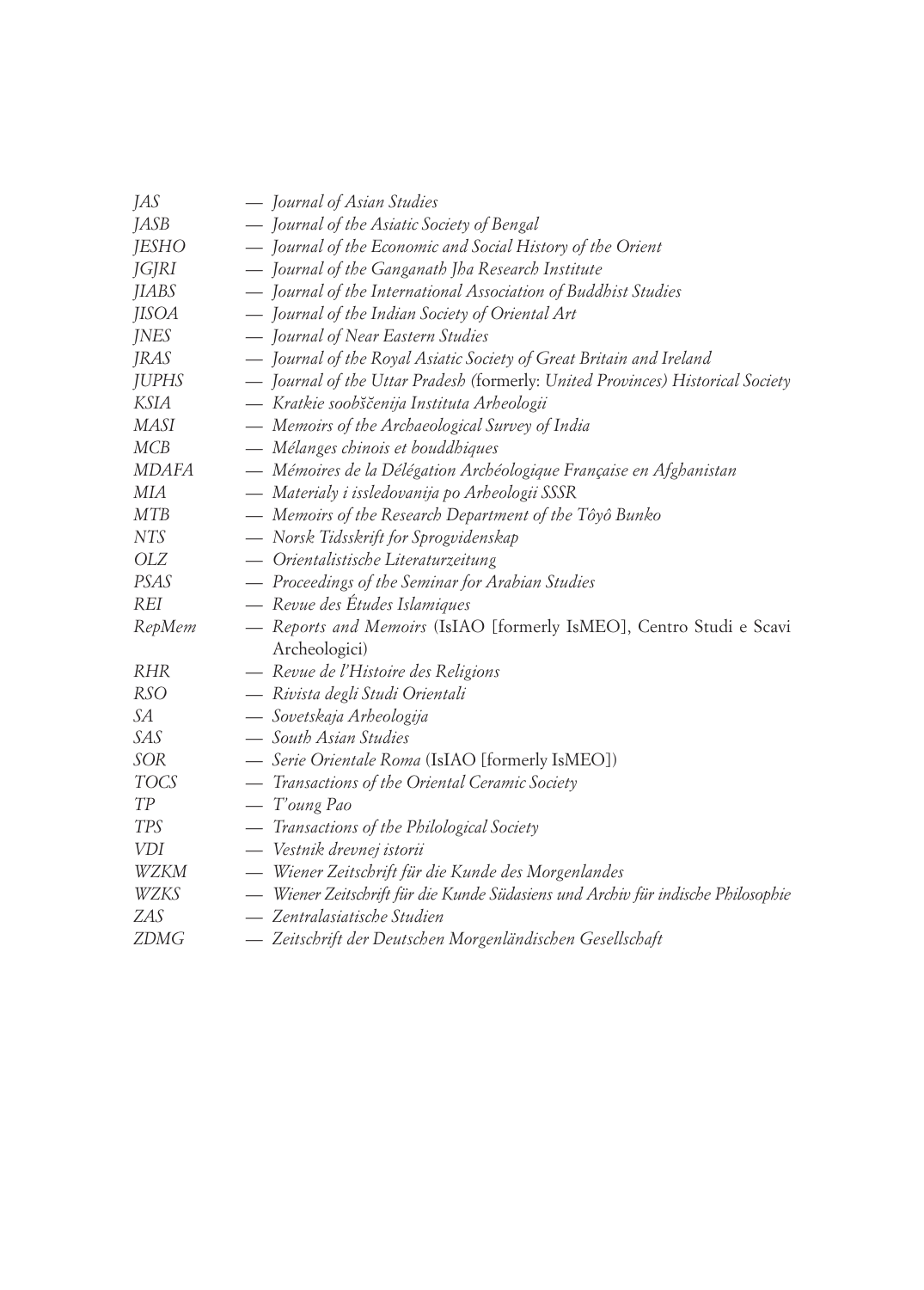## **Preface**

*It is with great pleasure that I welcome the publication of this Special Volume in the* East and West *collection. The unique series of articles contained in the present Volume definitely show the state-of-the-art in terms of research carried out by first-rate scholars in a great variety of fields pertaining to the ever-flourishing discipline of Tibetan Studies; however, their value becomes even greater, if we consider that they were all written to honour the geniality and the pioneering work of the great scholar to whom the Volume is wholeheartedly dedicated: Professor David Llewellyn Snellgrove. I take this opportunity to express my admiration and respect for his scholarship, and also for his personal character, which I have both appreciated in various occasions, occasions that have also progressively become the* locus *of our longstanding relation and friendship.*

*Prof. Snellgrove was the first Western scholar to embark, during the second half of last century, in the daunting task of presenting the Bon religion and its multi-faceted expressions in a way that eschewed biased cultural superimpositions, thus allowing this religious tradition to finally speak for itself, by way of some of its most knowledgeable representatives. In the touching Introduction written by Prof. Karmay, readers will be able to understand the ways in which such a seminal task was undertaken. The results and effects of David Snellgrove pioneering endeavours, as well as the influence of his far-reaching vision can now be assessed through the philological and field researches, publications, and conference panels focused upon the Bon religion and Bonpo traditions, which have multiplied during the course of time, and which continue to shed light and deepen our understanding of one of the most valuable components of the Tibetan culture, especially as far as its foundation and origins are concerned.*

*In this regard, we cannot but gratefully turn our minds to the memory of Giuseppe Tucci, who in addition to his innumerable outstanding accomplishments, founded the* East and West *Review in 1950. I believe that the prestige of this historical Review is confirmed and enhanced by this Special Volume, and I hope that in future times it will also come to be considered as a preferred interface for many more scholarly works in the field of Tibetology, such as the ones presented here.*

GHERARDO GNOLI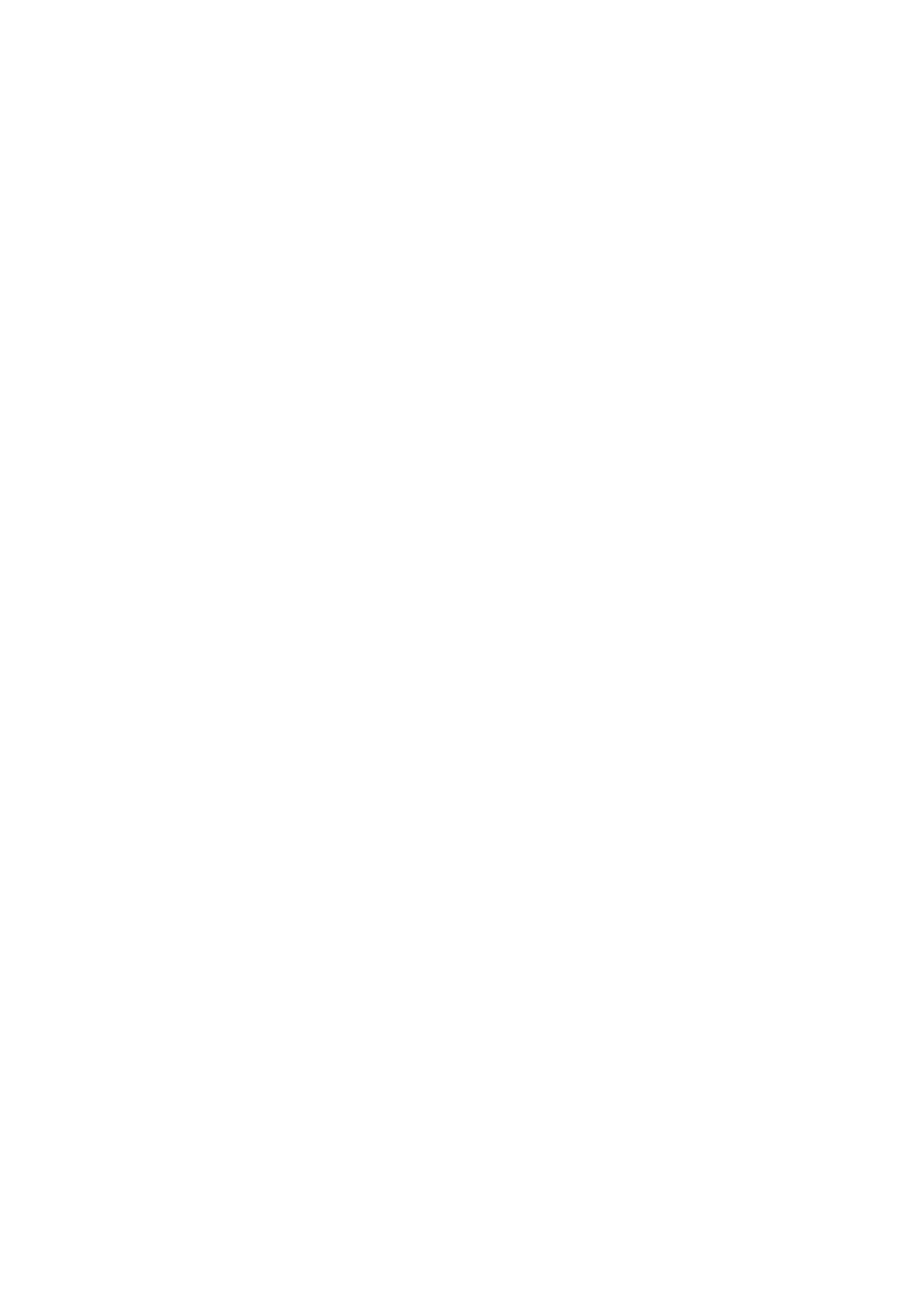## **Introduction**

From the 22nd to 25th of June 2008 an international conference on the Bon religion was held under the auspices of the Bon religious centre Shenten Dargye Ling at Blou, France. It was Rev. Tenpa Yungdrung, the Abbot of the Tritan Norbutse Monastery in Kathmandu and the head of Shenten Dargye Ling who wished for a conference of scholars of Bon studies to be convened. This was part of his project to foster the development of Bon studies by scholars in parallel with the spiritual practices which the religion professes, and whose centuries old spiritual tradition brings benefits to modern practitioners. An Organizing Committee consisting of four members, the Abbot himself, Isabelle Catona, Stéphane Arguillère, and myself was formed. The conference was entitled: Bon, the Indigenous Source of Tibetan Religion and Culture. The conference was attended by internationally renowned scholars in the field, and by a number of young Ph.D. candidates from The Netherlands, Japan, China, and Taiwan. Twenty-seven out of thirty-three, who were invited, participated in the gathering. They were from twelve countries.

It turned out to be a very enjoyable occasion, blessed with good weather, and the calm of the country-side of the Val de Loire.

However, this was not the first time such an international conference on the Bon religion had been organized. In 2002 Professor Yasuhiko Nagano of The National Museum of Ethnology, Osaka, Japan convened a similar one under the title of New Horizons of Bon Studies. It was the first of its kind. Its proceedings were published in 2000 (*New Horizons of Bon Studies*, Bon Studies, 2, Senri Ethnological Reports, 15, National Museum of Ethnology, Osaka).

European Bon studies date back to the nineteenth century, but it was only in the 1960s that a serious attempt was made for the first time to understand the religion, its history, and literature with the first-hand knowledge of the indigenous sources, a rarity outside of Tibet before 1959.

It was Professor David Llewellyn Snellgrove, who having developed a strong interest in the Bon religion after his field trip to Dolpo in 1956, embarked on a research project of this religion. In 1961, with the financial assistance of the Rockfeller Foundation, he invited Lopon Tenzin Namdak, Sangye Tenzin, now the Abbot of the Menri Monastery (Dolanji, Himachal Pradesh, India), and myself to the University of London to work with him. We were refugees in India.

Although this volume is published in his honour, it is not my intention to give a detailed account of David's life here: this is far beyond our scope, and also beyond the too many facets of this great traveler-scholar, who covered almost every field of oriental studies. Moreover, Dr Tadeusz Skorupski has written an excellent account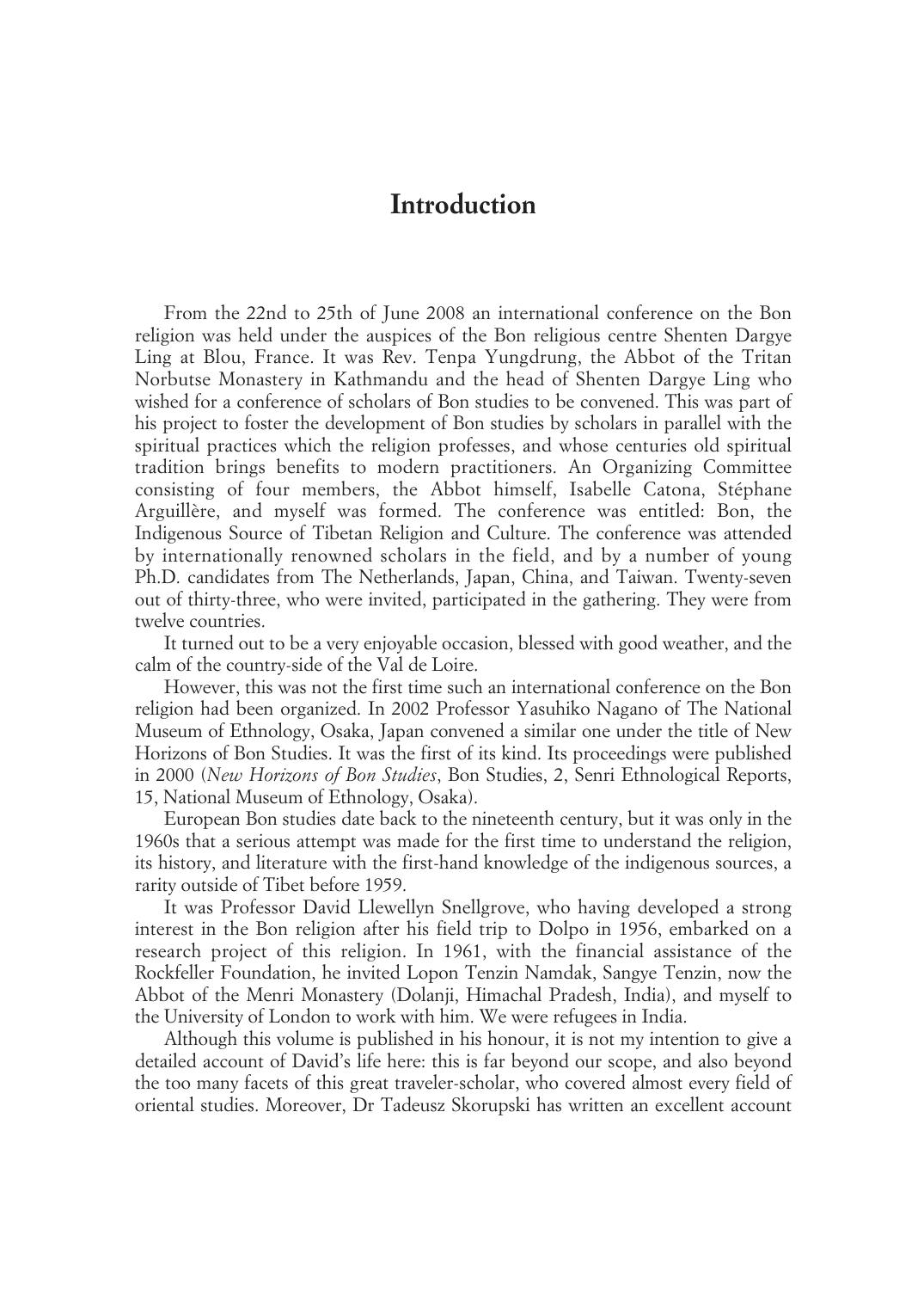of David's life entitled 'The life and Adventures of David Snellgrove' in *Indo-Tibetan Studies*, which is dedicated to him (*Indo-Tibetan Studies*, Buddhica Britannica, Series continua II, The Institute of Buddhist Studies, Tring, U.K. 1990, pp. 1-21). David himself has also published a major account of his own life (*Asian Commitment, Travels and Studies in the Indian Sub-Continent and Southeast Asia*, White Orchid 2000).

I met David in India in March 1961. One early morning around six o'clock somebody woke me up. I was sleeping on a long table in a printing house in Old Delhi where my companion Sangye Tenzin and I were having Bon texts printed. I was completely taken by surprise by his sudden incursion. He was the first Western man I had come across then. He said something to me which I could scarcely understand, but finally I managed to work out that he would come and see me later on that day. It was a few months later on the green lawn near the edge of a swimming pool in the Claridges Hotel's garden in New Delhi that for the first time he began to teach us the Roman alphabet, after giving an exercise book and a pencil to each of us.

In order to help us open our minds to other non-Tibetan religions, he often led us to visit Churches, Christian monasteries and to attend Masses on Sundays in the local church, where we used to light candles. After arriving in England from India in 1961, he let us all lodge in his house in Berkhamsted for more than six months. He himself being a bachelor, there were no other family members at his home. This gave us a unique chance to know David, who in a very short time had become somewhat of a father-figure for all of us, particularly for myself, since I was the youngest one in the group.

From the very beginning of our meeting he began to initiate us into Western education by teaching us such subjects as geography, history of religions, and science, not in formal college classes, but through conversations at meal times, or during afternoon walks in the woods.

\*\*\*

Later David begun to work with the assistance of Lopon Tenzin Namdak on the translation of excerpts from the twelve volume, fourteenth century compendium called *gZi brjid*, The Glorious One. It was an experience to watch the two working side by side at the same desk. Most of the time they worked very calmly, but there were moments when they stumbled over difficult passages, and you could feel their frustration and hot temper. Later, in his Introduction to the volume, David wrote:

> Tibetans who can help with these texts are now very rare indeed [...] They know their monastic liturgies and the names of their own *bonpo* gods, but very rarely indeed are they at all experienced in reading the sort of *bonpo* texts in which we most need assistance, namely material which represents 'pre-Buddhist' traditions. This lack of familiarity on the part of present-day *bonpo*s with what Western scholars would regard as real *bonpo* material, may come as a disappointment.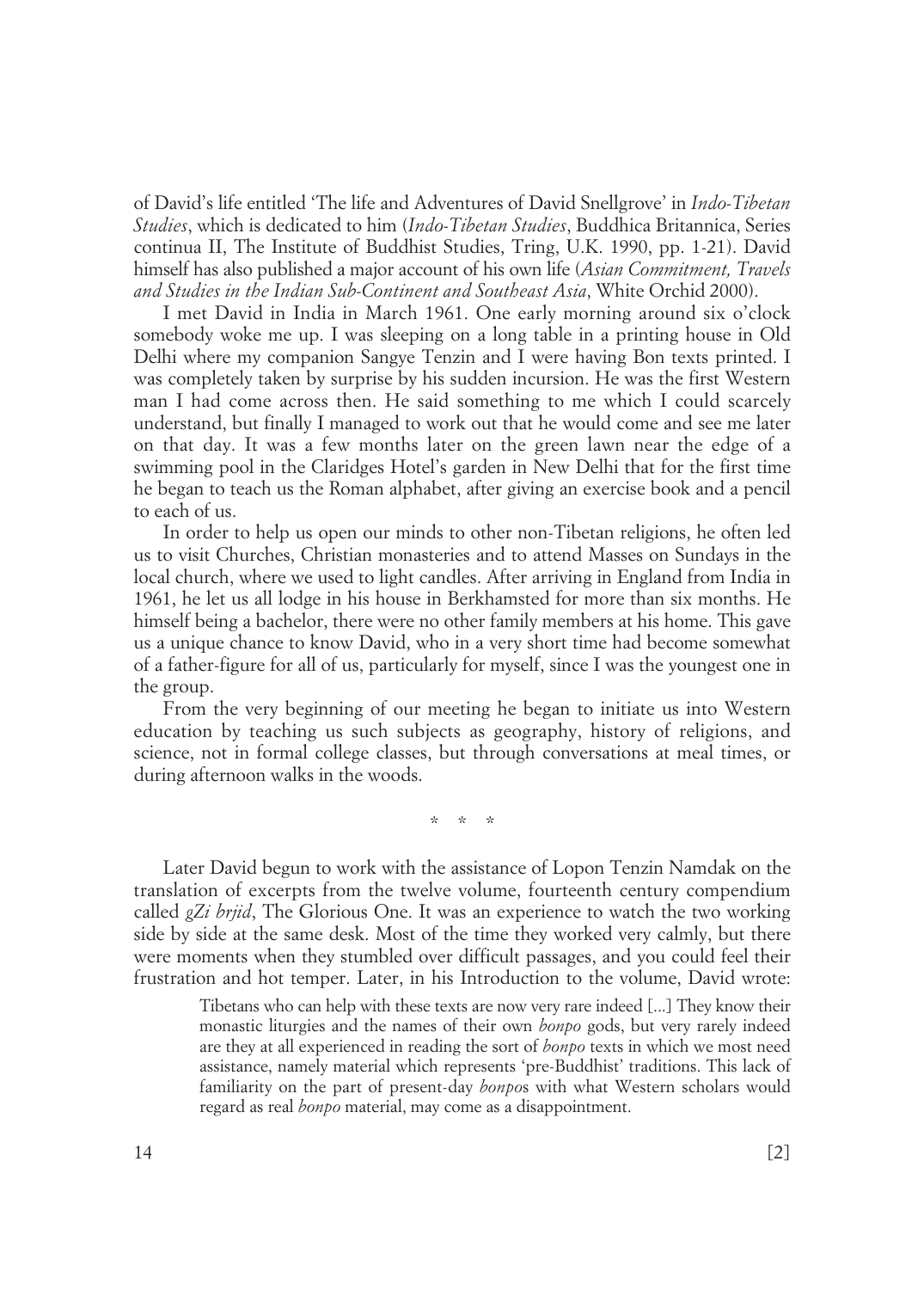It was true: we totally lacked the modern philological method of critical reading and explaining which we were then learning from him.

In 1967 the fruit of this cooperation was later published under the title of *Nine Ways of Bon* (London Oriental Series, Vol. 18, Oxford University Press, London).

This publication, which prompted further academic interest in the subject, laid a solid foundation for future studies of the Bon religion. Since then, a number of works has been published, and it is most encouraging to see that more and more young scholars have taken up Bon studies. This is not just an isolated development, but falls within the general upward trend of Tibetology. At the Conference in Blou, when it was proposed that the proceedings be published in honour of David in recognition of his pioneering work, all the participants unanimously agreed.

In October 2008, when I was writing this introduction, a *Festschrift* was very kindly published in my honour by Françoise Pommaret and Jean-Luc Achard in Revue Tibétaine (*RET*, 14, 15, 2008). David contributed to the volume by writing an article entitled 'How Samten came to Europe'. Naturally, I thanked him for his kind contribution. Later, I received an e-mail message from David, who is now 88 years old, reading:

Thank you for your kind message. I have led a quiet summer here, swimming every day so long as the weather was good. I shall leave here for Cambodia on October 27th (2008), and intend to stay at my house in Siem Reap until mid-March. I lead a very quiet life, made up of reading, writing, swimming, and short walks around Angkor […]

It is encouraging that he is still carrying on his intellectual life.

\*\*\*

The present volume contains most of the papers presented at the conference, and it shows various aspects related to Bon studies.

The first part begins with a discussion whether Bon has any connection with Shamanism. This is followed by a presentation of Zhang zhung which was regarded as the place where the Bon religion originated. That leads to the study of the concept of the 'sacred'. A recent discovery of ancient Bon manuscripts is then discussed.

The second part begins with the study of the monastic discipline. It is followed by the study of rDzogs chen tradition and the philosophical concept of the 'two truths'.

The third part deals with history and practice of medicine. These are followed by the studies of the ancient yogic practices, and the concept of the 'intermediate state'.

The fourth part contains an anthropological study of the 'Soul-retrieval ritual', accounts of reconstructions of monasteries, aspects of the local culture and language of the Sharwa people in Shar khog (Amdo), a full account of Bon studies in modern China, and an overview of the collection of Bonpo texts of the Giuseppe Tucci Fund preserved at IsIAO.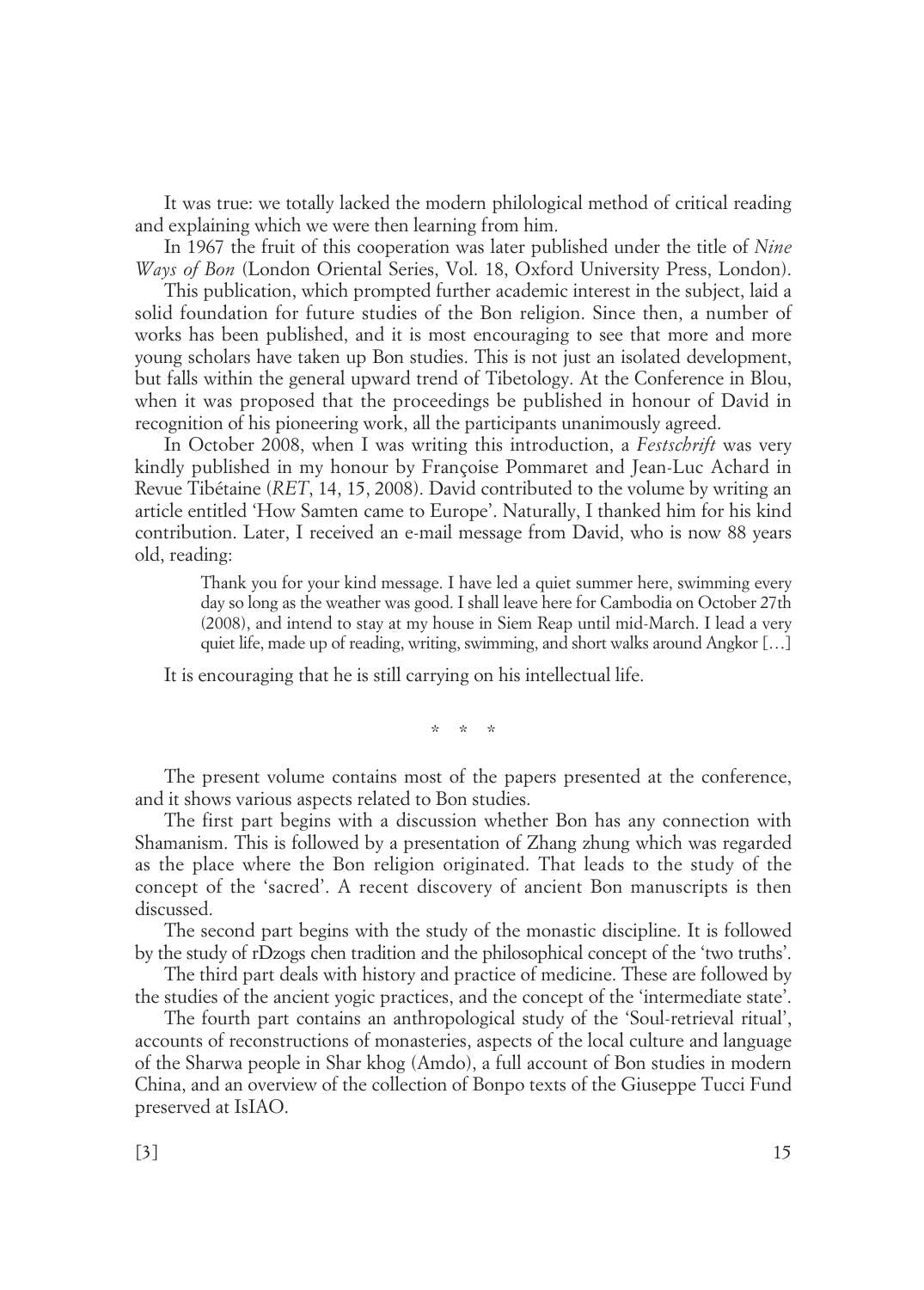I would like to express my sincere gratitude to Professor Gherardo Gnoli, President of IsIAO, for graciously accepting to publish the proceedings of the conference in the *East and West* journal.

The two editors also owe many thanks to Dr Francesco D'Arelli, Director of IsIAO Library, who very kindly gave us much advice for the preparation of this publication, and to Dr Beniamino Melasecchi, Art Director of *East and West*, for his precious cooperation.

> SAMTEN GYALTSEN KARMAY Kyoto, October 2008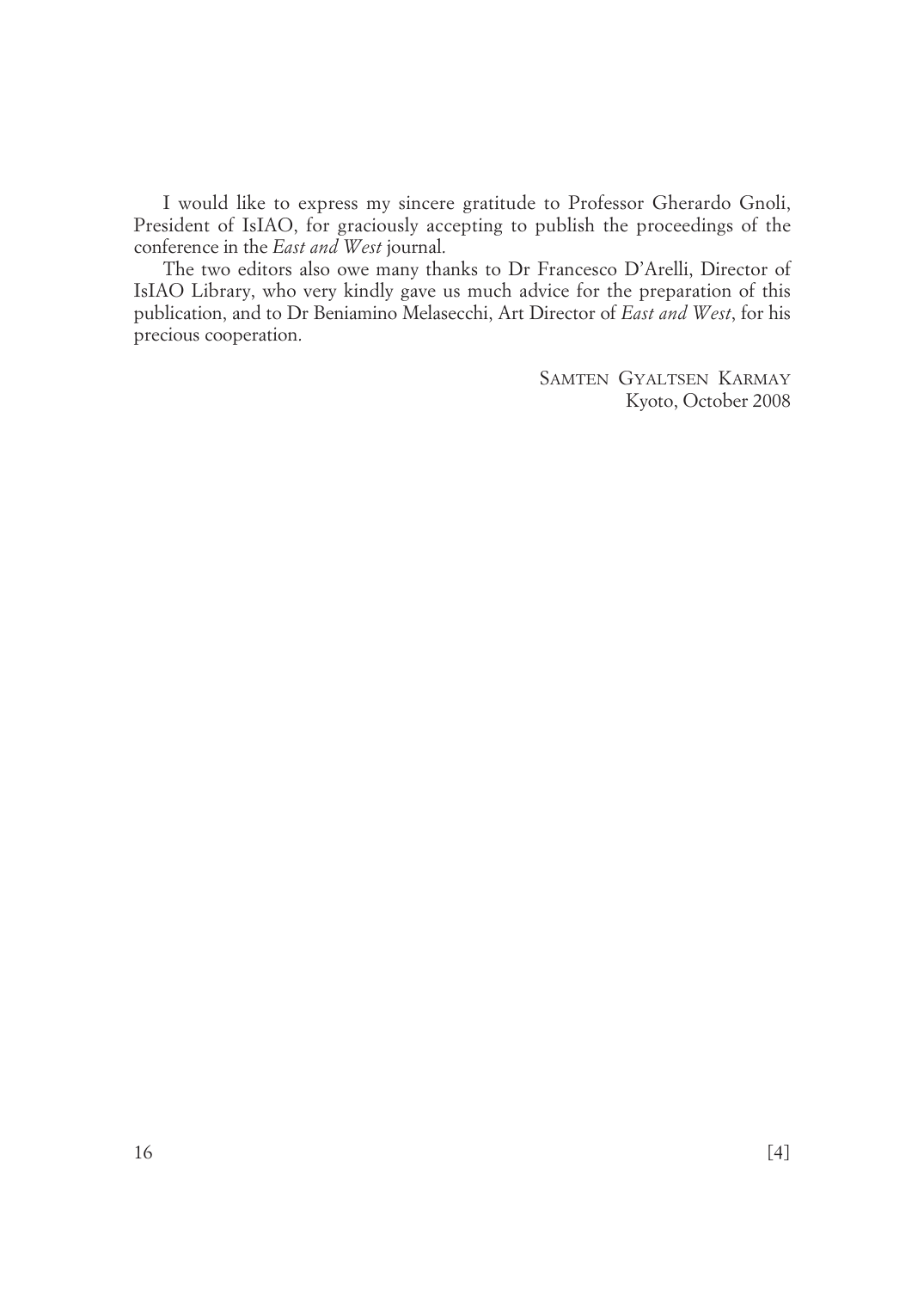## **From Temple to Commodity? Tourism in Songpan and the Bon Monasteries of A'mdo Shar khog**

by MONA SCHREMPF and JACK PATRICK HAYES

#### *Introduction*

Since 1999, after the logging ban and at the beginning of the 'Opening of the West' Campaign (Ch. *Xibu da kaifa*) Songpan County and its main town known by the same name (Tib. Zung chu mkhar) has undergone major visible transformations through tourism development  $(1)$ . These include the Tibetan area of Shar khog  $(2)$ with its small Bon po villages and rebuilt monasteries situated to the north of Songpan town, and also the former Bon pilgrimage mountain of Shar Dung ri ('Eastern Conch Mountain') surrounded by beautiful forest and turquoise-colored lakes (Tib. gSer mtsho), now known as Huanglong Nature Reserve  $\binom{3}{2}$ . In order to better understand the diversity of local developments and transformations through tourism, we will focus on and compare the rural Tibetan area of Shar khog with its Bon monasteries, some of which have engaged in tourism in the past nine years, and urban tourism of Songpan town.

In 1999, the *China Daily* announced that southwest China's Sichuan province had initiated a dozen new tour routes as part of the 1999 nationwide 'eco-tourism' campaign<sup>(4)</sup>. The list included tours that connected the Chinese Buddhist

( 1 ) Acknowledgement: Parts of this article were presented by Mona Schrempf at the conference 'Exploding Cities: Cultural Heritage and Sustainable Development of Historic Cities in Asia. Safeguarding Traditions and Ancient Knowledge to Promote Development', Berlin (Dec. 2007). Jack Hayes presented parts of this article at the annual Canadian Asian Studies Association meeting, Edmonton (Oct. 2005) and 2008 Beijing Seminar on Tibetan Studies. The authors would like to thank the organizers and participants of these conferences for their useful comments.

( 2 ) See Map (Fig. 1). On Shar khog and its Tibetan inhabitants, the Shar ba or 'people of the east', prior to Chinese occupation in 1958, see the ethnohistorical account written by Karmay & Sagant 1998. On Bon monastic revival in Shar khog, see Schrempf 2001.

( 3 ) Shar Dung ri's importance as a sacred Bon site has been entirely replaced by Chinese tourism since its mid 1980s transformation into the 'Huanglong nature reserve'. On this process and the history of another tourist attraction, the Long March memorial situated at the entrance road to Huanglong, see Huber 2006.

( 4 ) http://www.chinadaily.com.cn/cndydb/1999/01/d5-a0bf.a16.html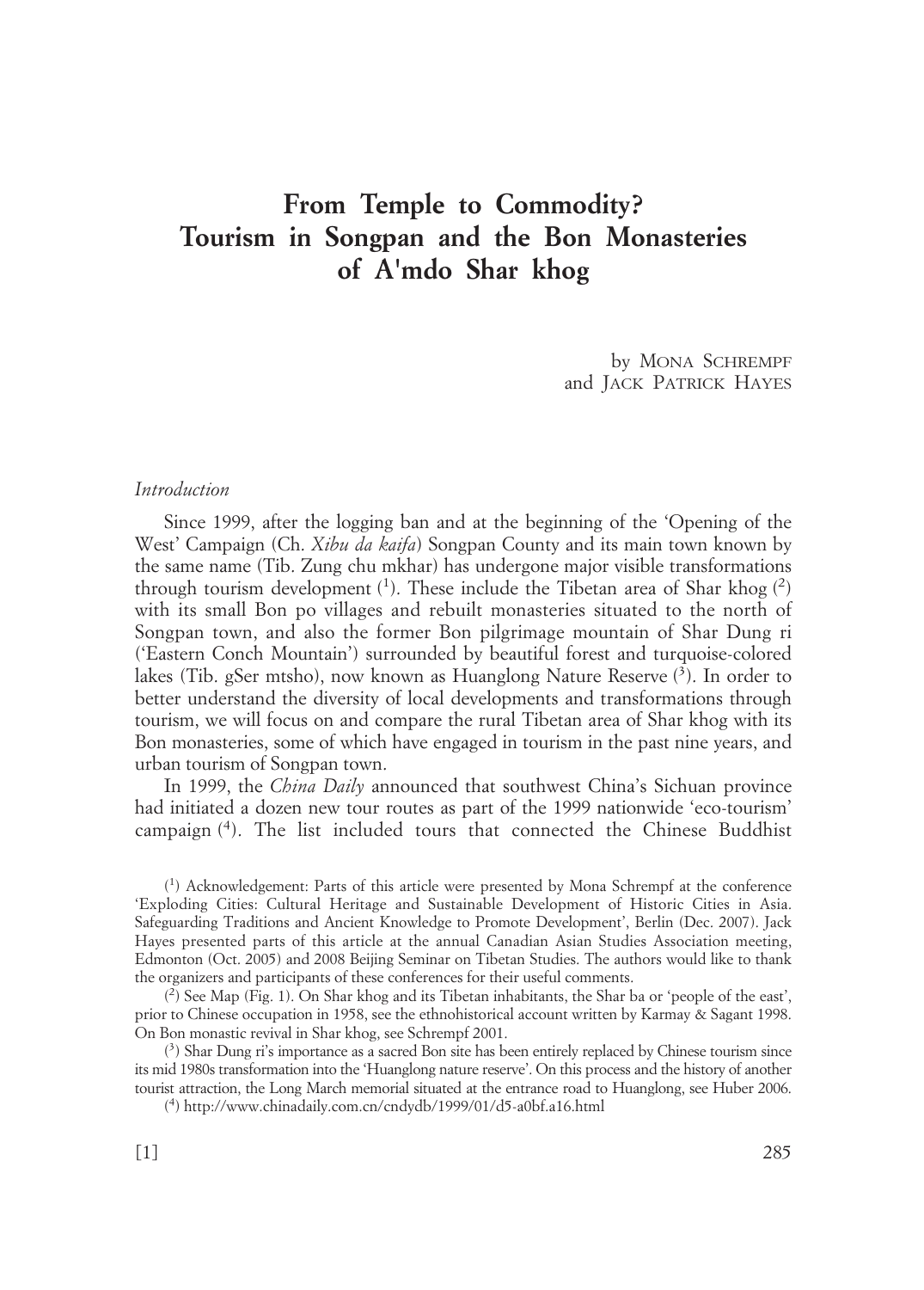

Fig. 1 - Map of Songpan town and Sharkhog's villages and Bon monasteries to the north.

pilgrimage sites of Emei Shan and Leshan located to the south of Chengdu, with the famous Jiuzhaigou and Huanglong Nature Reserves situated in the Tibetan areas of Khod po khog and Shar khog respectively, together with river rafting, hiking along ancient mountain paths, and trips to areas rich in flora and fauna. As a result of this tourism drive, by 2004 Songpan town and tourist hot spots in Shar khog, commonly known among both Chinese and Tibetans as Chuanzhusi (Tib. gTso tshang dgon) and Huanglong (Tib. gSer mtsho), were serving over 500,000 guests per year  $(5)$ .

The cultural politics of place name changes from Tibetan into Chinese in these (and other) areas populated by a majority of ethnic Tibetans in China represent and symbolize the transformative politics of place-making through tourism orchestrated by the Chinese state. Thus, for the following reasons we intentionally use *either* Tibetan *or* Chinese place names in the first instance with their respective Chinese or Tibetan alternative form in

<sup>(</sup> 5 ) Songpan itself received over 210,000 overnight hotel stays, and over 70,000 of these were foreign tourists. For 2004, this entailed tourism revenue for fees, hotel stays, tickets, food and associated tourism monies in excess of 99 million Yuan (*Songpan Xian Jingji Ziliao* 2005: 3).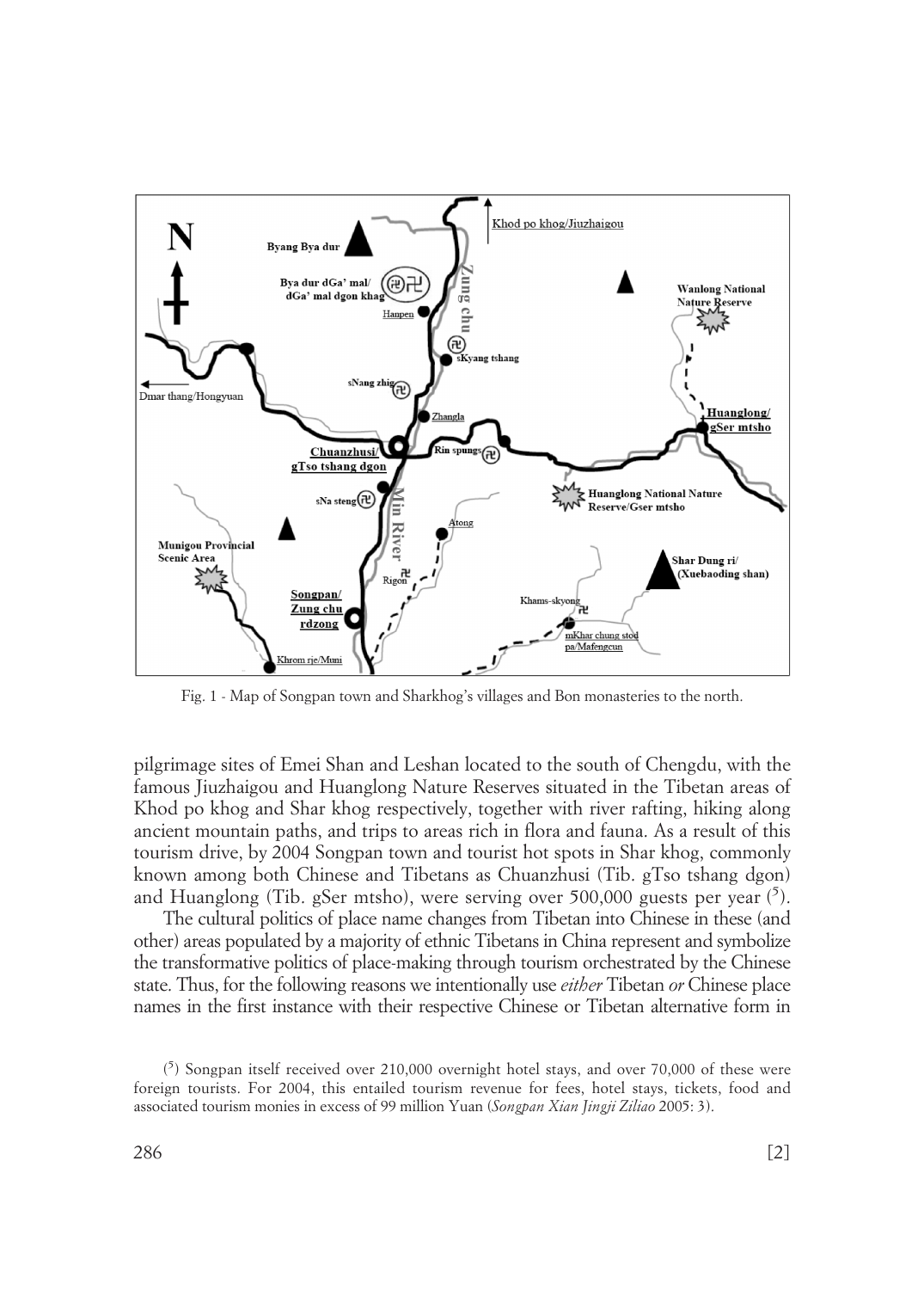parentheses afterwards (<sup>6</sup>). We prioritize the use of Chinese names for those places that are commonly known and used as such also by Tibetans *and* have been transformed into designated urban 'cultural' or natural 'scenic places' through state policies. They have thus become visibly and structurally transformed in a Chinese way. Next to Songpan town, in Shar khog proper, this concerns the small town of Chuanzhusi (Tib. gTso tshang dgon) where several major tourist hotels and many tourism services are located, as well as the national nature reserves of Huanglong (Tib. gSer mtsho) and Jiuzhaigou (Tib. gZi rtsa sde dgu)<sup>(7</sup>). On the other hand, we have intentionally maintained Tibetan place and monasteries' names in the area north of Songpan town known as Shar khog (and put their Chinese names in brackets) since they either still maintain their primarily Tibetan cultural character as villages or monasteries and/or are only voluntarily and privately involved in the tourist business rather than residing in a designated tourist space. Although this distinction might appear superficial rather than analytical – since it can not do justice to the complexities of reality – we hope to show why it makes sense to differentiate between different forms of tourism in this area and how people engage in it in various, sometimes conflicted and contested ways.

Songpan's regional tourist development started with the parallel designation of gZi rtsa sde dgu and gSer mtsho as the Jiuzhaigou and Huanglong World Natural Heritage 'Scenic Sites' in the mid 1980s. Among the twelve 'world natural and cultural heritage sites' in China, four of them are situated in Sichuan Province. The latter include the important Chinese Buddhist pilgrimage mountain of Emei Shan and the giant Buddha of Leshan, as well as the beautiful nature parks Jiuzhaigou and Huanglong. Already in the early 1990s, Han Chinese tourists, both domestic and foreign, preferred the organized tour bus routes, while Western tourists were more interested in individual nature experience, in particular horse trekking into the mountains surrounding Songpan (see Hayes 2006).

In this article, we outline the major developments of the tourism industry in Songpan and Shar khog since the mid 1990s, and explore how local Tibetans are engaging in this rapid change. The analysis of particular ideological and distributive outcomes and the ever-shifting political and economic ground that Tibetans face in the area makes evident that the government organization and administration of an expanding tourism sector have generated income and jobs as well as a new set of problems. This paper analyses and contrasts urban and rural tourism development, and in particular highlights why

<sup>(</sup> 6 ) This is a complicated subject and there is little clarity in how Tibetan place names are spelled. As a reference, the Chinese-Tibetan Placename Gazetteer of Songpan County (*Sichuan Sheng Aba Zangzu Zizhizhou Songpan Xian Diminglu* 1983) is quite useful.

<sup>(</sup> 7 ) See Fig. 1. Even though gZi rtsa sde dgu lies outside of Shar khog in Khod po khog, today's Nanping County, it is connected with Huanglong and Songpan through tourist bus routes. Most likely, Jiuzhaigou is a Chinese phonetic rendering of the Tibetan gZi rtsa sde dgu ('Nine Villages of the descendants of the gZi clan') (Tsering Thar 2003: 643). On the impact of tourism there, in particular on pilgrimage practices and the local Tibetan population, see Peng Wenbin 1998.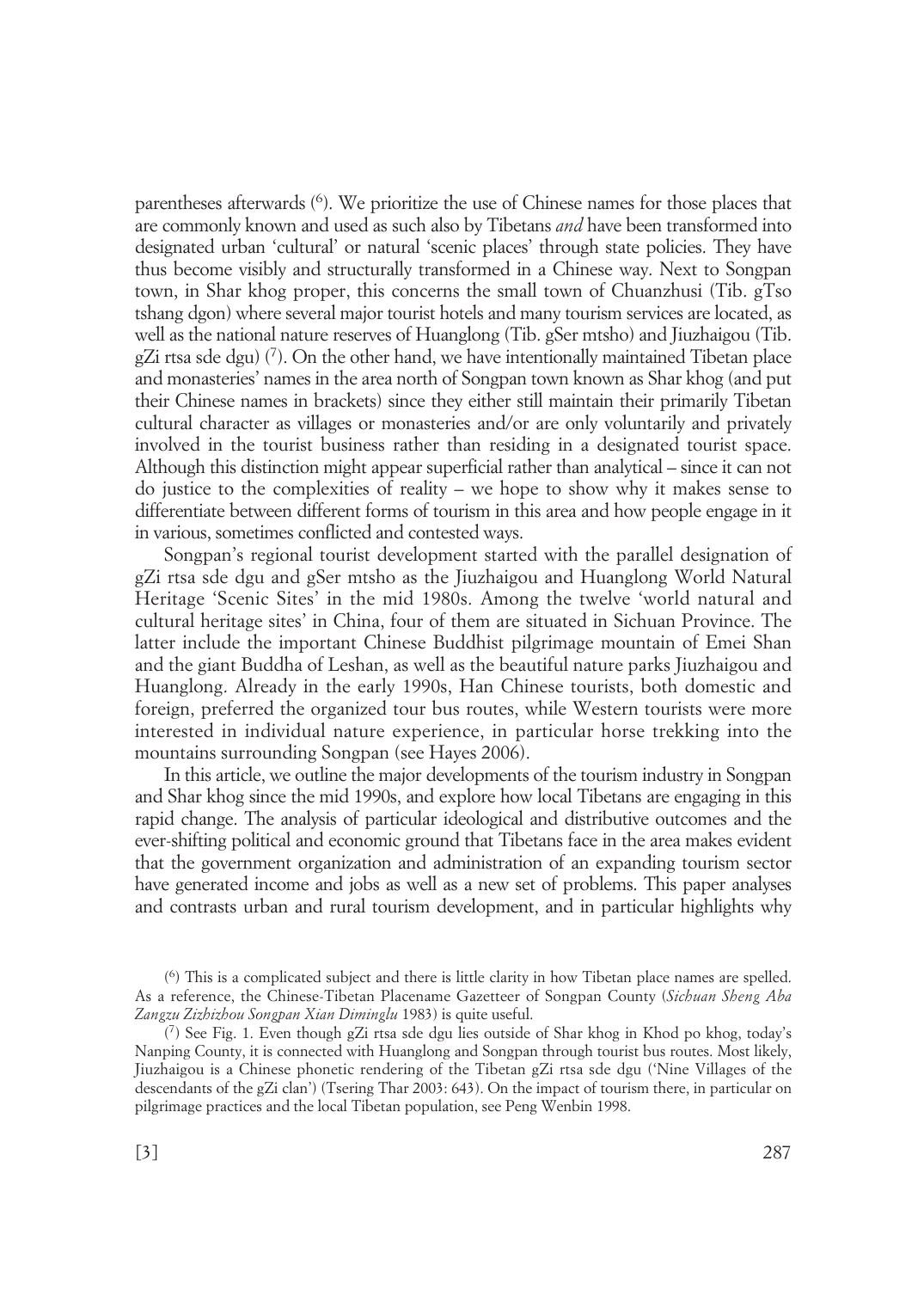and how local Bon monasteries started to engage in tourism, and what kinds of conflicts arose between lay and monastic interests, local and official bodies.

#### *Theoretical Considerations: Tourism and Ethnicity*

In addressing tourism, political and cultural issues in China's Guizhou and Yunnan Provinces, both Tim Oakes and Åshild Kolås highlight the importance and power of the state and its mechanisms in producing political and economic outcomes in ethnic tourism (see Oakes 1998; Kolås 2005: 203-205). Oakes emphasizes how ethnic tourism and mechanisms to develop tourist areas in Guizhou help to both civilize the 'tourees', and to respond to official calls for correct notions and practices; a state-led 'construction' of authenticity in tourism and 'modern practices' among ethnic groups that build on the imaginary of the modernist nation-state and entrepreneurial capitalism (Oakes 1998: 26-27, 45-46). Kolås discusses the same issues in northern Yunnan with the construction of the imaginary of 'Shangrila' as part of the Chinese nation-state, as well as the methods of profiteering in cultural commodification (Kolås 2005: 204-205; cf. Schrempf 2008). Both Oakes and Kolås discuss Tibetan culture and identity, and touch on the ecological environment as part of this economic and political process, but in neither case do they disaggregate how local ecological and cultural landscapes as well as peoples' engagement (both urban and rural) in religious practices or to sites and official and unofficial tourism-based ethnic commodification are directly linked. It is just such a link that we hope to demonstrate for the Songpan region. Some Chinese authors have interpreted the socio-cultural and spatial transformation of tourist locales and the environment in western China as a result of the intrusion of global markets and as appropriate state actions to alleviate poverty; inexorable forces that locals were both unable and often unwilling to resist  $(8)$ . We believe that the local socio-political, religious and environmental landscapes, *and their linkages*, are more complicated than that, and have tried to include local Tibetan agency and problems evolving out of disparate power relations between local and official agencies.

As Pal Nyiri has shown, tourism in northern Sichuan has grown tremendously since the early 1990s, and was a firmly established element of domestic and international urban consumer lifestyle by the beginning of the twenty-first century in China (Nyiri 2005). Part of this tourist framework, Oakes argues, is that 'tourees' – local Han, Tibetans, and Hui – are as much a part of the tourism regime as visitors (Oakes 1998: 26-27; Hayes 2008: 297-98). In particular, the architectural and environmental transformations of space are the foundation on which the tourism regime is built on. In order for Songpan County to be transformed into a tourist space, it had to convert economic and socio-cultural local spaces into national spaces of civilization to truly fit

<sup>(</sup> 8 ) Duan & Yang 2001. See also Li 2003: 335-37 for background on material civilization, the environment and local ethnic cultures in development programs.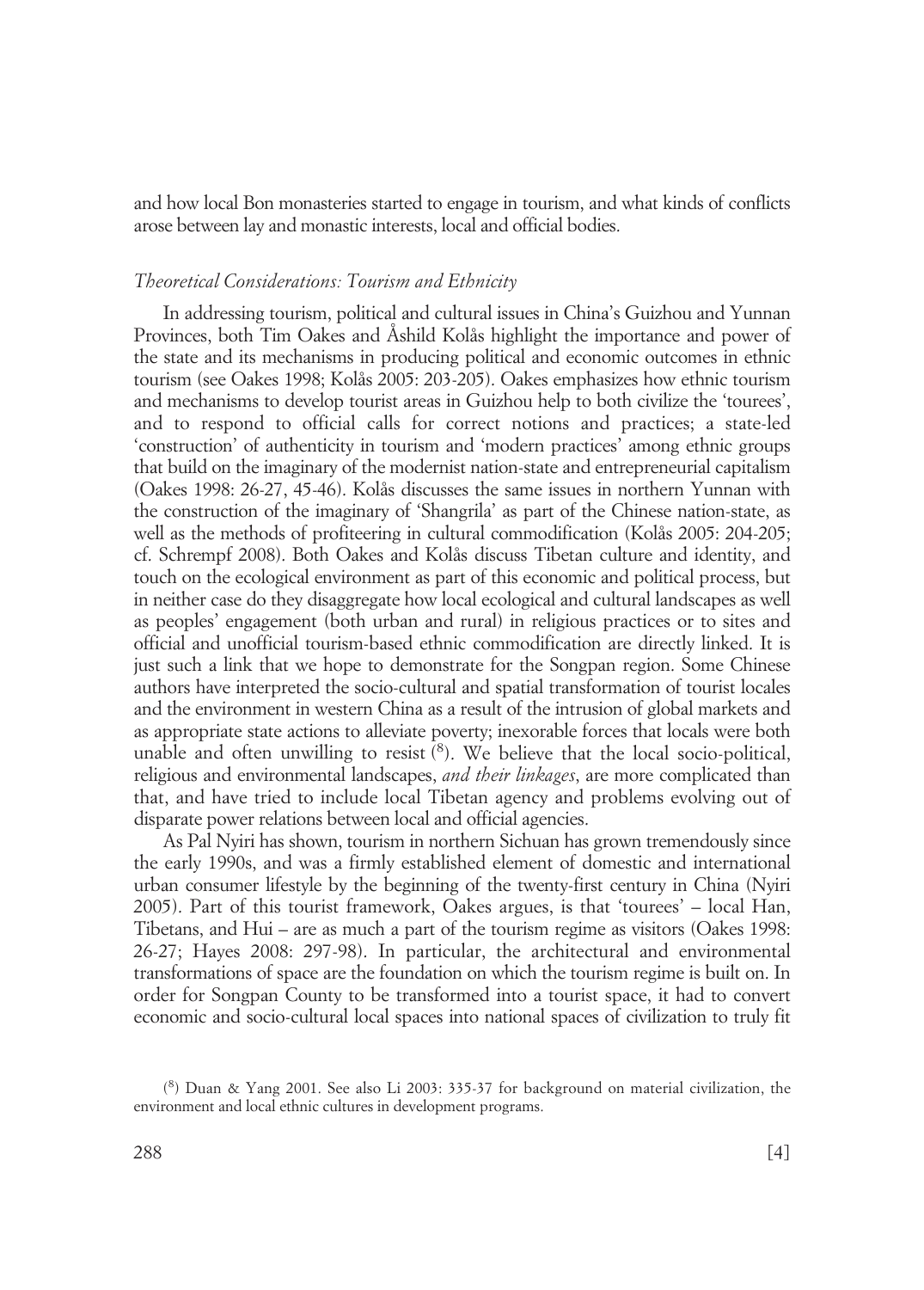into the modern state-led 'touristic models' (Oakes 1998: 10-11, 84-85). Yet at the same time, local people have helped to shape the nature of these models – not just through participating in the tourism industry, but also in shaping the nature of locally appropriate tourism sites. The ideal of the consumer-citizen was implicit in the State Council's 1993 'Opinion on Actively Developing the Domestic Tourism Industry' which declared that 'the emergence and development of a domestic tourism industry has satisfied the popular masses' demand for material culture, which grows day by day, and strengthens the popular masses 'patriotic cohesion'. Chinese officials often state that tourism is supposed to 'synthesize the material and spiritual civilization'  $(2)$ . Thus, Chinese authorities see the correctly framed consumption (and construction) of places as an instrument of strengthening national consciousness, while local people help to physically shape the nature of tourism's local consumption of space  $(10)$ .

Today's reality of Songpan's tourism industry is characterized by masses of tourists spit out by tour buses that head for scenic and cultural sites and occasional performances of a pre-conceived minority culture of *zangzu*, the Tibetans, that, despite their variety in social structure and local histories, are generically constructed and represented as a *minzu* – as 'one' of the fifty-six nationalities of China. Looking like giant insects, these buses also dominate the major roads of the valley of Shar khog during the summer season. Huge sign posts and posters with advertisements, economic progress, and environmental protection slogans characterize a highway that now dominates this Tibetan farming area with its oversized gas stations and hotels. In the past, the Shar ba Tibetans played a key role in the development of this Sino-Tibetan frontier zone, by trading lowland Chinese food and luxury goods in exchange for Tibetan nomadic products from the Tibetan Plateau, yet this exchange did little to transform local Tibetan culture. However, the dramatic ruptures of the Cultural Revolution eroded Tibetan society in the region, and Deng Xiaoping's economic reforms of the 1980s have caused other kinds of dislocations. Since the 1980s, Tibetan cultural and religious activities and sites have been revived mostly by locals themselves, including a bilingual Tibetan middle school established by private donors (Upton 1996). The biggest visible and possibly social transformations, however, started with the new organizational and infrastructure development paving the roads for tourist development in this area.

Back in the late 1980s and early '90s, narrow and muddy roads used to slow down much smaller Chinese tour buses. Often, the main road along the steep Zung chu (Ch. Minjiang) Valley between Wenchuan, Maowen and Songpan was additionally blocked by rock slides and occasional flooding. Inside the valley of Shar khog, between Songpan, Huanglong and Chuanzhusi, and along the main river, the

<sup>(</sup> 9 ) According Lin Yanzhao (1998: 52) and Xiong & Zhao (1998: 35) national, regional and local officials became the 'culture brokers' that determined the how and why of cultural commodification at the local level.

<sup>(</sup> 10) Many nature reserves and ethnic cultural areas are furthermore designated 'Patriotic Education Sites' to which schoolchildren are taken. See Woronov 2004: 303-307, and Murphey 2004.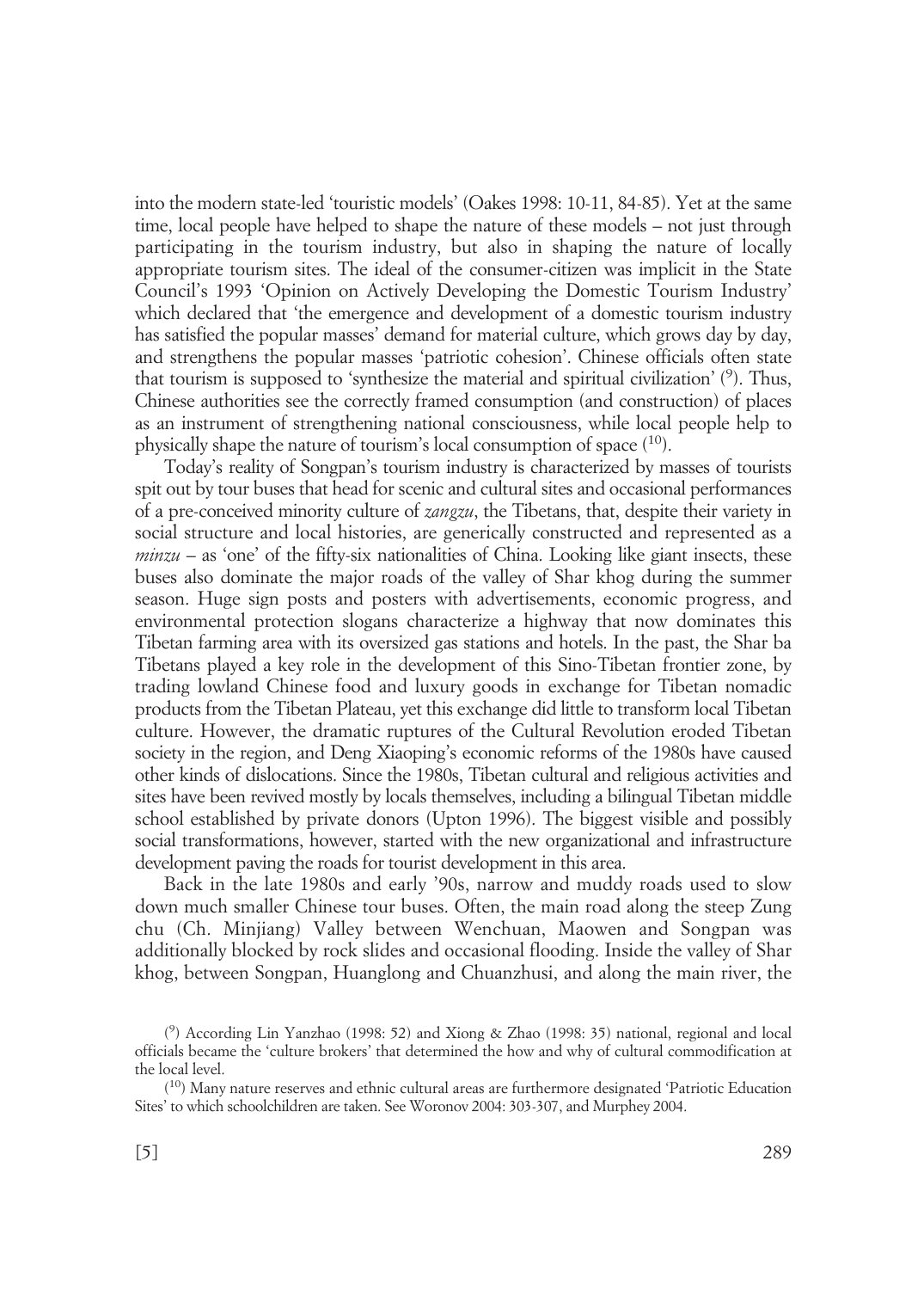then unpaved road became so muddy in summer that buses and trucks regularly got stuck, sometimes causing a traffic jam of several kilometers – not exactly ideal conditions for tourist sites. Thus, from the mid 1980s to mid 1990s, the Tibetan area north of Songpan with its small villages (*c*. 60-80 families per village in 1996) and local monasteries (roughly between 40 and 80 monks per monastery with varying study groups and annual ritual performances) remained relatively unknown and untouched by the majority of tourist businesses. Where tourism did take place was concentrated along the main highway, and in the two 'official' eco-ethnic tourist spots of Songpan and Huanglong. However, by the late 1990s, tourism in the region was growing by leaps and bounds.

In 1998, the Prefecture Tourism Department issued a document detailing their plans for the development of tourism in Aba (Tib. rNga ba) Prefecture, and the Songpan region in particular (Sichuan Provincial Urban and Rural Planning Institute 1998). Among the main challenges were to improve infrastructure, to compete for talented business managers in the service sector, to compete with other areas of Sichuan in developing tourism, and the need to raise awareness about the importance of tourism among the 'staff of all government departments and people of all professions'. Finally, the document described the sustainable development of natural resources as a 'serious challenge' for tourism. Possible depletion of and conflict over both natural and cultural resources was not mentioned in this report, probably because of lack of awareness and hence concern about 'cultural commodification'. As with other later influential studies of tourism in northern Sichuan, the issue of cultural commodification, problems with land expropriation and businesses for development, and discussions of cultural sensitivity were entirely lacking (11).

#### *Official Tourism Development in Songpan County*

Tourism was and is big business in China, and has been developed for rural populations as a way to combat severe poverty, especially among Tibetans and other ethnic minorities  $(1^2)$ . While minority areas experienced less domestic and foreign tourism than coastal, central and urban China, the importance of tourism has grown significantly  $(13)$ . Tourism to western China began to take off in the early-1980s and

( 11) See, for example, Yang's studies of tourism and tourism development in northern Sichuan based on research done between 1992 and 2003 (2003: 139-41).

( 12) By the turn of the century, earnings from domestic tourism (about 90% of all tourism in 2000) reached 317 billion RMB, while foreign exchange from overseas tourists totaled more than 16 billion US dollars. See Ran & Ou 2000: 337-38, 391-92; World Tourism Organization 2000: 58-59.

( 13) In the northern counties of Sichuan Province 1998-2000, tourism revenue reached between 10%-15% of local GDP of Tibetan areas, while taxes and profits amounted to over 15% of local revenue, and from 2000-2005 reached 15-20% GDP and 20%+ of local revenue. Local statistics provided by Songpan County Office of Statistics. See, also, Ran & Ou 2000: 339-41 and *Zhongguo Minzu Nianjian* 1997: 373.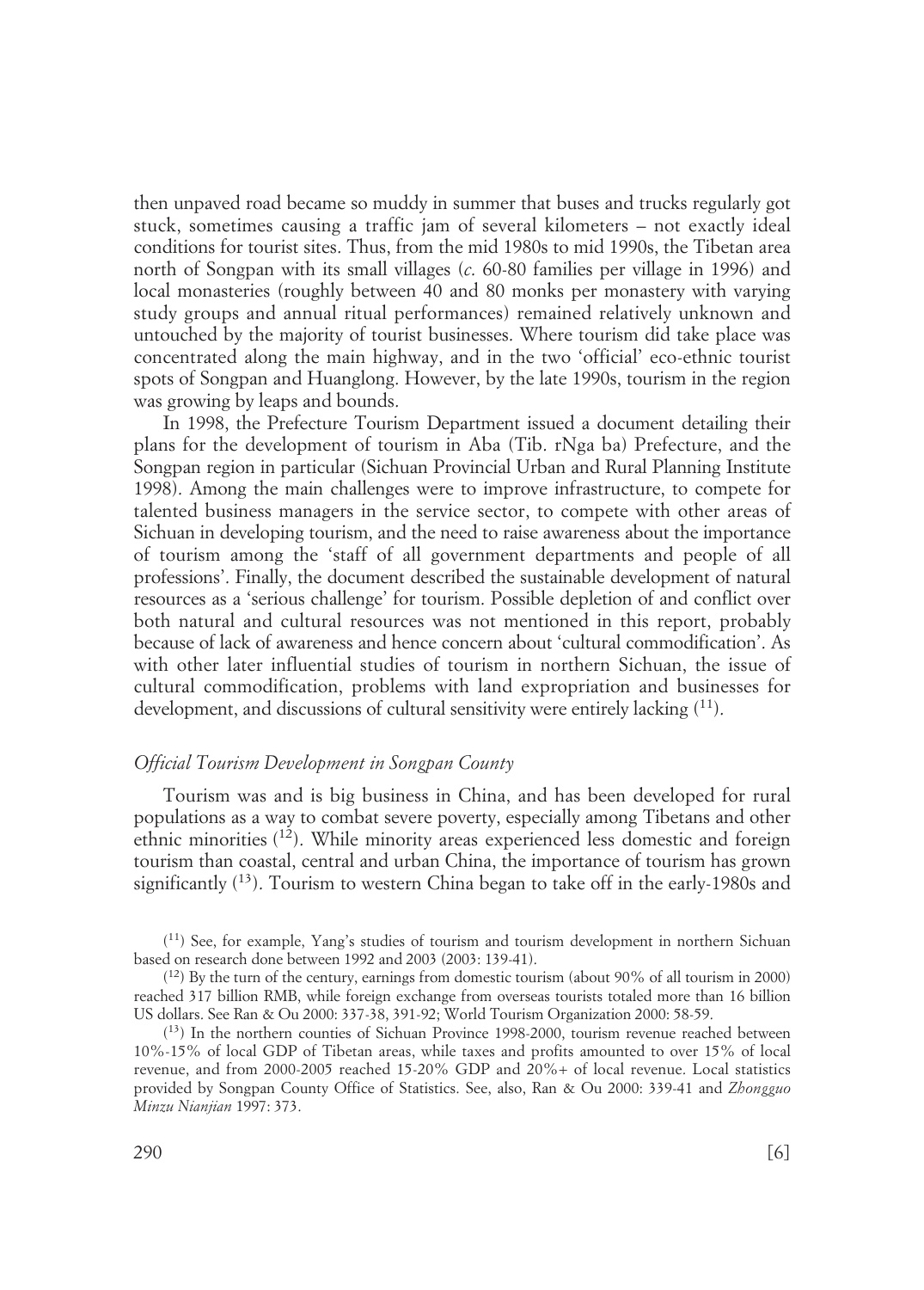the Songpan region was first opened to domestic and limited foreign tourism in 1984<sup>(14)</sup>. However, Songpan County saw less of this early development than neighboring counties until 1999-2000 (<sup>15</sup>).

The Songpan region and parts of western Sichuan were designated as special tourist and cultural economic zones of the upper reaches of the Yangtze River in 1999 (Liu 2003). The 2001 State Council resolution 'On Further Accelerating the Development of the Tourism Sector' called for the establishment of these 'experimental zones for poverty alleviation through tourism' (Ch. *Luyou fupin shiyanqu*) as well as the construction of new airports and roads (Wei 2002). The Committee on Nationalities and Religions of the People's Consultative Conference also joined the tourism bandwagon by issuing a 'Proposal to accelerate the development of the tourism sector in nationality areas' that gave local temples a new lease on life to rebuild, refurbish, and otherwise expand their local holdings  $(16)$ . These special economic zones were developed as administrative entities with major seed funding from richer areas along the Yangtze River and eastern China. In Songpan County, these funds helped to create new infrastructure to support tourist activities, help local Tibetans rebuild and refurbish local Bon and Buddhist monasteries as tourist sites, and expand and market targeted locations of national, ecological and historic significance  $(17)$ .

#### *Urban and Infrastructure Development*

In order to better serve the needs of the growing tourism industry and other potential pastoral and agricultural development projects, the state targeted and invested heavily in infrastructure and highway construction as it started to develop the region (Li et al. 2002: 297-306, 335-36; Li 2003: 362-64; Liu 2003: 254-57). In Songpan County, the highway leading to Jiuzhaigou was the only fully upgraded road for tourism and economic transport until 2004. In fall of 2004, the Sichuan Construction Ministry, in conjunction with the National Bureau of Construction,

( 14) See *Songpan Xianzhi* 1999: 854-56. This was linked to a wider, rapid expansion of Chinese domestic and foreign tourism building since the mid 1990s. See Wen & Tisdell 2001: 2.

(<sup>15</sup>) Tourism revenue increased in Songpan County tenfold between 1996-2002, when it exceeded 250 million RMB (around \$28 million US) and became one of the largest sectors in the local economy. The growth was in large part related to the marketing and popularity of neighboring Jiuzhaigou, but Huanglong, Chuanzhusi, and Songpan together served over 440,000 guests in 2002. After the airport in Chuanzhusi opened, visitors to Jiuzhaigou and Huanglong doubled (from approximately 1 million in 2003 to 1,95 million in 2004). See Yang 2003: 237; Kang 2005; Dombroski, forthcoming. See, also, Lindberg et al. 2003: 121-22 for basic visitor and tax receipt statistics on Jiuzhaigou Nature Reserve and tourism in Jiuzhaigou County.

( 16) Ran & Ou 2000: 393-402. This process started in the early '90s, but was vastly expanded in 1999-2000. See for example, Tang et al. 1990: 159; Wei 2000: 127; Fang 2002; Huber 2002: 117-18.

 $(17)$  Liu (2003: 253-58) and Li (2003: 359-74) elaborate specific programs and goals.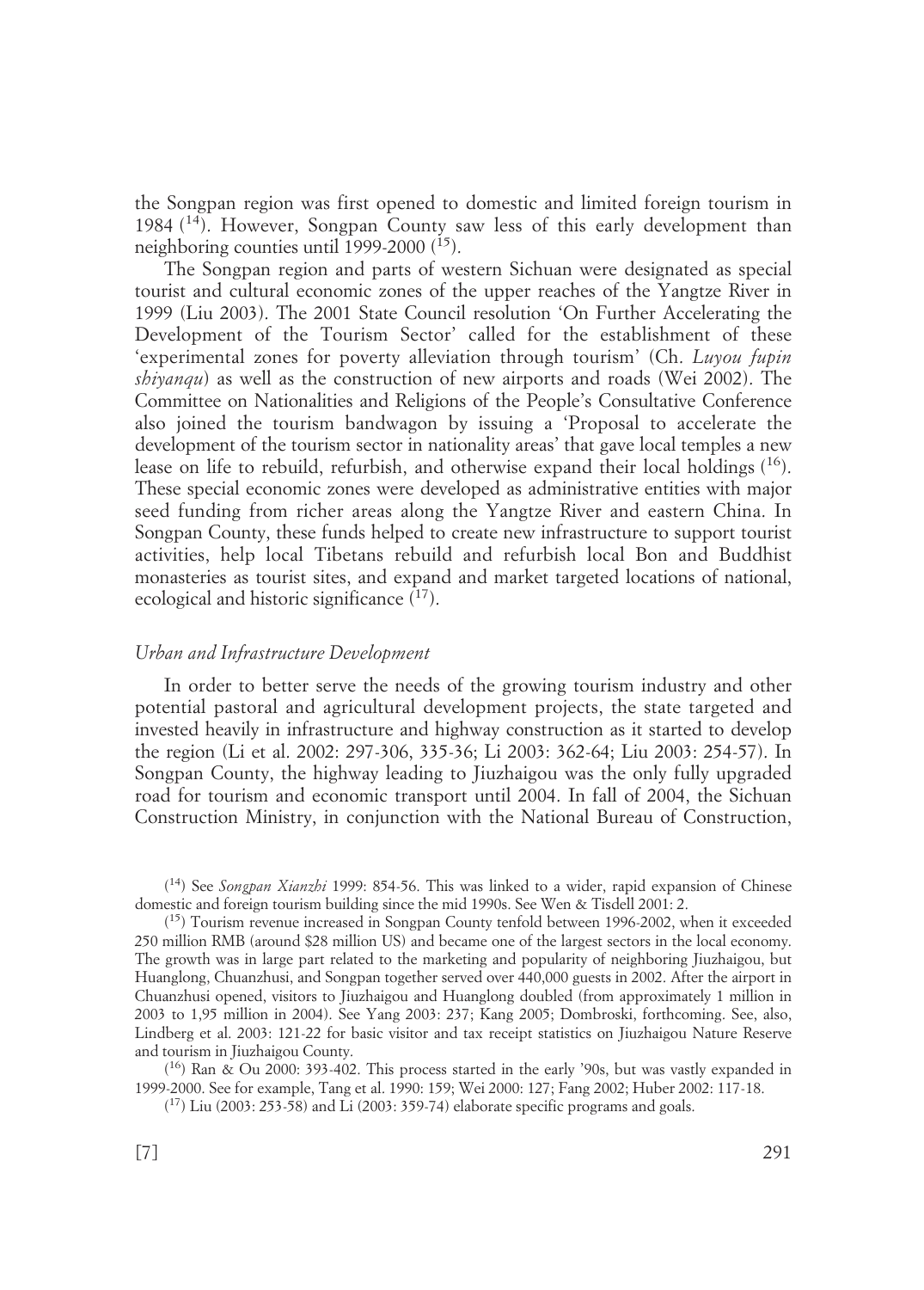invested over 1 Billion RMB in upgrading the North Sichuan-Gansu Highway (as well as the Jiuzhaigou spur into the newly minted Jiuzhaigou County). They also built a major airport in Shar khog near the Tibetan village of sKyang tshang (Ch. Shanba), called 'Huang-Jiu National Airport', to service those tourists interested in flying into Jiuzhaigou and Huanglong Nature Reserves rather than taking the eight to ten hour bus ride from Chengdu. However, almost all of the subsidiary roads in the county beyond the main highway remain either gravel or dirt tracks prone to landslides, washouts, and seasonal closure. The road to Huanglong Nature Reserve was only fully upgraded to semi-paved and heavy gravel in 2005, and dMu dge (Mao'ergai xiang) road from Zhengjiang to Mao'ergai is still largely unimproved from its *c*. 1978 dirt and gravel surface. In early 'Opening of the West' campaign proposals, the primary roads in the Songpan region were supposed to be upgraded to support both tourism and the expansion of local pastoral industry (Li 2003: 362, 372; Ran & Ou 2000: 112-18). However, road infrastructure development has almost totally concentrated on the Chengdu-Huanglong-Jiuzhaigou tourist circuit, building and upgrading the airport outside of Chuanzhusi, and upgrading the road connections to tourist sites in the counties of Ruo'er gai (Tib. rDzo dge) and Hongyuan (Tib. rMe ba or dMar thang rdzong). This then created the contemporary Chengdu-Songpan-Jiuzhaigou-Ruo'er gai-Ma'erkang tourist circuit (<sup>18</sup>).

At the same time, county and provincial officials embarked on a large-scale development campaign to reshape the nature of the increasingly popular tourist and 'eco-environmental' Songpan region. Infrastructure development did not only include roads and airports, but a marketing campaign for the region as well. Speaking of 'ethno-ecological tourism' in 2000, the Deputy Director of the Sichuan Provincial Tourism Bureau stated: 'The construction of scenic spots and scenic areas must both fully reflect modern material civilization and fully display the positive and advancing spiritual civilization of the Chinese race. Indeed, this is what distinguishes the socialist tourism industry with Chinese characteristics from Western capitalist tourism industry' (Zhang 2000: 121). Thus, between 2002 and 2005, local and prefecture officials went on an infrastructure development spree to reshape the nature of tourism targeted towns, businesses and even monasteries in order to make tourism 'pay' in Songpan.

Practical infrastructure aside, marketing and market branding helped in this process. In 2002, for example, the tourism bureau of Sichuan province organized the 'Huanglong Culture and Tourism Festival in Huanglong Scenic and Historic Interest Area' as the first grand Tibetan folk-culture tourism festival of the region. Famous modern Tibetan singers were invited, including Ya Dong and Han Hong (a singer of Tibetan-Han descent). A 'local flavor' was added with a series of dances

<sup>(</sup> 18) The greater emphasis on roads as serving tourism development needs is best seen in Ran Guangrong, Li Tao and Wang Chuan's discussion of tourism industry development from 2000-2003. See Ran et al. 2003: 139-44.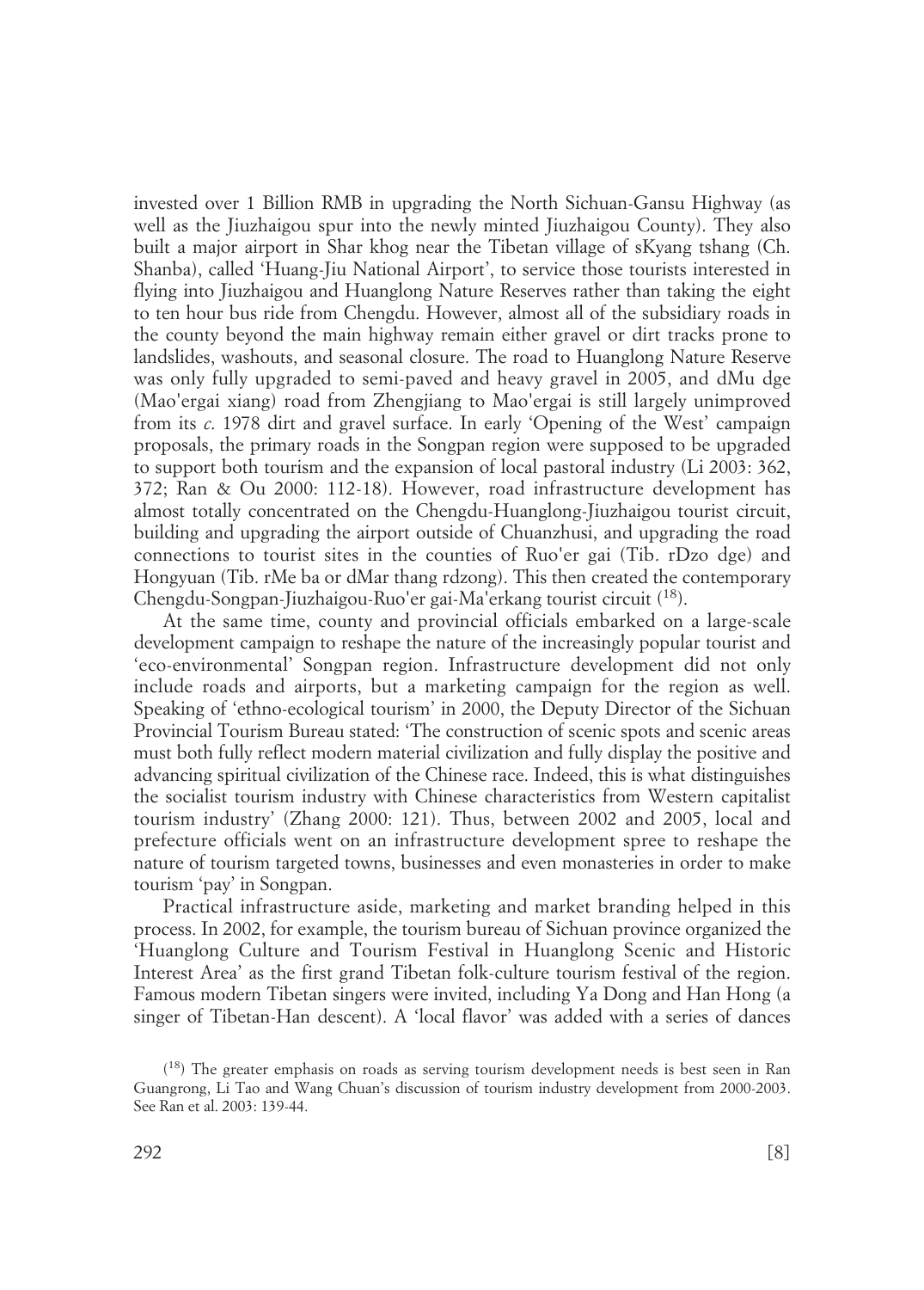and a parade of local Tibetan and Hui beauties in traditional dress. While some may scoff at the transparent cultural commodification in this kind of tourist media and administrative campaign, the event was actually quite popular among the local population, in particular the younger generation. Curious remains, however, the inclusion of a touristic '*cham* performance by local monks from Rin spungs monastery depicted on a photograph, apparently taken in the framework of a precursor festival named 'Huanglong Temple Fair' during a staged and once-off photo session  $(19)$ . When asked in 1996, monks from Rin spungs monastery had denied any involvement in *'cham* performances for touristic purposes.

## *The Urban and Rural Tourism Divide*

Since 2000 Songpan County tourism development is divided between two kinds of tourism models – one that highlights a kind of local national-urban culture (Ch. *fang gujie*), and another that highlights local rural ethnic culture (Ch. *bendi fengjing*). To begin with, the most visible signs of Songpan's 'touristic modernity', at least the initial ones, were not found in rural villages of Songpan County but in urban areas along the Min River in or near Songpan and Chuanzhusi. One aspect of the poverty alleviation and development projects of the 1990s was the creation of economic development zones in the major towns slated for tourist development; however, these zones had to be recreated and promoted in such a way that they would have what Wei Xiaoan called 'ethnic form [but] modernized content' (Wei 2000: 139).

Over five years of intense demolition, construction, and urban-tourism-environment planning, Songpan town's spaces have been 'nationalized' and its inhabitants 'civilized' in order to be suitable as a tourist commodity. Songpan officials have also tried to highlight their regional environment by both advertising it in town as well as link local tours to natural sites. Songpan has been transformed into the standardized category of 'old town' (Ch. *gucheng* or *fangujie*), a touristic genre represented by hundreds of sites across China, from Zhouzhuang near Shanghai to Lijiang in Yunnan (see Oakes 1998: 52; Anagnost 1997: 167-70). The creation of Songpan as an 'old town' started in the late 1980s with the designation of its Ming Dynasty (16th century) wall and three urban temples as state heritage sites and as a part of the Jiuzhaigou tourist route. The *Xibu da kaifa* tourism construction lasted from 2000-2004 (Wei 2000: 128-30; Chen & Wang 2002: 204, 207). In 2002, when Songpan was given additional funds to touristify the city, local and prefecture tourism bureaus and local officials went into construction overdrive<sup>(20</sup>). Under the aegis of 'infrastructure development', the entire downtown

<sup>(</sup> 19) The 'Huanglong Temple Fair' remained part of a tourist myth-making process (see Huber 1998: figs. 10 and 11.

<sup>(</sup> 20) After 2002, reconstruction took place in large part and at such a pace when provincial authorities decided to hold the Second Sichuan International Tourism Festival in Songpan and Jiuzhaigou over the course of August and early September in 2004.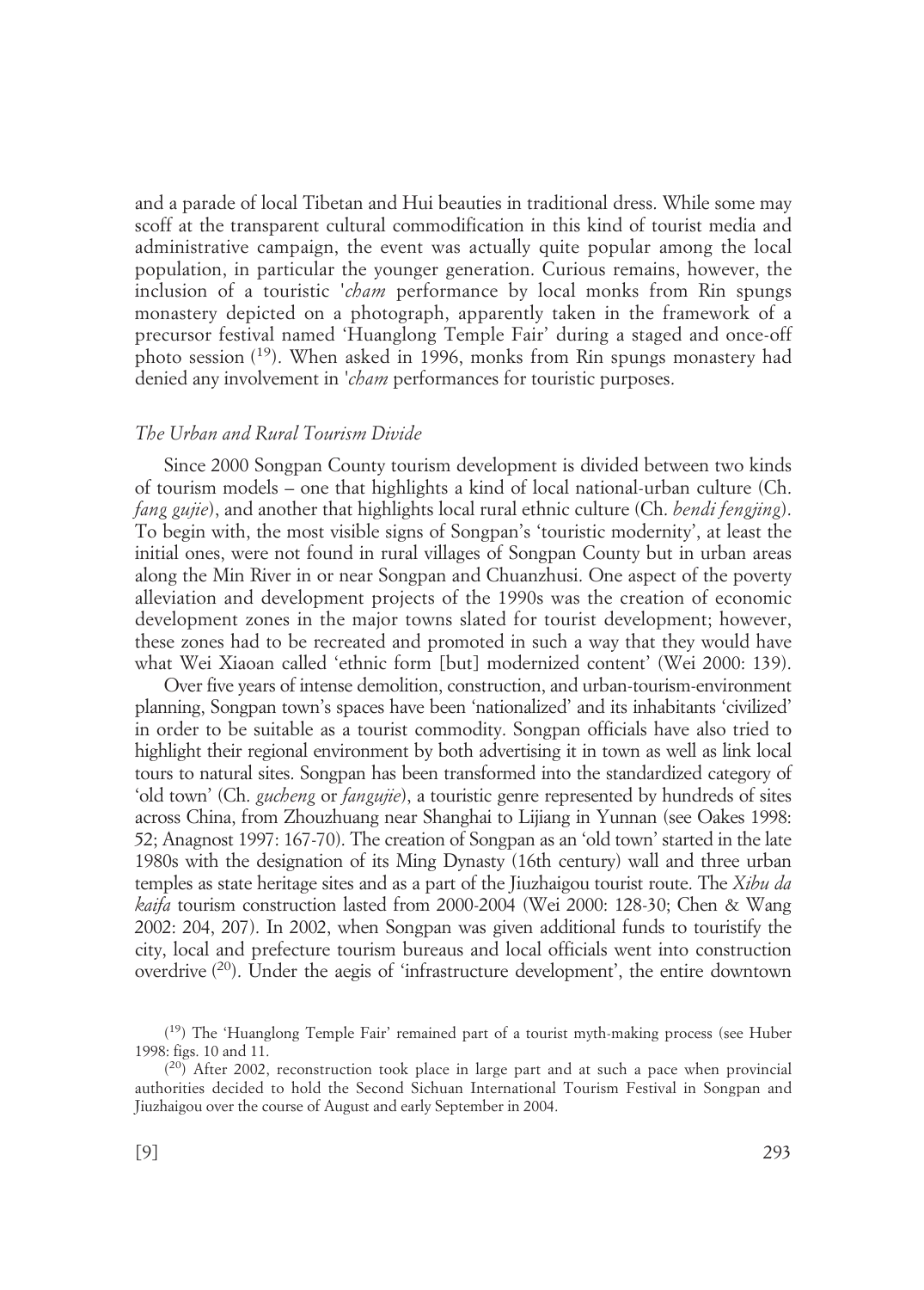

Fig. 2 - The 'touristified' north gate of Songpan town. (After Hayes 2006).

was demolished, houses on and around the city wall were destroyed, the wall painted a uniform light grey, and the downtown business district rebuilt in the style reminiscent of architecture in Chengdu and eastern China (21). Equally, local Han Chinese and Hui temples were given a facelift, and an 'ancient Imperial fort' (the pre-2003 version dating from the late 19th century) above the city is also being rebuilt.

After the old town was clearly bounded by the new-Ming Dynasty wall, the border between mundane and touristic space was further defined through gates, pedestals, and wall paintings. The town gates were rebuilt, spotlighted, and old

(<sup>21</sup>) The Tourism Bureau in Songpan County wanted to 'rebuild' a late imperial Ming-Qing town with appropriate houses, businesses, and color. Songpan was actually rebuilt in what Chinese officials term 'Tibet style restoration' (Ch. *zangzu fuyuan*). The building styles in the downtown district, with wood facing and tracery, traditional scalloped roofs, and roof tiles and gables reminiscent of the Forbidden City in Beijing are distinctly Chinese. But the paint façades around lintels and windows were painted in Tibetan patterns; that is, geometrical patterns in shades of ochre, sometimes highlighted with azure blue or malachite green, as well as 'Tibetan style' iron doors. Local Hui Muslims were allowed to paint green and white crescents on their buildings.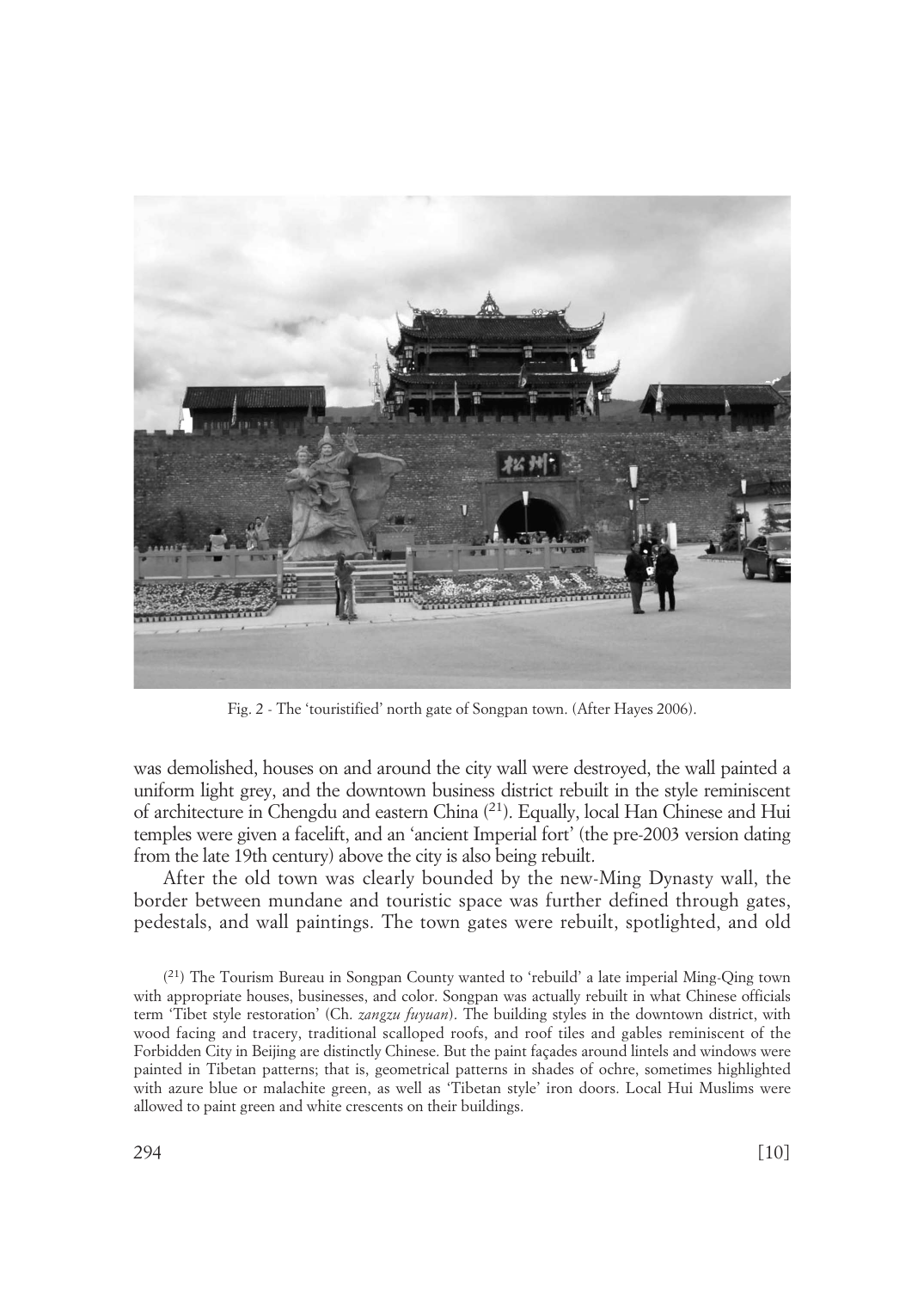Chinese stele were embedded in their interiors. The northern part of Songpan town now has several wide ceremonial spaces, its own little Tiananmen Square, and a standard monument. This monument depicts not a statue of Mao Zedong but the Tang Dynasty Han Chinese princess Wencheng and her Tibetan king-bridegroom Songtsen Gampo with a tablet that states, *Hanzang heqin* – the favorite iconic statement to be seen all over China's Tibetan areas meaning 'Han and Tibetan Harmony and Amity' (Fig. 2).

Finally, the main tourist street through the town was lined with Chinese lanterns and fake and real flower beds familiar from the Wangfujing or Qintailu pedestrian zones in Beijing and Chengdu. In strategic places, large murals of the grasslands with yaks amid tall grass, Huanglong Nature Reserve's golden pools, small but present 'Tibetan' temples, and Xuebaoding (Shar dung ri) Mountain are depicted in vibrant detail. All of these monuments to Han-Tibetan relations, greater China (Beijing and all), the surrounding natural environment and Chinese military occupation of the town in the distant and recent past, identified the town explicitly and implicitly as part of the Chinese nation and the status of Songpan as an ethnic-environmental and 'civilized' part of China. This process has not been without its costs to local people.

In particular, Tibetans in Songpan have had to deal with reconstruction for tourism purposes. With increased tourism in the area, there has also been increased market competition for business space. According to Hayes' own survey of local businesses, in 2000, over half were owned by local Tibetans. Hui owned about 15% and Han Chinese about 37% (Table 1). In 2005, however, after the 'Opening of the West' campaign was implemented locally, and after Songpan's major reconstruction, Han Chinese owned 57% of businesses, Hui owned 27% and Tibetans only owned 14%  $(22)$ . Tibetans explained that they were priced out of their former locations by

| 2000    | Number | Percent | 2005    | Number | Percent |
|---------|--------|---------|---------|--------|---------|
| Tibetan | 19     | 50      | Tibetan |        | 14.7    |
| Han     | 14     | 37      | Han     | 27     | 57.4    |
| Hui     |        | 13      | Hui     | 13     | 27.7    |
| Total   | 38     | 100     | Total   | 47     | 98.8    |

Privately Owned Businesses on Jin'an Street, Downtown Songpan: Owners' Ethnicity and Change Over Time\*

Table 1. Business ownership changes in Songpan (2000-2005). After Hayes 2008. \* This does not include two state-owned enterprises or banks.

(<sup>22</sup>) The shift in business ownership noted above is particularly telling considering the overall ethnic composition of Songpan county's population. In 2005, out of a total population of 69,613 Tibetans made up 42.2%, Han Chinese 33.2% and Hui 15.1% (*Aba Zhouzhi Nianjian* 2006: 386).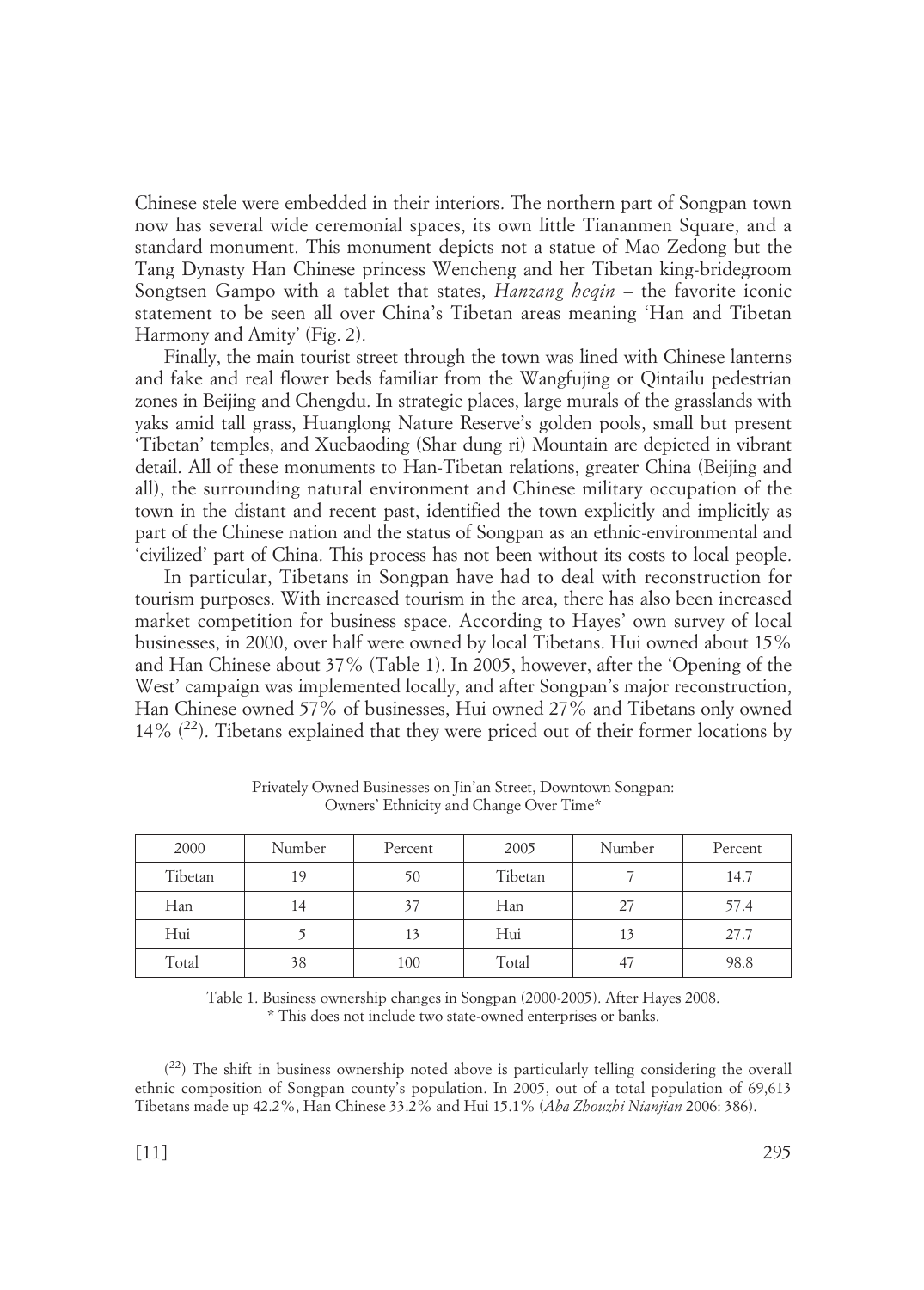more connected and wealthy Han Chinese from the Chengdu plain and beyond because of rising rent Local Hui had more businesses, but they were also priced out of the downtown area dominating one area of northern Songpan in a kind of Hui quarter of town. These changes in business ownership have caused some very significant local tensions that are unlikely to change – and not just between Tibetans and Han, but among all three nationalities  $(2^3)$ .

Yet Songpan now has a global face with Chinese characteristics, a 'night life' for tourists and young locals in summer, internet cafes, and restaurants with international food and clientele, including a familiar (if somewhat shiny) 'old-China' flair. Whereas before 1999 Songpan might have appeared in only few Western tour guide books, usually as a trekking site for Western tourists, it has been successfully remodeled as an official tourist site, and has been officially thus re-inaugurated as such in 2005, as well as placed on all of the domestic tourist itineraries into the Songpan-Jiuzhaigou region. Yet, nowhere are there traces of the local history of the place to be seen, such as that Tibetans raided and burnt parts of Songpan three times in the 20th century alone (cf. Schrempf 2006). But for touristic purposes, the surface of urban Songpan is only part of the tourist experience. In addition to the physical resurfacing of infrastructure and Songpan town itself, two other primarily urban, local tourist commodities are important for the region.

Songpan was historically home to a variety of goods that were trekked to Chengdu and beyond. The chief historical exports were traditional medicine plants, animal products, and horses. Since the mid 1990s, these and other goods have come to be defined as 'brand name' products of Songpan County. Brand names have been created for local products and practices that are sold locally and nationally to promote interest in northern Sichuan by the Sichuan Songpan County Huanglong Tourism Market Development Company<sup>(24</sup>). These products include local teas,

(<sup>23</sup>) While opening new businesses in a normal market setting is neither a surprise nor particularly harmful to the local economy in general, it is problematic in some respects for Songpan Tibetans. In the 1990s, many locals enjoyed the fruits of increasing tourism to the area by selling locally produced goods. Tibetans dominated the most accessible local open-air market, and were at least equal in numbers to Hui and Han merchant stores combined. After 2000, a shift began in favor of Han and Hui merchants, and after 2002, many of the Tibetans were forced out of the store business altogether. With this shift, the move towards importing goods to be sold as local cultural commodities increased markedly. Fewer local Tibetans are producing goods for sale to tourists, and have found themselves pursuing more traditional agro-pastoral pursuits, or moving from the area altogether. In other Tibetan areas of China, there was and is serious resentment toward migrant business people. While in 2005, Hayes found few examples of local resentment towards migrant business people, he did not conduct formal interviews on the subject. Cf. Tibet Information Network, 'Rebuilding and Renovation in Lhasa', *Special Report of the Tibet Information Network* (2002), www.tibetinfo.net/news-updates/2002/1009.htm (accessed August 2005); Peters 2001.

( 24) This company, a township village enterprise started in 1988, now dominates local production of goods for tourist resale. Other companies in Chengdu, Wuhan, and Shanghai also sell goods marketed as Songpan, Xueshan (Snowy Mountains), and Huanglong-Jiuzhaigou originals. *Songpan Xianzhi* 1999: 486-88; Yang 2002: 20-25.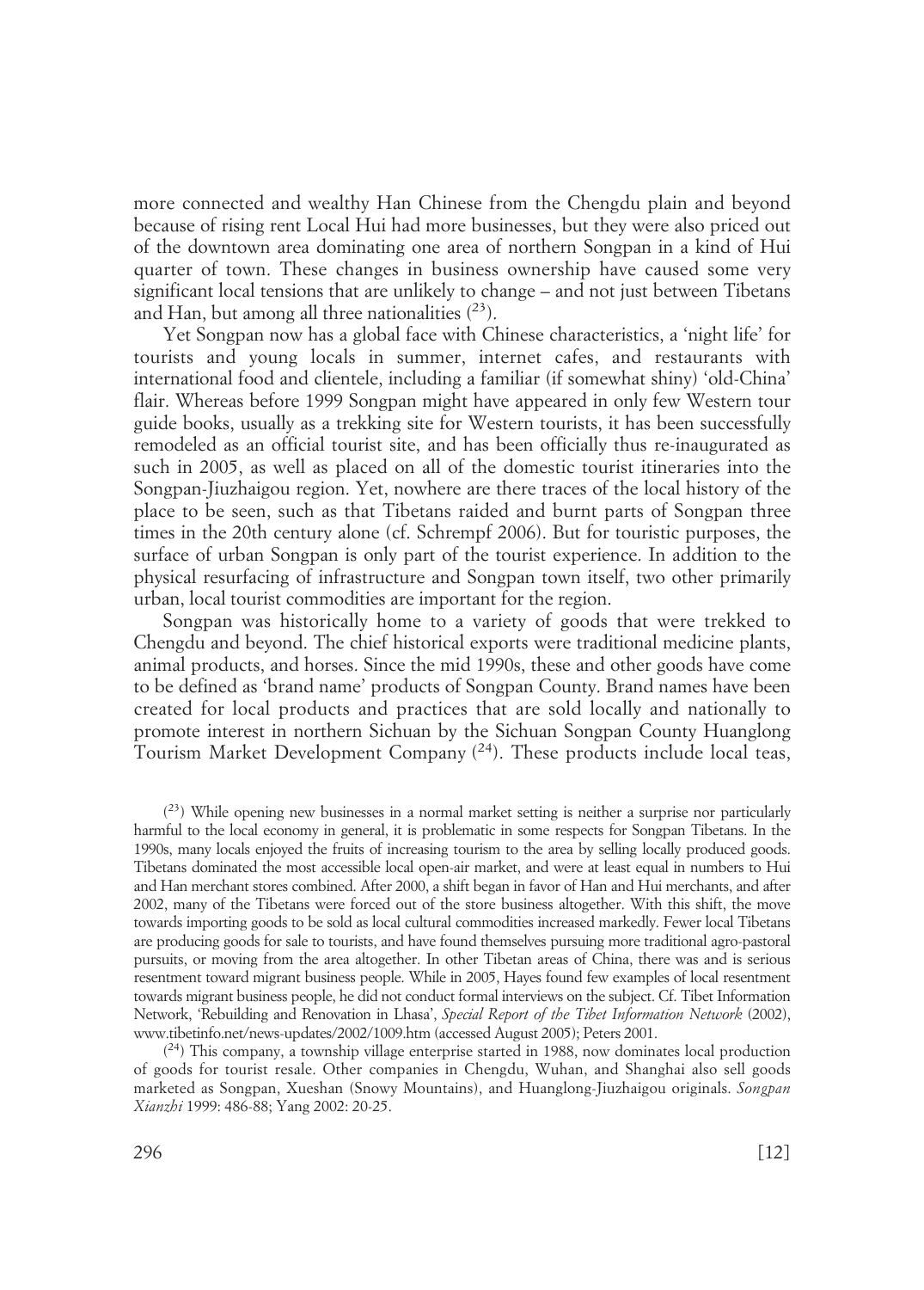traditional Tibetan and Chinese medicinal plants, and animals products like *songbei* (a fritillary bulb of alpine grass), *chongcai* (caterpillar fungus), deer musk, prickly ash bark, various mushrooms, local pepper, wild honey, wool products, felted yak hair, and dried yak meat. As a local tourism official stated, these '[…] superior aspects of traditional cultural knowledge of the Tibetans and Hui directly create social wealth so as to increase social productivity and play positive roles in the sustainable development of the whole society [Ch. *duo guojia*]. So we must fully recognize and grasp the superior aspects of the traditional cultural knowledge of local nationalities and exploit it [Ch. *kaifa liyong*]' (<sup>25</sup>).

These local products are now touted as the 'primary' products of the county, important for export purposes and the tourism industry. Processing and sales are staffed and run predominantly by local Tibetans in the businesses formerly organized as collectives. One local industry cooperative, prior to 1996 known as the Songpan County Market Development Company (part of the old county forestry bureau), now called the Sichuan Songpan County Huanglong Tourism Market Development Company, buys these goods from locals, processes them, and markets them in the county pharmacies. It ships processed and packaged medicinal herbs to Chengdu and elsewhere. Nearly every business catering to tourists, and many that do not, displays these goods labeled with the development company's name. While not all local Tibetans share in the fruits of this touristic labor, many of them do indeed profit, because these producers used to be formal collectives, and engage many local businesses, local people, and the local government. Of course, while some Tibetans work for and profit from former collectives, this does not mean that all local businesses sharing in the tourism boom are particularly culturally sensitive. For example, a meat factory selling their products in Songpan town, had been established right next to dGa' mal monastery, at the foot of the sacred mountain of Byang Bya dur, also the gate to a pilgrimage path that is still used by the local Bon population. This transgression of their ritual-social-moral space also hurt the cultural and religious sensitivities of the Bon po. In 2002, some kept saying, 'There is no religion in this valley practiced anymore'  $(\frac{26}{5})$ .

Nevertheless, some revenues of local tourism businesses in the county were endowed with more cultural sensibility. Thus, the initiatives of two horse trekking companies have contributed tremendously to the popularity of Songpan with foreigners – not the result of state planning, but rather of local entrepreneurship, as even the deputy head of the County Tourism Board admitted. Guo Shang, the general manager of Shunjiang Horse Treks claims he started the business in 1987 to cater to Israeli and Swiss students who had come from Beijing to see the local scenery and go horseback riding. The horse trekking companies now employ over 70

<sup>(</sup> 25) Interview by Hayes (May 2005).

<sup>(</sup> 26) Informal talks by Schrempf with Shar ba in 2002.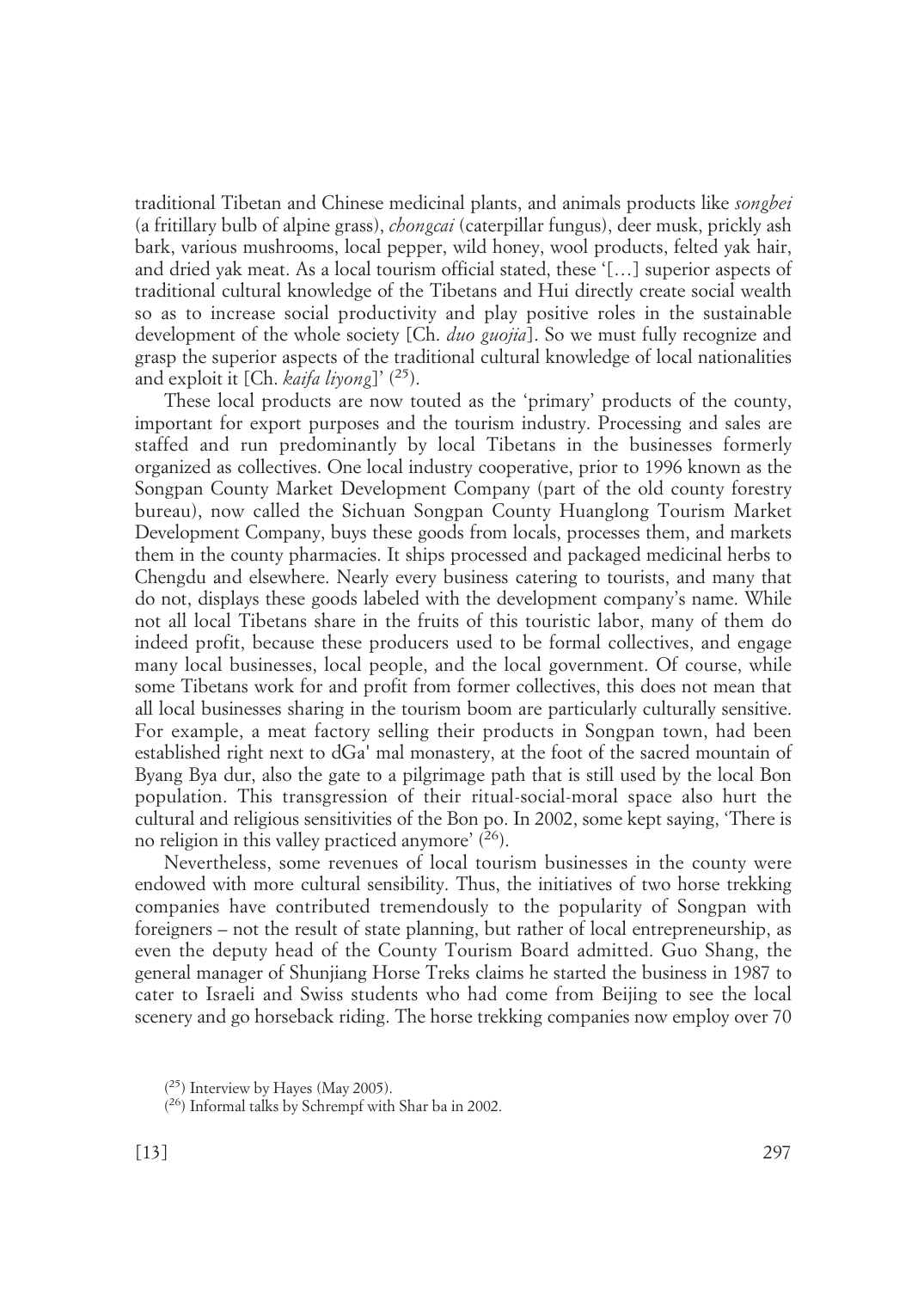guides with their horses  $(27)$ . Numbers have grown steadily over the past fifteen years, and have spawned a whole service sector for domestic and international tourists on the northern end of the city, and as well in a number of local villages and the two nature reserves. Guides take people to see the scenery, experience Tibetan culture, and ride and climb local mountains. Part of the overall redevelopment of Songpan town was to make certain services, like the horse trekking and tourist housing, more viable and visible to people on inbound buses. By 2004-2005, the local horse trekking company, using redevelopment funds in part, had opened a large hotel in the new bus station, expanded several existing hostels, and opened or redeveloped a number of local restaurants.

While it is important to note that some tourism developments have been well received by local Tibetans, others have not. Horse trekking and some local medicinal herb shops have done well and are respected both locally and abroad for their business and marketing acumen. At the same time, the redevelopment schemes of downtown Songpan have caused their own set of strong ethnic tensions. Yet these tensions have really only reached local town dwellers. It has been in the rural tourism development, particularly monastic tourism, that some of the greatest ethnic and organizational tensions have come to the fore.

#### *Bon Monasteries and Monastic Revival in Shar khog*

Before the year 2000, and apart from local Tibetan villagers – lay sponsors and monks studying or practicing rituals – neither outsiders nor tourists took hardly any interest in these small Bon monasteries. The Bon monasteries had been rebuilt after the 1980s with labor and financial support by the local village population (Tib. *lha sde*) and with initial support from the local government. Annual monastic festivals attracted considerable numbers of lay audience and sponsors (Fig. 3), yet already back in 1996, the manager of the biggest Bon monastery of dGa' mal dgon khag (pronounced 'Gamel Gingka', alias dGa' mal gShen bstan kun khyab bde chen gling; Ch. Gamisi) was complaining about declining lay support and the government's increasing pressure on monasteries to generate their own income rather than to rely on lay peoples' donations, as was traditionally the case. As it turned out, religious politics are quite complicated in this valley and also added to local tensions.

dGa' mal dgon khag was both a re-invention of Bon monastic revival (cf. Schrempf 2000, 2001) and an innovative way by the government to centralize

 $(27)$  In 2002-2003 this local industry brought over 2,700 tourists to the county. The local Shunjiang Horse Trekking Company estimated that it brought 4,000 tourists in 2004. These statistics shift dramatically depending on who one talks to in Songpan. According to the county tourism bureau, the horse trekking company brings in a steady 2000 people a year and all of the guides are either Hui or Tibetan; however, having spoken to the current and previous owners and the guides themselves the numbers I noted above seem to reflect reality.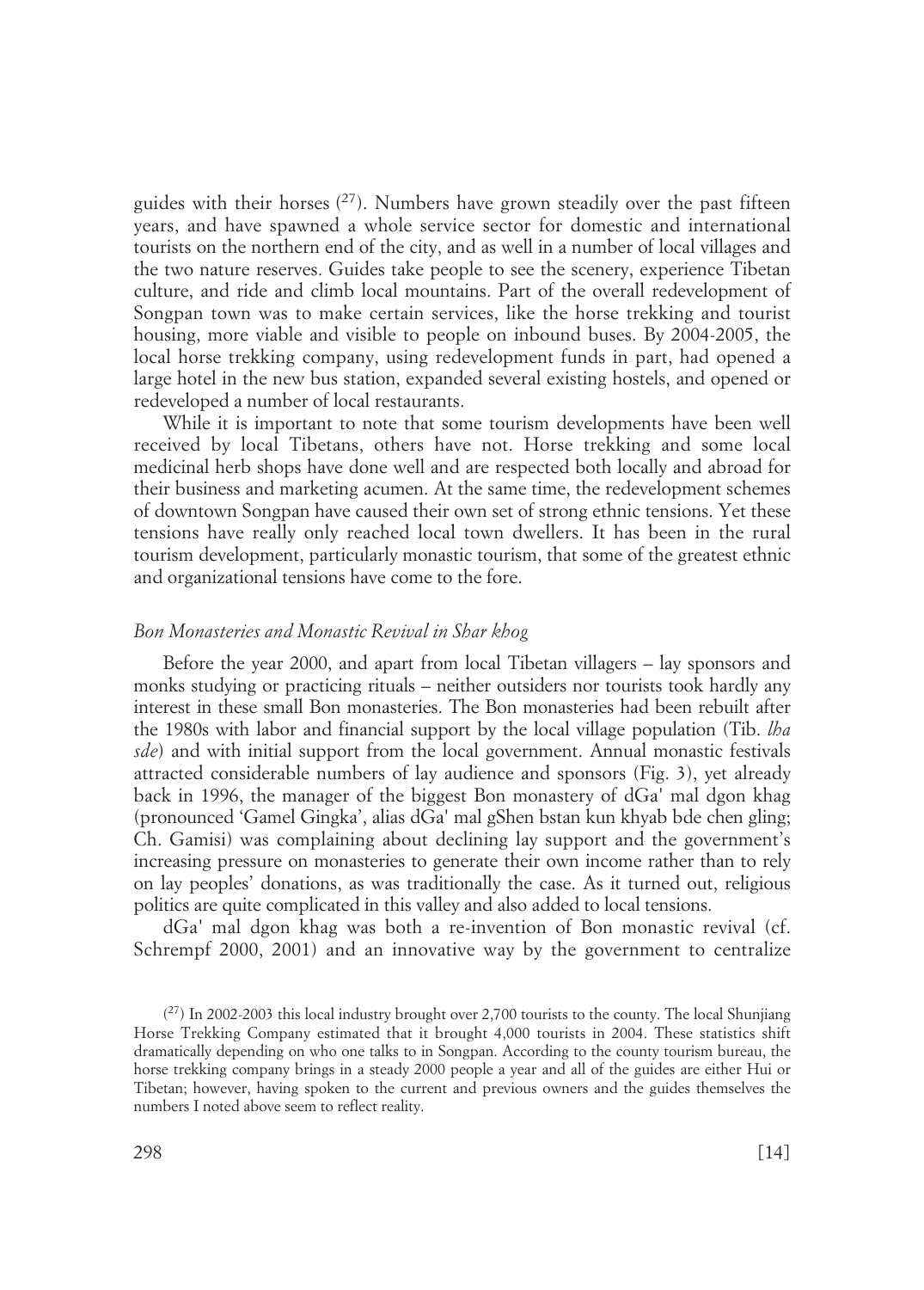

Fig. 3 - The *sprul sku* of sNang zhig monastery gives a public blessing. The victory banners hanging at the temple facade symbolize local lay sponsorship of 700 Yuan each. (Photo by M. Schrempf 1996).

control of the small monasteries. At the site of the old dGa' mal monastery (dGa' mal gYung drung dar rgyas gling) which had been rebuilt like most of the other Bon monasteries in the area in the beginning of the 1980s, an altogether new monastery had been constructed. It was to serve as a unifying symbol and focused location for Bon religion. Before 1958, this federation had existed only through ritual rotation of its otherwise autonomous member monasteries, centering on annual ritual dances (*'cham*). The latter were – and still are – an important occasion for demonstrating lay support to the monastery  $(28)$ . dGa' mal dgon khag thus seemed to materialize an old wish of the Shar ba, the Tibetans from Shar khog of whom about 95% are followers of Bon, for a Bon monastic centre to strengthen their power vis-à-vis their much stronger Buddhist (in particular dGe lugs pa) monastic neighbors in dMu dge (Ch. Mao'er gai) or Bla brang (Ch. Xiahe). However, with its creation, this new monastic centre came under focused scrutiny of the Songpan County Religious

<sup>(</sup> 28) Interestingly, the ritual masked dances called *'cham* performed annually at certain times according to monastic calendars were the main time for collecting donations – which would usually, together with the money earned for performing individual rituals, cover the annual monastic economy (Schrempf 2000, 2001).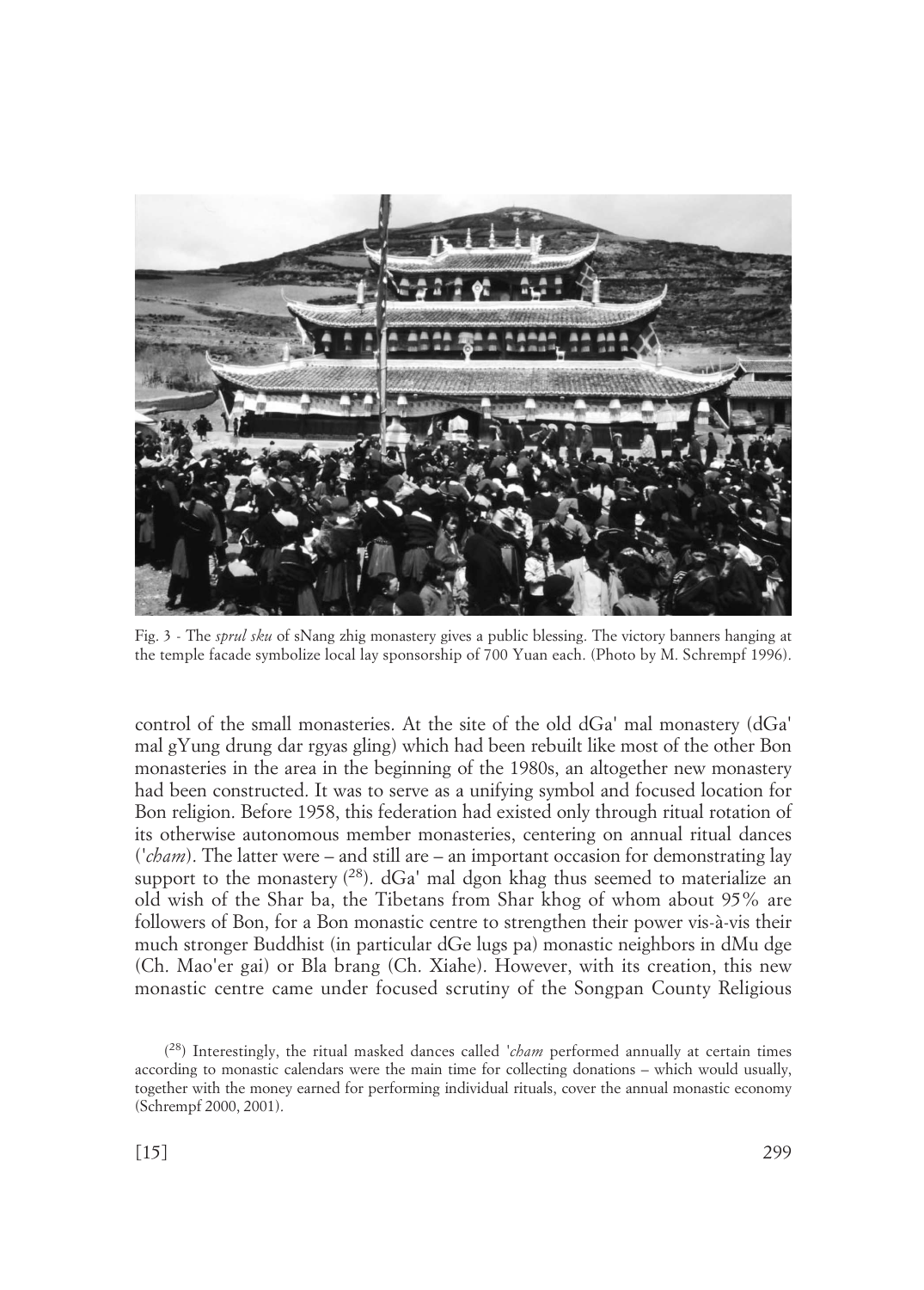Affairs Office and other state institutions. dGa' mal dgon khag, locally also called the 'new' dGa' mal, became the only Bon monastery with an abbot and his manager who were directly made responsible for all Bon religious activities in the valley.

Back in 1996, the rotational duty to participate in the annual ritual dances happening at the site of dGa' mal dgon khag, that required the active – financial and labor – support by both monk and lay populations among the five Bon monasteries did not work well anymore. The strong antagonism and competition between the two dGa' mal monasteries for lay and monk participation as well as for some occasional tourists deepened. Part of the reason might have laid in the fact that the new federated monastery and the rebuilt 'old' dGa' mal were constructed at a distance of 50 m next to each other, and had their major annual rituals happening at almost the same time  $(^{29})$ . However, in contrast to 'old' dGa' mal's authorities, the manager of 'new' dGa' mal was concerned about the missing local support and was thinking about other solutions. Up to that point, tourists were channeled in bus tours past his monastery to places like Huanglong and Jiuzhaigou. Thus, as a traveler, one needed to walk on foot from Chuanzhusi, catch a taxi (if available at all) or hitchhike to get a ride on one of the farmer's tractors to get up to the remote place of dGa' mal monastery and the sacred Bon mountain of Byang Bya dur (see also Rossi 2007). Only people with an interest in Bon religion would come occasionally to visit this place. Even the locals themselves living mostly further south in the small villages of Shar khog, found that dGa' mal was too remote for regular visits. In 1996, the manager of 'new' dGa' mal was thinking of producing a ritual dance pamphlet in both Chinese and English for tourists who eventually would pass by. It would take another five years until his wish came true and things changed dramatically in the Shar khog's monasteries.

#### *Bon Monasteries Engage in Tourism*

The small rebuilt Bon monasteries of Shar khog are strategically well-situated between Huanglong and Jiuzhaigou in an area designated by the tourist bureau as an official tourist place. Since 2000, more than half of altogether six Bon monasteries of the Zung chu valley north of Songpan engage in tourism. Official opening hours of the monasteries (excluding Tibetan holidays), fees and accounting are under the control of the Songpan County Religious Affairs Office, while the democratic management committees of each monastery, in particular the manager is responsible for local accounting. dGa' mal was the first monastic place in the area that was leased for five years to a Chinese tourist agency. The latter actively recruited willing monastic officials to engage in leasing contracts.

 $(29)$  dGa' mal dgon khag's support was shrinking among the local monk and lay population – one could imagine that they did not want to support a new monastic centre, because of its connection to the government. Possibly, because these five monasteries were always very individualistic, and did not want to be ruled, not even by one of their own.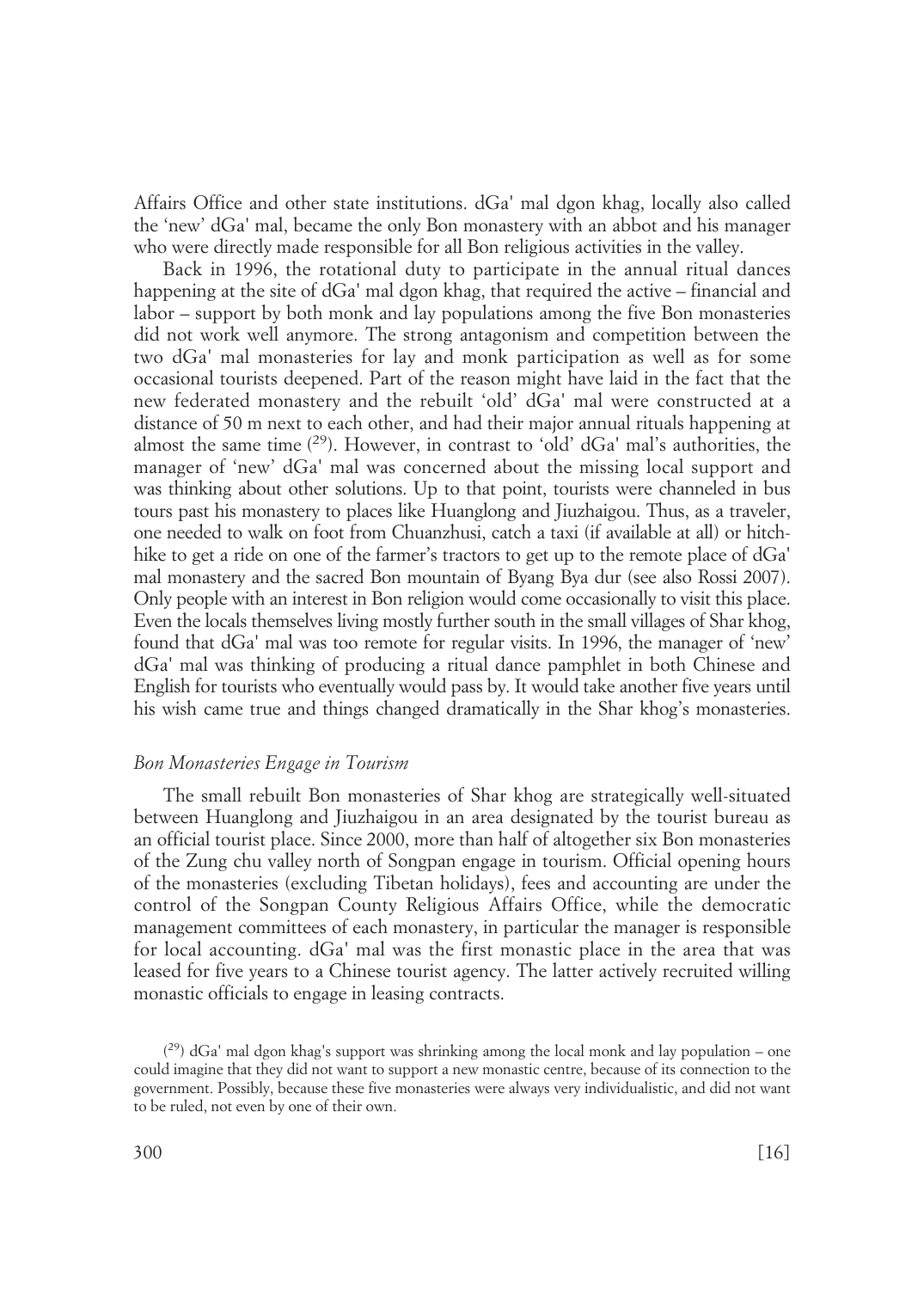However, when one searches the internet for English language tour advertisements around Songpan, the small Tibetan monasteries of Shar khog are not mentioned. Even today, they remain awkwardly 'invisible' in glossy tourist media and in comparison to the well-known and long established pilgrimage and tourist sites of Xiahe/Labrang, the so-called most important monastery of Amdo Tibetan areas. And – in contrast to Labrang – the Bon monasteries of Songpan seemed to have great difficulties in really profiting from the tourist business – at least their involvement became a highly controversial local affair. While Labrang had always been a centre for visitors – whether pilgrims, monks from outside or tourists – in Shar khog's monasteries, tourism seemed like a bush fire triggering rapid change in the environment, controversy over funds within the two dGa' mal monasteries, and also discontent in local peoples' minds. All kinds of economic, political and sociocultural problems arose between the local population, the management committees of those Tibetan monasteries that engaged in tourism, the Chinese tour agencies, and the local government, which will be detailed below. In summer 2002, both dGa' mal, like all the other local monasteries who had engaged in tourism, were even closed down temporarily. It looked like a desolate place at the time, neither monks nor tourists to be seen, only Chinese advertising banners announcing 'good luck flags' for purchase fluttered across monastic buildings. Behind the two monasteries they covered the lower slopes of the sacred Bon mountain Byang Bya dur in colorful but unusual ways  $(^{30})$ .

After the 'Opening of the West' campaign, Chinese tourism agencies who also toured Emei Shan had addressed those Bon monasteries in Shar khog that are situated relatively close to the main tourist road for some business deals. Not all of the monasteries followed the temptation to make easy money and thereby kill two birds with one stone, i.e., to fulfill the state's demand for economic autonomy of monasteries, making money for their own profit, and somehow heighten their public prestige by new monastic buildings. Yet, for example, the *sprul sku* in residence at sNang zhig monastery kindly declined the offer (at least, this was the case in 2002). He was deeply concerned about his monastery's local reputation, confirmed that he had enough lay support already, and also feared that his monks could become distracted if his monastery would join the tourism craze. Looking at what happened to the other monasteries who engaged in it, his fears seem justifiable. The Chinese tour agency offered to lease a monastery for a fixed price of about 80,000 to 100,000 Yuan per year (in 2002 *c*. 10,000 Dollars), renovate some of the monastic buildings or build new ones. In turn, they had the right to bring in their own staff who resided part-time in the monastery. Also, they would keep the money earned from entrance tickets and sell their Chinese Buddhist

<sup>(&</sup>lt;sup>30</sup>) This, of course, is no Tibetan custom at all but a local invention to make money. In the internet, on a tourist site for Tibetan areas, one can read: 'Tibetans decorate their mountains with colourful flags'.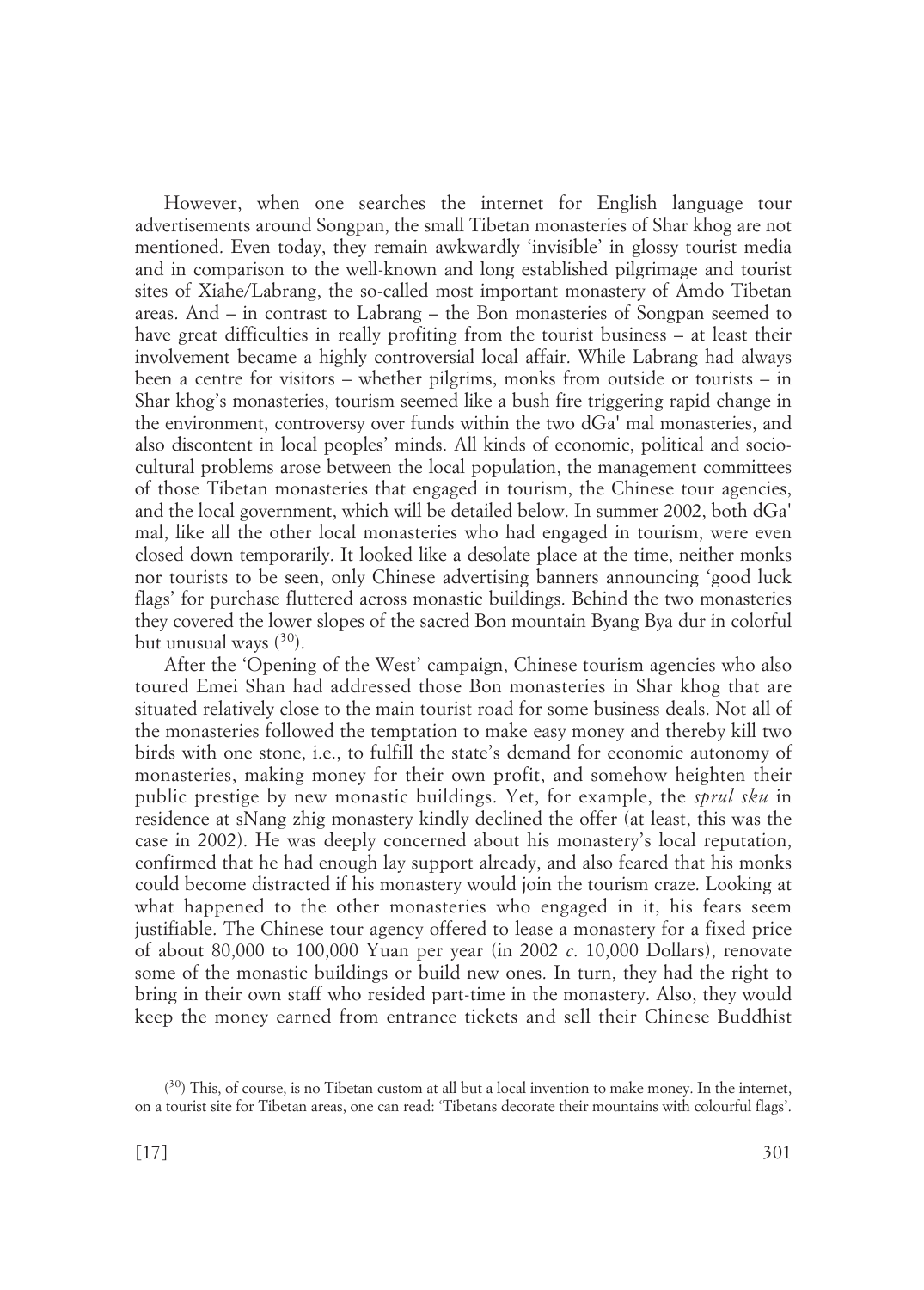paraphernalia which they would display in some adjacent buildings next to the monastic courtyard  $(^{31})$ .

Furthermore, 'payments' seem to have been made to some officials, in particular to the high ranking monks and the democratic management committees of the monasteries who were interested in the deal: sometimes even monthly salaries were paid, one person even got a car as a present, yet the majority of monks did not receive anything, let alone the villagers with whose support the monasteries had been rebuilt in the first place. A lay villager indirectly commented in 2002 on such monasteries: 'Why would we want to lease our monastery that we build with our own hands to "the Chinese", and let them make the big money? – We were not asked!' Another local layman was deeply concerned, in particular about the presence of young Chinese girls working as tourist guides who would 'pollute' (Tib. *sgrib*) the monastery, since they do not keep to the rules of avoiding monastic grounds when menstruating, like Tibetan women would do  $(32)$ . However, most older villagers were appalled by the decline of religious activities in the valley that they saw as directly related to increasing tourism activities and 'bad' monks making money. Also, the lax discipline in the monasteries annoyed them, the declining quality or absence of good monastic teachers, as well as the indecent behavior of mobile young monks in public spaces, who loved to ride around on motorbikes and hang out in internet cafes. One lay person was even forced to buy an entrance ticket in order to get access to his own monastery and after refusing to pay was harassed by the police.

Monks from those monasteries who had agreed to lease their place to the tourism agency had a different opinion. They argued that in that way they would not have to deal with Chinese tourists directly – they felt 'inadequate' in terms of their Chinese language and cultural mediation skills towards Han Chinese tourists. However, the monks did not seem concerned about the fact that their monasteries were not presented as belonging to the Bon religion. For example, since in most peoples' minds, Tibetans are Buddhists, they argued, tourists would always circumambulate a 'Tibetan' monastery clockwise – truly a problem for Bon po who circumambulate anti-clockwise. Such incidences had previously happened when small Chinese tourist groups came to visit. In a very clever way, the Chinese tour agencies that were leasing the four Bon monasteries of sNa steng, gTso tshang, sKyang tshang and dGa' mal (at least until summer 2006), got around this potential trap of cultural conflict. They set up big Chinese style incense cauldrons in the middle of the monastery courtyard and placed toilet houses besides. They sold

 $(31)$  In a like manner, the dGe lugs pa monastery at Shangba (Tib. Ri dgon) and Mao'er gai (Tib. dMud ge) have faced similar issues. See Hayes 2008: 276-78.

<sup>&</sup>lt;sup>(32</sup>) Yet, this would apply to many female tourists as well, so from that point of view, this would be a general issue of tourism, gender and ethnicity concerning the preservation of purity in Tibetan monasteries (cf. Makley 2007).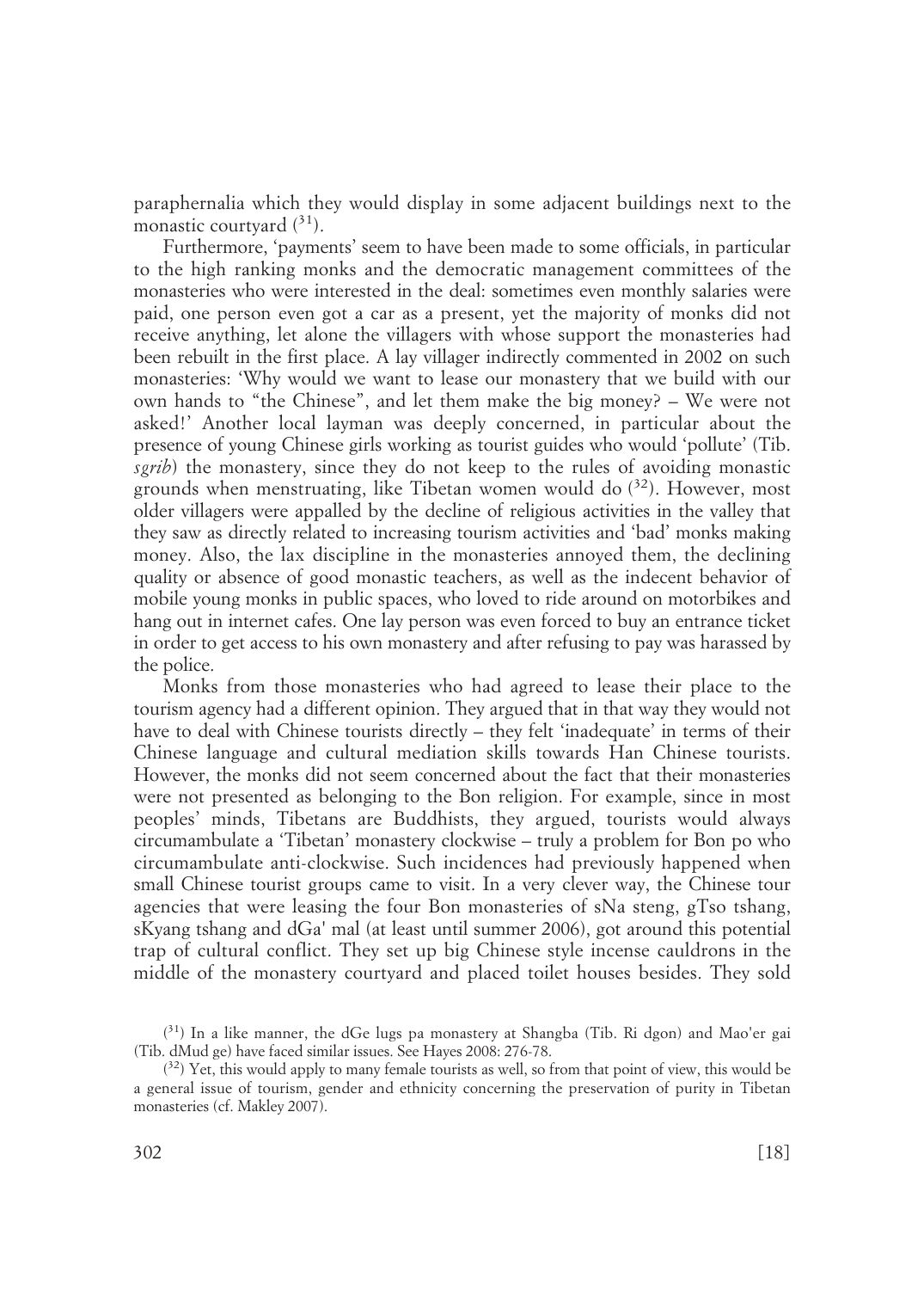

Fig. 4 - A young monk waiting for his mate is watching the tourist group having a break at a small tea shop in Khrom je (Ch. Munigou). (Photo by M. Schrempf 2002).

Chinese incense sticks, as well as Chinese Buddhist jade pendants in former monastic buildings next to the courtyard. Tourists needed neither to circumambulate the monasteries in the traditional way (and thus avoid potential trouble with Bon sensibilities), yet they were also led astray as to what kind of sacred place they were actually visiting – this and much more serious transgressions built up to some local fights over rights of ownership, religious authenticity, morality, money making, and the tourist market among the locals.

## *A Model Tourist Monastery?*

In comparison to the other five Bon monasteries of the dGa' mal dgon khag's federation, gTso tshang monastery was built explicitly as a tourist place. Conveniently situated at the crossroads between Huanglong, Jiuzhaigou, Songpan and Hongyuan (Tib. rMe ba or dMar thang rdzong) – the latter became a touristic grassland spot for a 'true' Tibetan nomadic picnic experience. gTso tshang monastery became a successful tourist attraction of Chuanzhusi, endowed with a very professional outlook. It is located at the place where formerly a branch temple of Rin spungs (Ch. Linbosi) had been situated. In particular, it was claimed to have been a seat (Tib. *gdan sa*) of one the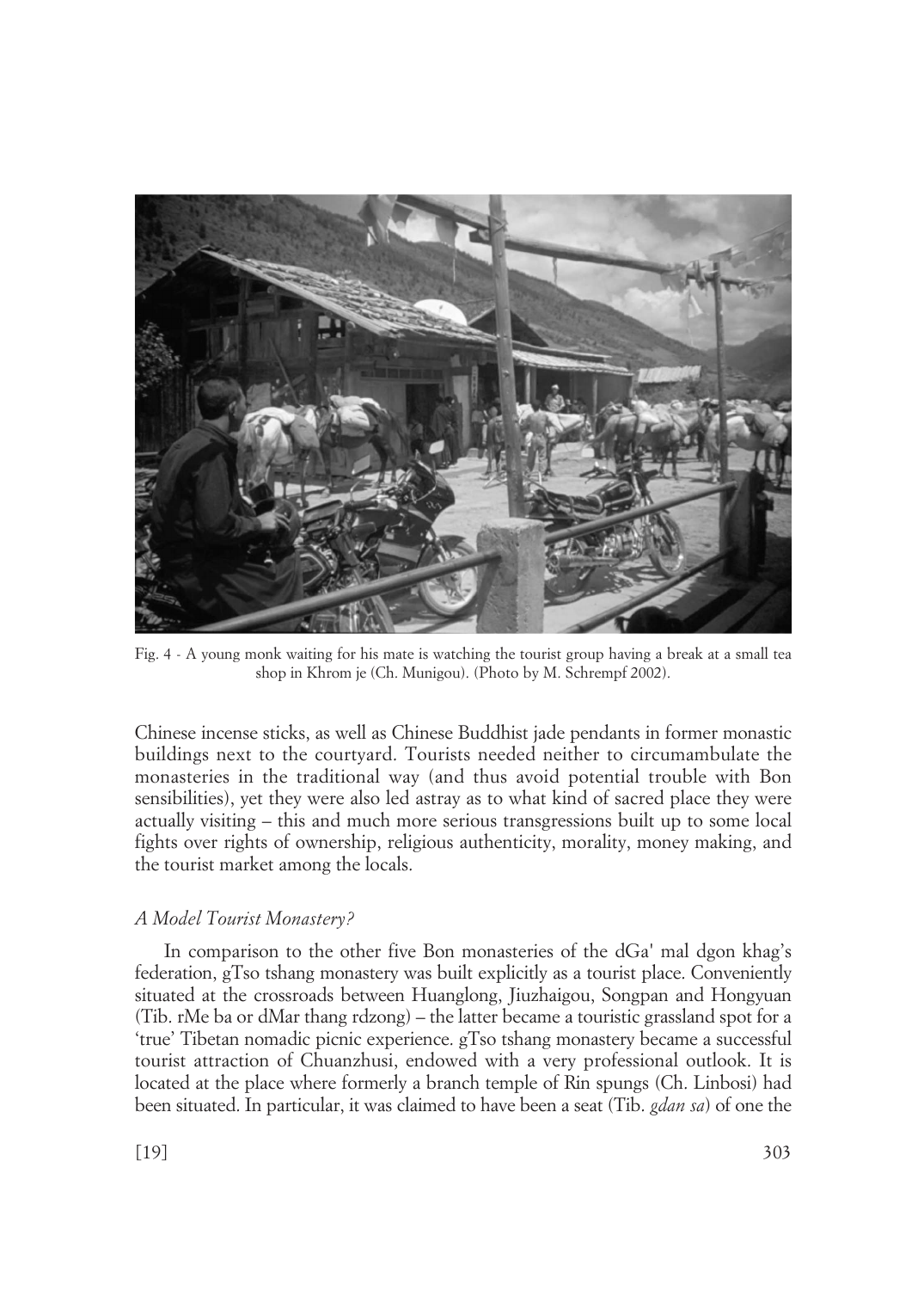

Fig. 5 - gTso tshang monastery's entrance gate. (Photo by M. Schrempf, summer 2002).

great Bon po sKyang 'phags masters going back to the 12th century (cf. Huber 1998). Today, only a sticker that tourists receive after having paid their entrance fee – allegedly for their 'safety' – reminisces of the Bon heritage. In Tibetan it tells the Bon mantra *Om ma tri mu ye sa le 'du*. Otherwise, the gTso tshang monastery, guided by Rin spung's management committee, displays Buddhist thangkas and statues for visiting tourists in their assembly hall. A monk from Rin spung, present and questioned on site in the summer of 2002, replied that this is what tourists are used to – to see and thus recognize Buddhist statues – 'This makes them happy', he explained laconically. At the time and instead of tourists, however, it was Chinese tour 'safety' guides roaming around on the monastic courtyard who – for alleged reasons of cultural sensitivities – prohibited the taking of photographs on the monastic grounds.

During summer 2002, and after locals had complained to the authorities, all of a sudden the Bon monasteries were closed, except for gTso tshang dgon, which seemed to have worked out a more satisfying deal. Some Tibetan complaints must have finally triggered a response from above. Fights over who actually has the right to receive the entrance fees and in particular over the money put into the donation boxes set up in the temple halls, were brought forward to the government's attention. Were these monies part of the lease rights of the tour agency or should some (or all) go to the monastery in question? Also, it seems, that a 'spy' from the tourist office had been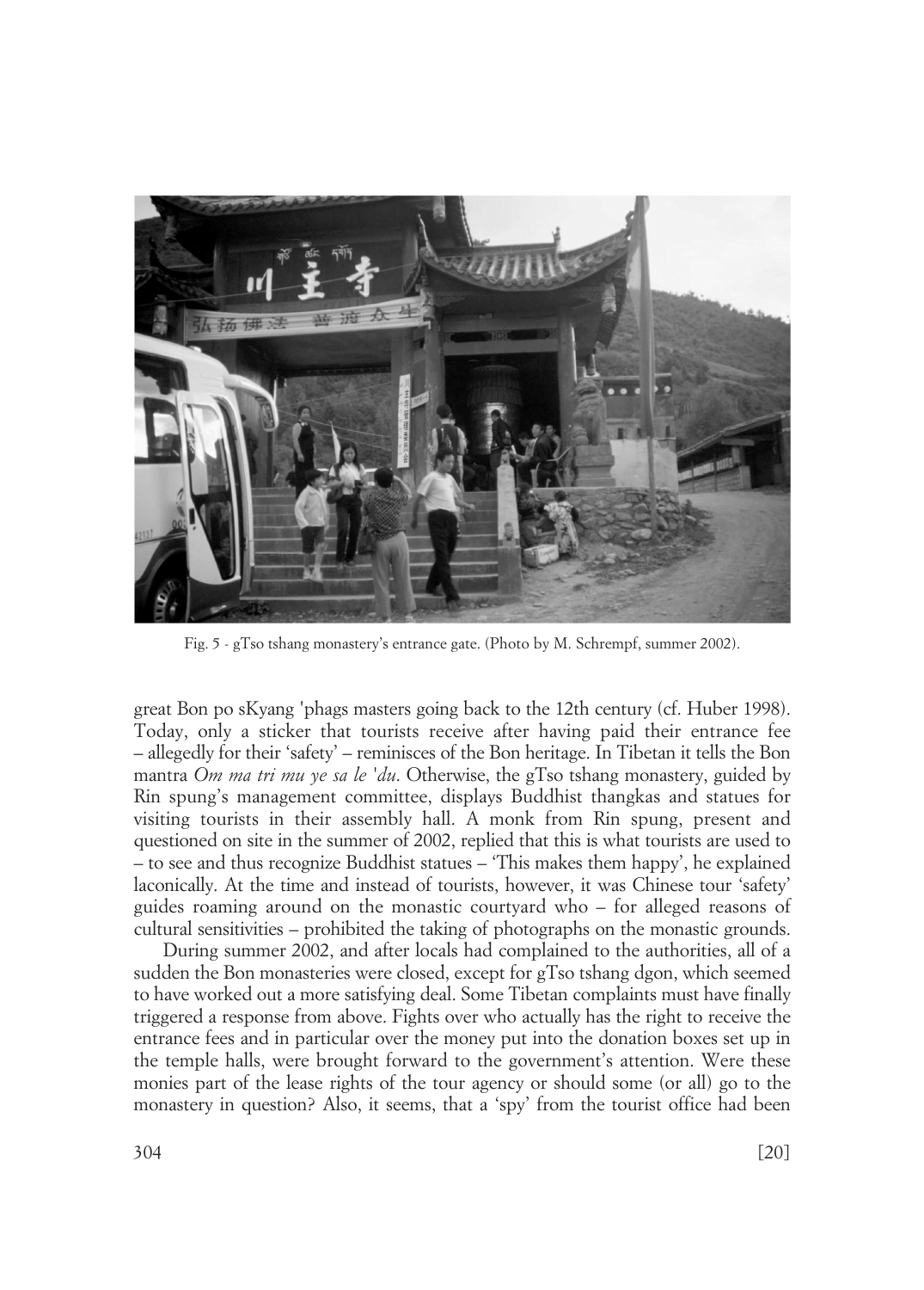

Fig. 6 - The courtyard of gTso tshang monastery in summer 2002. (Photo by M. Schrempf 2002).

witnessing the stories that some tour guides were telling to tourists. They were completely made up and utterly outrageous. An acclaimed Tibetan 'lama' offered to 'bless' tourists' jade pendants for money. He had supposedly meditated for three years without food in a solitary place, and thus there was a unique opportunity to get blessed by him. Also, ridiculously high amounts of prices were asked for incense: 60 Yuan for one big stick, and for good luck 'for yourself', 100 Yuan for two that includes your family, 150 Yuan for three including all your ancestors. Both the rNga ba Prefecture Tourism and Religious Affairs Offices decided to close the Bon monasteries until the complaints, and resulting tensions based on the business models had been sorted out at least temporarily. The debate has not been resolved, and to the best of our knowledge, local monasteries keep handling this issue differently – some reopened to tourists and others have refrained from doing so  $(33)$ .

<sup>(33)</sup> It was not really clear why gTso tshang dgon remained open in summer 2002 while the other three Bon monasteries of dGa' mal, sKyang tshang and sNa steng were closed down temporarily (according to data collected during fieldwork by M. Schrempf in 2002). Also, some monastic funds earned through tourism benefited the Religious Affairs Office while others do not. The Tibetan Buddhist monastery of dMu dge, for example, kept its funds within the monastery (based on Hayes' interviews with local monks in 2006; Hayes 2008: 276).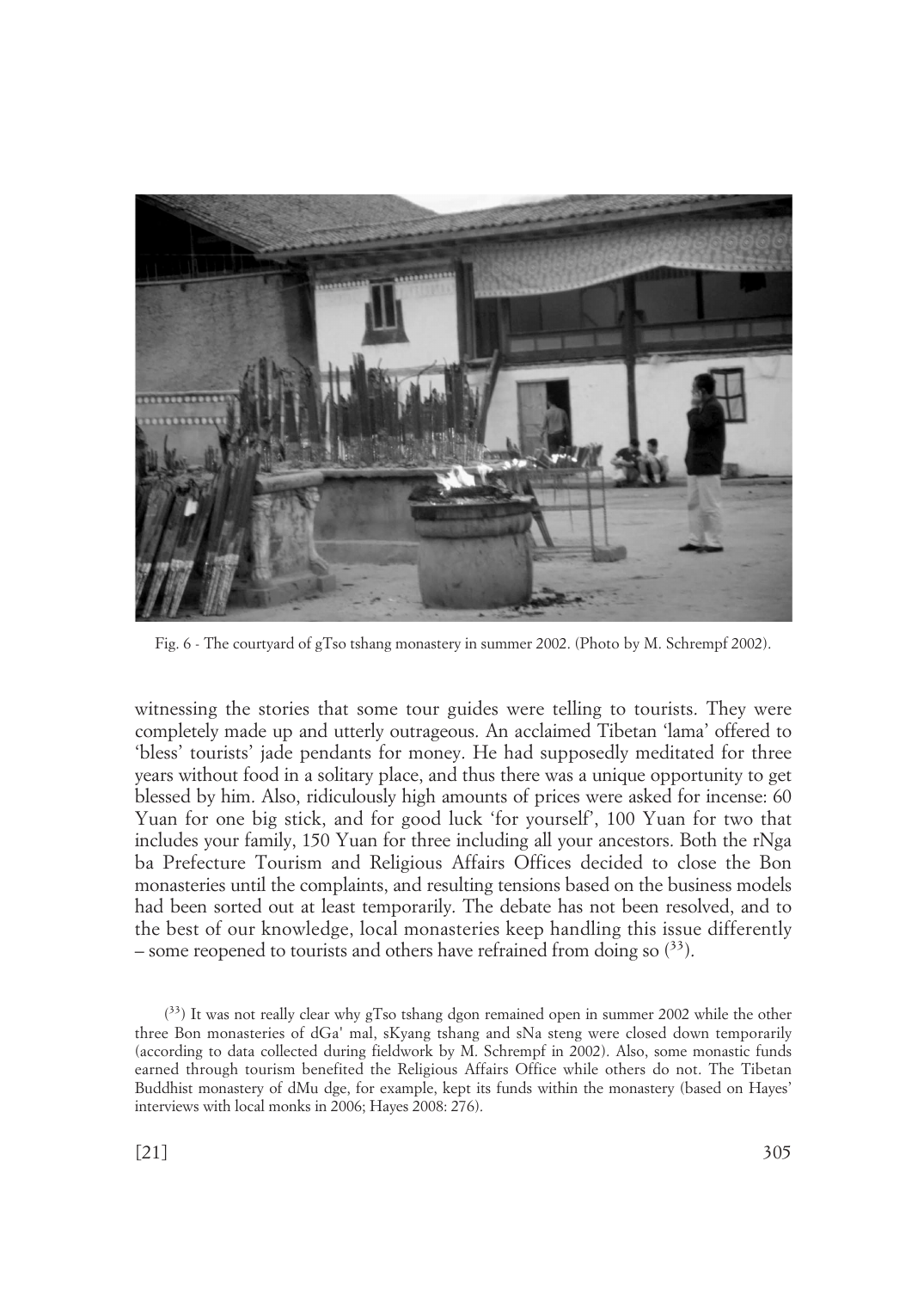#### *Cost and Benefits of Eco- and Environmental Tourism in Songpan County*

One final area of tension in the development of tourism in the region, both for monastic centres as well as in general, are the local nature reserves. Huanglong Nature Reserve and Munigou Scenic Area in Khrom rje or Khrim rgyal khog have not only provided local jobs and fees for the county, they have also closed access for locals to areas in and around them. National and regional tourism and environmental protection offices have set up a joint protection-tourism program that has led to a reduction in residents' access to targeted areas in Songpan County (see also Han 2000; Lindberg et al. 1997, 1997b; Xue 1997). In its current form, the existing policy largely limits horse trekking and hiking to four designated areas in the county: the entrance to Huanglong Nature Reserve, entrance to Munigou Scenic Area, to the foot of Xuebaoding (Tib. Shar dung ri), and to an area called the 'little grasslands' of Songpan County, called *xiao caodi* by local Tibetans<sup>(34)</sup>. In both of the nature reserves, access is granted along entrance roads to reach the parks, but not to enter the parks themselves on horseback  $(35)$ . All four areas have rebuilt Bon or Buddhist temples, licensed shops catering to tourists, established paths that are at least marginally accessible by road. They represent areas that are officially designated in county and provincial plans to 'develop the minority regions of Aba Prefecture', because of accessibility and an existing 'Tibetan cultural heritage'. These development areas and trekking routes are viewed positively, in the sense that local Tibetans in those areas profit more from tourist foot and horse traffic, as well as greater leeway in the development of their local Buddhist and Bon institutions and practice of religion.

However, Tibetans in these developed places and beyond complain that areas accessed by the main highway, and those shared by both Hui and Tibetans, are slated for such development. The regions in which the majority of trekking pursuits take place are still largely owned and managed by the provincial or prefecture government, or are under the purview of collective management – in other words, these areas are not controlled by local individuals or township collectives, but rather by officials appointed by the county, prefecture, or provincial government, with use and programming fees flowing out of the local economy to bureaus and official coffers that support them  $(36)$ . Thus, further development of trekking routes would

<sup>(</sup> 34) Until 2003, horse trekkers could go almost anywhere in the county, including the reserves. According to local regulations in fare by 2005 it is illegal to horseback in the reserves, and heavy fines are given to any Tibetans herding their animals on the verge of reserve areas to get to other rangeland areas, or otherwise for trespassing or crossing them state property.

 $(35)$  This is not a small region as it covers nearly 11% of Songpan County. These areas are not 'under developed', but have been slated as the chief recipients of Songpan County's rural development projects premised on the cultural commodification.

<sup>&</sup>lt;sup>(36)</sup> Prior to 2003, Munigou Scenic Area directly benefited the local government through tickets and fees, and Huanglong generally helped through subsidiary business receipts, local travel, and hotel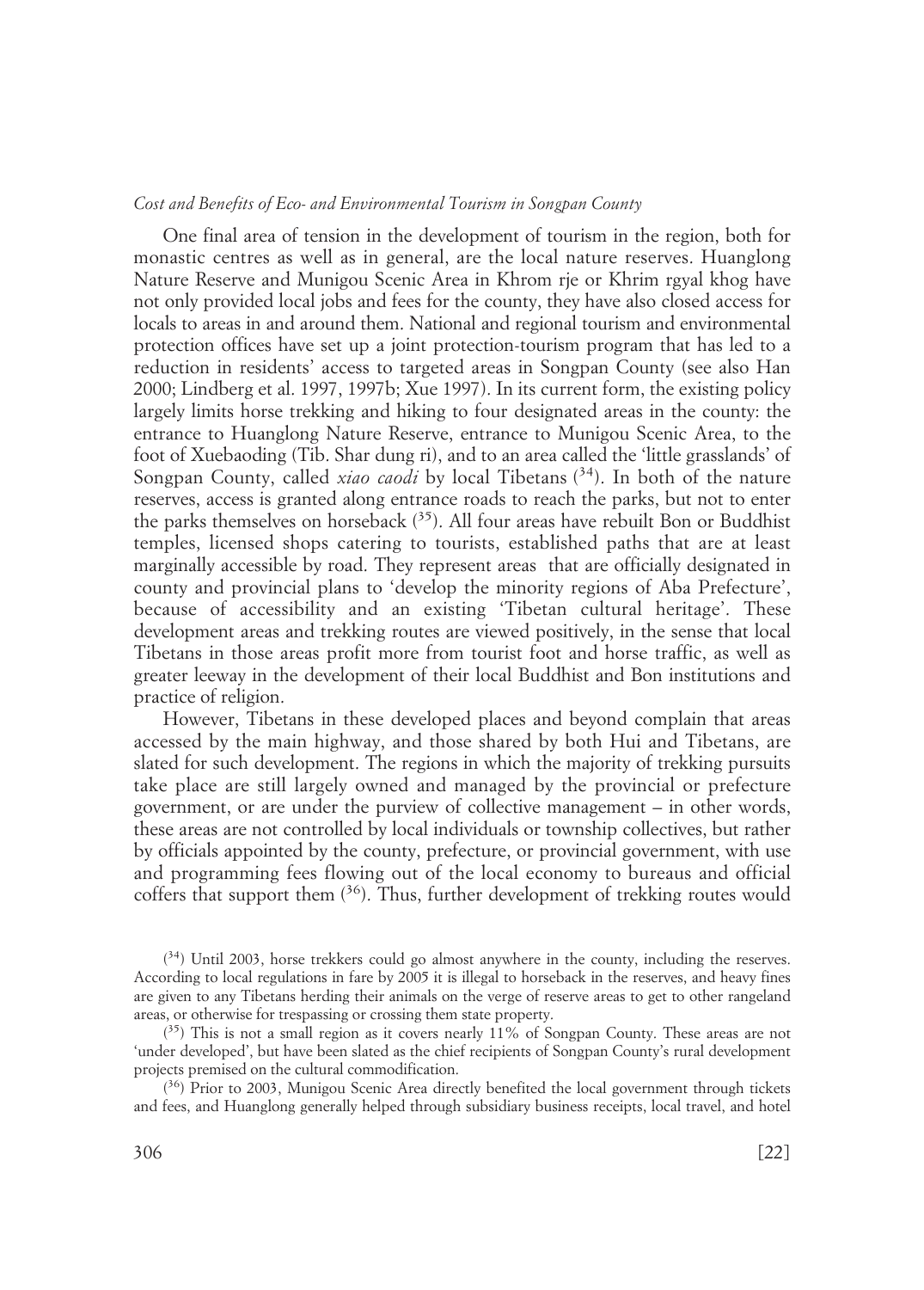mean that Tibetans would experience further loss of control over their farmlands, and loss of potential revenue from increased areas for trekking.

While it is nearly impossible at this time to estimate an actual income at the monasteries based on local tourism, the overall tourism figures for Songpan County are gathered not only from officially recognized locations, like the local nature reserves, but also from local businesses, horse trekking, and related tourist and ecotourism. According to county tourism offices, fees and receipts from the local Bon and Buddhist monasteries that are now part of tourism itineraries (including horse trekking) are included in official county statistics  $(37)$ . Through grassroots tourism organization, like horse trekking and official eco- and leisure tourism in local nature reserves and scenic areas, local income seems to have increased over 40 times between 1990 and 1998 (Fang 2002: 115; Ran & Ou 2000: 341-42). In 2004, the tourism and environmental protection economic regime contributed approximately 30% of Songpan County's revenues (Chen et al. 2004: 76). Thus, the original goals of tourism-poverty alleviation policy and development helped to contribute to the goal of providing local benefits. While achievements of the original goals of the poverty alleviation development and Great Western Development campaigns has provided local benefits, eco- and ethnic tourism, especially linked to monastic tourism, have created new problems directly related to the campaigns' distributive structure.

#### *Conclusion*

We conclude that based on our data collected over a period of ten years, between 1996 and 2006, it appears that local Tibetan agency is possible in tourism development yet it is rarely part of state development programs. The latter have shown to rather limit local Tibetan agency and active participation, taking away valuable land through 'environmental protection', and overt control of monastery fees and public spaces. Furthermore, the state's domineering display of a generic minority culture through the building of nationalist

<sup>(37</sup>) Interview by Hayes (May 2005). According to prefecture officials, county offices are required to report these monies; however, Aba Prefecture Tourism Bureau officials have not confirmed if prefecture level statistics on tourism include monastic fees and services in their totals.

stays. However, it should be noted that Huanglong is a national level nature reserve, and since 2003, Munigou has been incorporated under its operations. Because they are a national level reserve, the ticket receipts, taxes and any other sources of revenue gained from them is not put in county or prefecture hands, but earns money for national and provincial state authorities. For instance, Li and Han (Han 2000) observed that the reserve's monopoly on tourism infrastructure limits the involvement of and benefits accruing to local communities. Of the reserves developing tourism from 1997-2000 (including Huanglong), their survey showed that only 11% generated benefits for more than half of the local households, and approximately 23% did not generate any local economic benefits. Huanglong fell into the first category, but this only goes to show that it was helping only a limited number of people in the county at the beginning of the twenty-first century.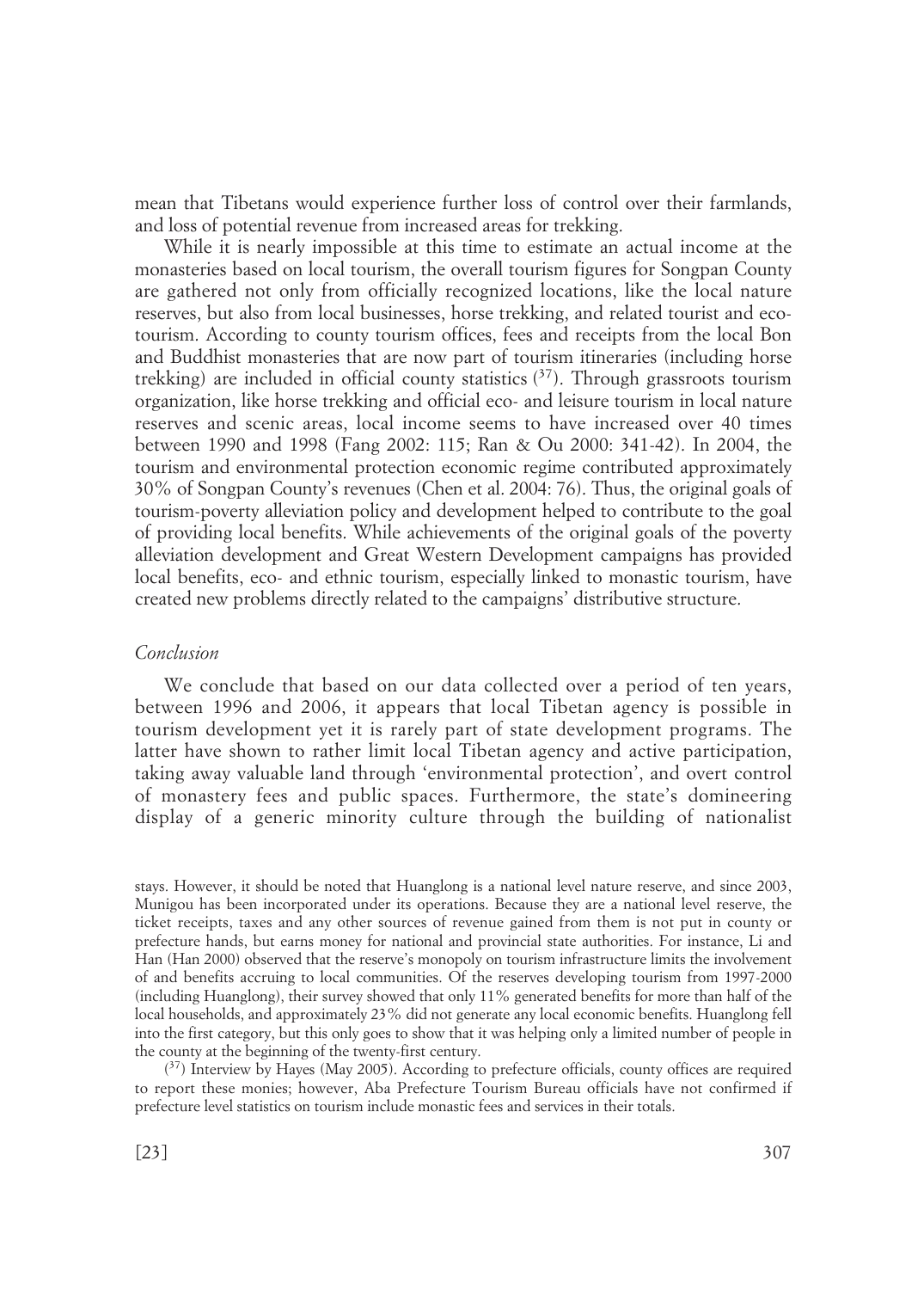architecture and symbols of unity shapes both tourist and local realities, though in quite different ways. The most visible signs of Songpan's 'touristic modernity' are not found in rural villages of Songpan County, at least hardly in those that lie beyond the main road, but in urbanized areas near Songpan and Chuanzhusi, and in the tightly controlled nature reserves in the area. However, many Tibetan households are engaged in tourism in one way or the other, so they are affected by it as well.

One aspect of the state's poverty alleviation and development projects of the 1990s was the creation of economic development zones in the major towns targeted for tourism development; however, these zones had to be recreated and promoted, so that they would have what Wei Xiaoan called 'ethnic form [but] modernized content' (Wei 2000: 139). The example of gTso tshang monastery, which was especially built for touristic purposes, seems to fit that model, while at the same time, it seemed to be the most successful solution, when compared to the other local monasteries engaging in tourism. While gTso tshang certainly profited from its urban situation, it also seemed more 'assimilated' in terms of how a 'Tibetan' (and not an authentic Bon) monastery should look like, given its overboarding Chinese style entrance gate, and Buddhist statues. Its transformed outlook and content was certainly no coincidence.

Yet, agency lies with locals who can intentionally commodify their culture without necessarily changing their beliefs. The curious absence of any of these small monasteries from official development plans as well as the media allows for several questions that still need to be answered. Monasteries are of course the affair of the respective Religious Affairs Office, thus they need to control their particular interest and domain vis-à-vis the tourism office. That might be one of the reasons why the monastic tourist enterprises remained rather unofficial, based on private deals between Chinese entrepreneurs and the local democratic management committees, while the potential profit remained in control of the Religious Affairs Office.

Local Tibetan agency is also expressed in the intentional refusal of some monasteries to engage with tourism altogether, knowing that it has the potential to destroy the very basis of Tibetan monasticism, including the maintenance of celibate life, monks' study and meditation – and thereby lay support. Clearly those monasteries who refrained from tourism are now the ones with the biggest study groups and functioning lay support. Also, many Tibetans have profited from building houses in Songpan and Chuanzhusi, leasing them to Han and Hui entrepreneurs, or have opened up souvenir shops. Thus, in urban areas, for private entrepreneurs (shop owners) and for some grassroots businesses, such as the trekking companies, tourism means a real boom. On the other hand, there seems to be a clear and rather alarming shift in business ownership in Songpan town moving towards more Han and less Tibetan entrepreneurs in recent years. According to local Tibetans, there also had been a marked in-migration of Han Chinese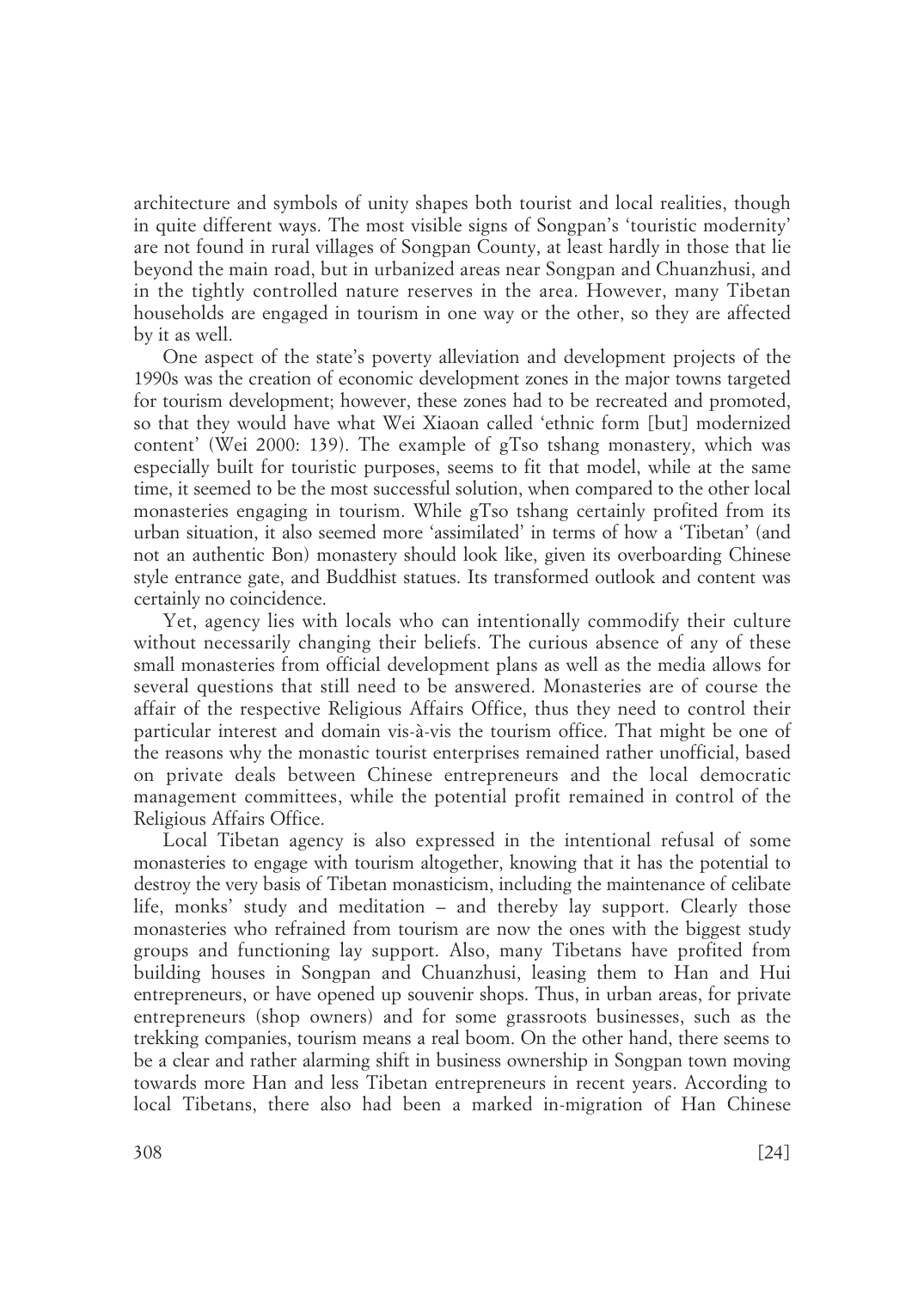happening since 2000 that might have simply outnumbered previous Tibetan ownership by buying them up. Nowadays, the conditions that need to be met for opening up a private tourist agency, for example, are almost impossible to achieve – they require very high capital investments, excellent knowledge of Chinese language, and above all, *guanxi* with local officials and regional tourism offices and companies.

While the GDP has officially more than doubled in Songpan over the past decade, it remains a question who is really profiting from tourism business, and how much this is due to government policies and Chinese enterprises. As we have shown, there is a very large urban-rural divide in making profit, and in the rural setting, there is much less ability for local stakeholders, especially for monasteries, to really make a profit for themselves.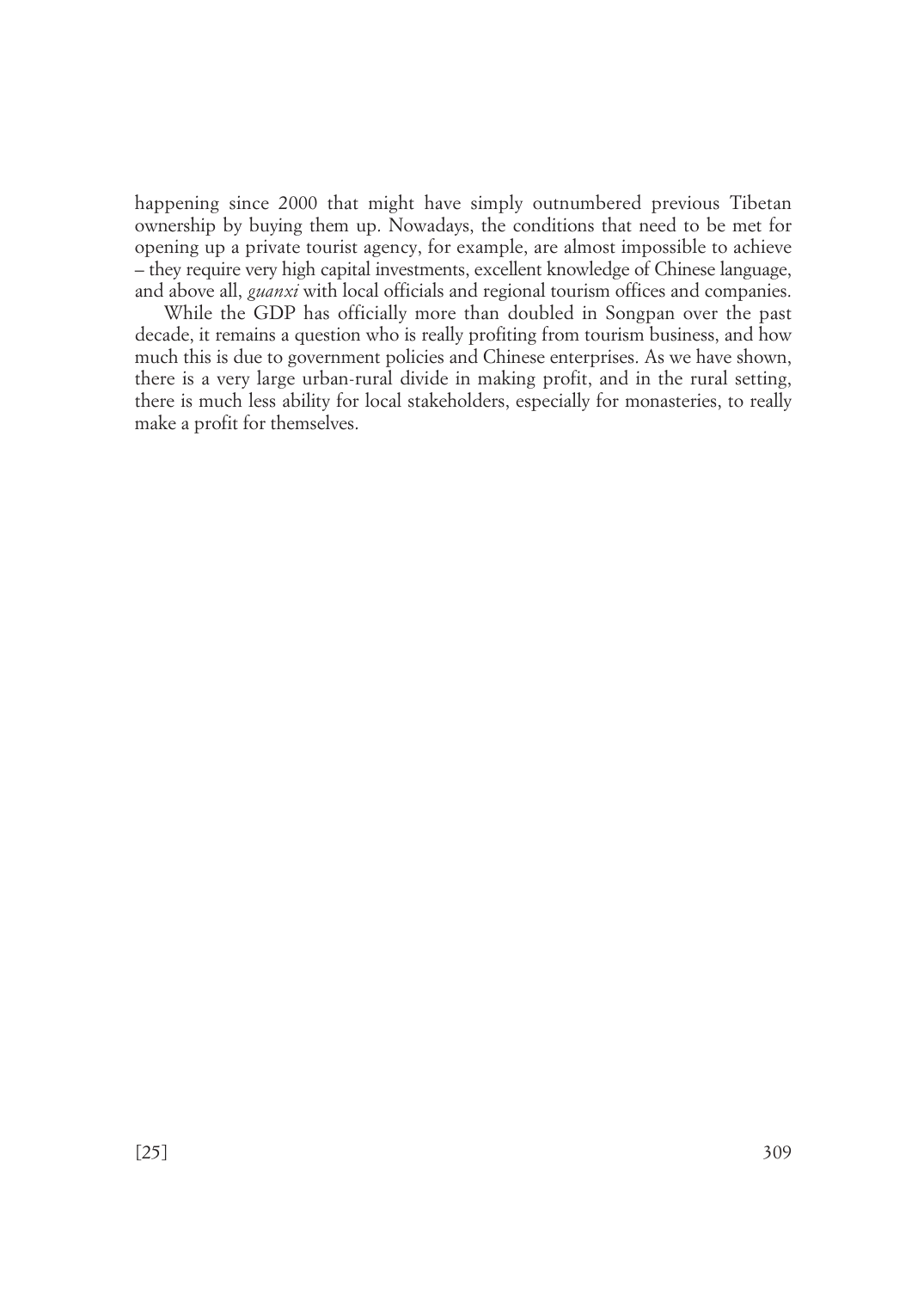#### **REFERENCES**

- *Aba Zhouzhi Nianjian* (2006) (Aba Prefecture Statistics Yearbook 2006). Sichuan Office of Statistics Publishing House. Chengdu.
- Anagnost, A. (1997) *National Past-times: Narrative, Representation and Power in Modern China*. Duke University Press. Durham.
- Chen Y., G. Chen & Y. Wang (2004) Distribution of Human Settlements in the Upper Min River and Their Ecological Characteristics. (In Chinese with English Abstract). In *Changjiang shangyou ziyuan huanjing yanjiu* (Resources and Environment on the Upper Yangtze River), 13, 1, pp. 72-77.
- Chen, G. & Q. Wang (2002) Off-farm Industries in Mountain Areas of China. In N. Jodha, B. Bhadra, N. Khanal & J. Richter, eds., *Poverty Alleviation in Mountain Areas of China*. International Centre for Integrated Mountain Development. Kathmandu.
- Dombroski, K. (forthcoming) The Whole Nine Villages: Local Level Development through Mass Tourism in Tibetan China. In J. Connell & B. Rugendyke, eds., *Tourism at the Grassroots: Villagers and Visitors in the Asia-Pacific*. New York.
- Duan, Y. & H. Yang (2001) Quanli bianyuan de manchunman luyou zuowei xiandaixing yu minzu yishi de hean yanjiu (Manchunman at the Periphery of Power: Tourism as a Case Study in Modernity and Ethnic Consciousness). In H. Yang, T. Cheung & S. Cheung, eds., *Tourism, Anthropology and China*, pp. 94-115. Yunnan daxue chubanshe. Kunming.
- Fang, Y. (2002) Zhongguo Sichuan sheng xibu shengtai luyouye (Ecotourism in Western Sichuan, China). *Mountain Research and Development*, 22, 2, pp. 113-15.
- Han, N. (2000) Analysis and Suggestions on Management Policies for China's Nature Reserves. In *Report for the Chinese National Committee for Man and the Biosphere*. Beijing.
- Hayes, J. (2006) Tourism and Tradition in Jiuzhaigou and Songpan Counties in the 20th Century. *TRIN-GYI-PHO-NYA* (Tibetan Environment & Development Digest), 4, 2.
- Hayes, J. (2008) Environmental Change, Economic Growth and Local Societies: A 'Change in Worlds' in the Songpan Region, 1800-2005. PhD dissertation, University of British Columbia.
- Huber, T. (1998) Contributions on the Bon Religion in A-mdo (1): The Monastic Tradition of Bya-dur dGa'-mal in Shar-khog. *ActaO*, 59, pp. 179-227.
- Huber, T. (2002) Ritual Revival and Innovation at Bird Cemetery Mountain. In T. Huber, ed., *Amdo Tibetans in Transition: Society and Culture in the Post-Mao Era*, pp. 113-45. Leiden.
- Huber, T. (2006) The *Skor lam* and the Long March: Notes on the Transformation of Tibetan Ritual Territory in Southern A mdo in the Context of Chinese Developments. *Journal of the International Association for Tibetan Studies (JIATS)*, 2. (http://www.thdl.org/collections/ journal/jiats/)
- Kang, X. (2005) Tourism, Two Temples, and Three Religions: A Three-Way Contest on the Sino-Tibetan Border. Paper presented at the 2004 Annual Meeting of the Association of Asian Studies (March 2005). Chicago.
- Karmay, S.G. & P. Sagant (1998) *Les neuf forces de l'homme: Récits des confins du Tibet*. Société d'ethnologie. Nanterre.
- Kolås, A. (2005) *Ethnic Tourism in Shangrila: Representations of Place and Tibetan Identity*. Department of Social Anthropology, University of Oslo. Oslo.
- Li, S., ed. (2003) *Xibu dakaifa yu diqu xietiao fazhan* (Great Western Development Program and Regional Coordinated Development). Gaodili shuguan. Beijing.
- Li, Y., S. Huang & K. Li, eds. (2002) *Sichuan sheng minzu zizhi difang fazhan yanjiu* (Minority Nationality Autonomous Locales Development Research in Sichuan Province). Sichuan minzu chubanshe. Chengdu.
- Lin, Y. (1998) Luyou chengshi jingshen wenming jianshe de tedian ji cuoshi (Distinguishing Characteristics and Measures of the Construction of Spiritual Civilization in Tourist Cities). *Luyou yanjiu yu shijian* (Tourism Research and Practice), 4, pp. 52-55.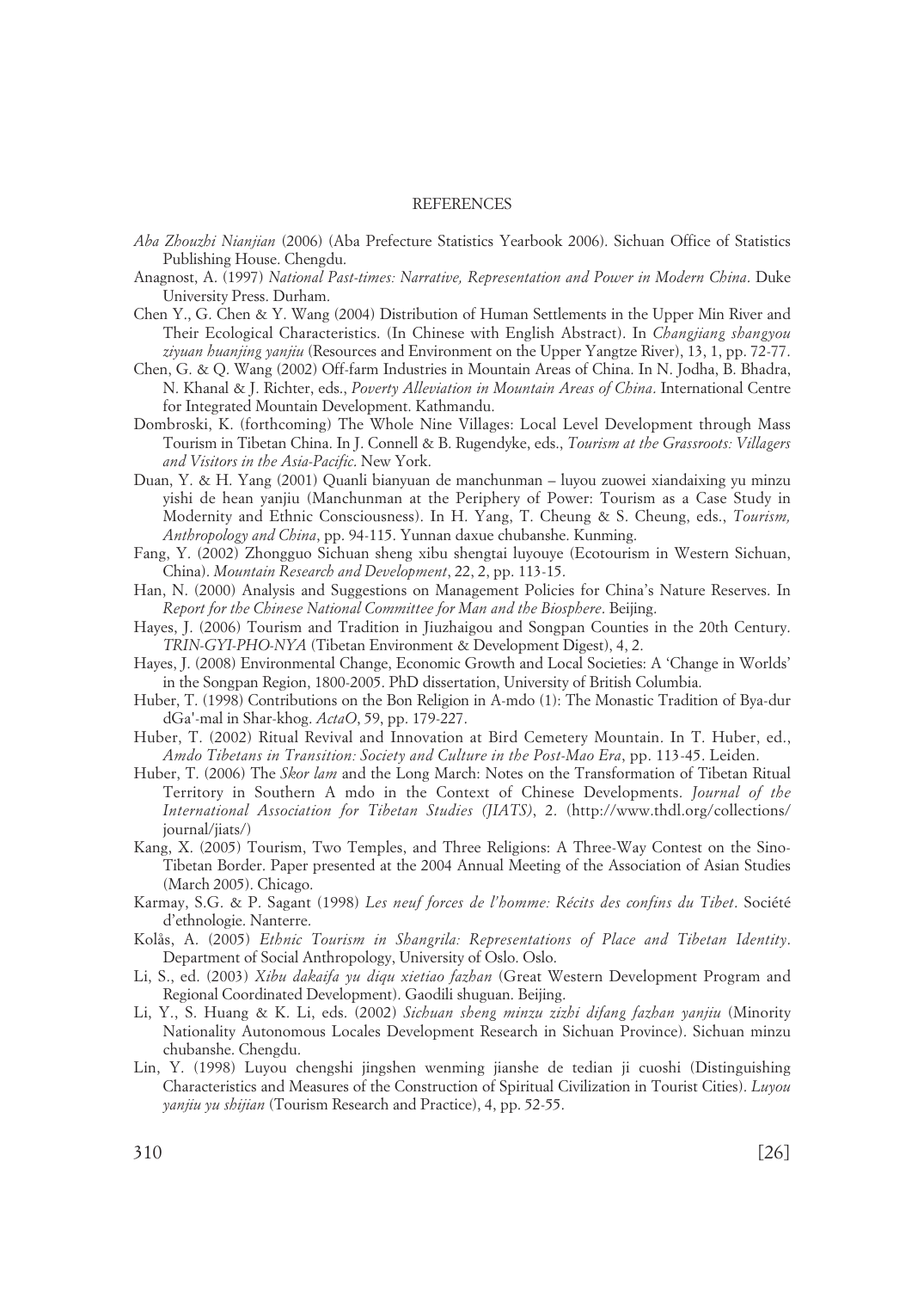- Lindberg, K., J. Enriquez & K. Sproule (1997a) Ecotourism Questioned: Case Studies from Belize. *Annals of Tourism Research*, 23, 3, pp. 543-62.
- Lindberg, K., C. Goulding, H. Zhang, M. Jiang, W. Peng & K. Gai (1997b) Ecotourism in China: Selected Issues and Challenges. In M. Oppermann, ed., *Pacific Rim Tourism*, pp. 128-43. CAB International. London.
- Lindberg, K., C. Tisdel & D. Xue (2003) Ecotourism in China's Nature Reserves. In A. Lew, ed., *Tourism in China*, pp. 103-27. Haworth Hospitality Press. London.
- Liu, S. (2003) *Changjiang shangyou jingjidai xibudakaifa zhanlue yu zhengce yanjiu* (Research on Strategies and Policies of the Western Development Campaign in the Economic Belts of the Upper Waters of the Yangtze River). Sichuan kexue chubanshe. Chengdu.
- Makley, C. (2007) *The Violence of Liberation. Gender and Tibetan Buddhist Revival in Post-Mao China*. University of California Press. Berkeley.
- Murphey, R. (2004) Turning Peasants into Modern Chinese Citizens: 'Population Quality' Discourse, Demographic Transition, and Primary Education. *China Quarterly*, 177, pp. 1-20.
- Nyiri, P. (2005) *Scenic Spots: Chinese Tourism, Cultural Authority, and the State*. University of Washington Press. Seattle.
- Oakes, T. (1998) *Tourism and Modernity in China*. London.
- Peng, W. (1998) Tibetan Pilgrimage in the Process of Social Change: The Case of Jiuzhaigou. In A. McKay, ed., *Pilgrimage in Tibet*, pp. 184-201. Richmond.
- Peters, H. (2001) Making Tourism Work for Heritage Preservation: Lijiang A Case Study. In C.B. Tan, S. Cheung & Yang Hui, eds., *Tourism, Anthropology and China*, pp. 313-32. White Lotus Press. Bangkok.
- Ran, G. & Z. Ou (2000) *Sichuan zangqu de fazhan zhi lu* (The Development Path in Sichuan Tibetan Areas). Sichuan renmin chubanshe. Chengdu.
- Ran, G., T. Li & C. Wang, eds. (2003) *Xibu kaifa zhong xizang ji qita zangqu teshuxing yanjiu: xizang he qita zangqu teshu fazhan tujing* (Research on the Characteristics of Western Development in Tibet and Tibetan Areas: Special Development Channels Impacting Tibet and Other Tibetan Areas). Renmin chubanshe. Heilongjiang.
- Rossi, D. (2007) Holy Mountains and Saint Immortals in the Bon Tradition: A Preliminary Survey of The History of Chang-cha-dur. In C. Silvi Antonini & A. Alabiso, eds., *Miscellanea di studi* in memoriam *di. Piero Corradini*, Special Volume, *RSO*, LXXVIII, pp. 413-20.
- Schrempf, M. (2000) Victory Banners, Social Prestige and Religious Identity Ritualized Sponsorship and the Revival of Bon Monasticism in A-mdo Shar-khog. In S.G. Karmay & Y. Nagano, eds., *New Horizons in Bon Studies*, pp. 317-58. National Museum of Ethnology. Osaka.
- Schrempf, M. (2001) *Ethnisch-religiöse Revitalisierung und rituelle Praxis einer osttibetischen Glaubensgemeinschaft im heutigen China*. (Ethnic Revival and Ritual Practice of an East-Tibetan Bonpo Community in Presentday China). PhD dissertation. Freie Universität Berlin.
- Schrempf, M. (2006) Hwa-shang at the Border: Transformations of History and Identity in Modern Amdo. *Journal of the International Association for Tibetan Studies (JIATS)*, 2. (http://www.thdl. org/collections/journal/jiats/)
- Schrempf, M. (2008) review of Åshild Kolås, *Tourism and Tibetan Culture in Transition: A Place Called Shangrila*, New York 2008. *China Information*, 22, 3, pp. 496-99.
- Sichuan Provincial Urban and Rural Planning Institute and Aba Tibetan-Qiang Autonomous Prefecture Tourism Department (1998) *Aba zang qiangzu zizhizhou luyou fazhan zongti guihua: wenben* (Aba Prefecture Tourism Overall Development Plan: Text). Aba zangzu qiangzu zizhizhou luyou ju. Ma'erkang.
- *Sichuan Sheng Aba Zangzu Zizhizhou Songpan Xian Diminglu* (1983) *(Si khron zhing chen rnga ba bod rigs rang skyong khul zung chu rdzong gi sa cha'i ming btus)* (Chinese-Tibetan Placename Gazetteer of Songpan County). Songpan xian diming lingdao xiaozu. Songpan.